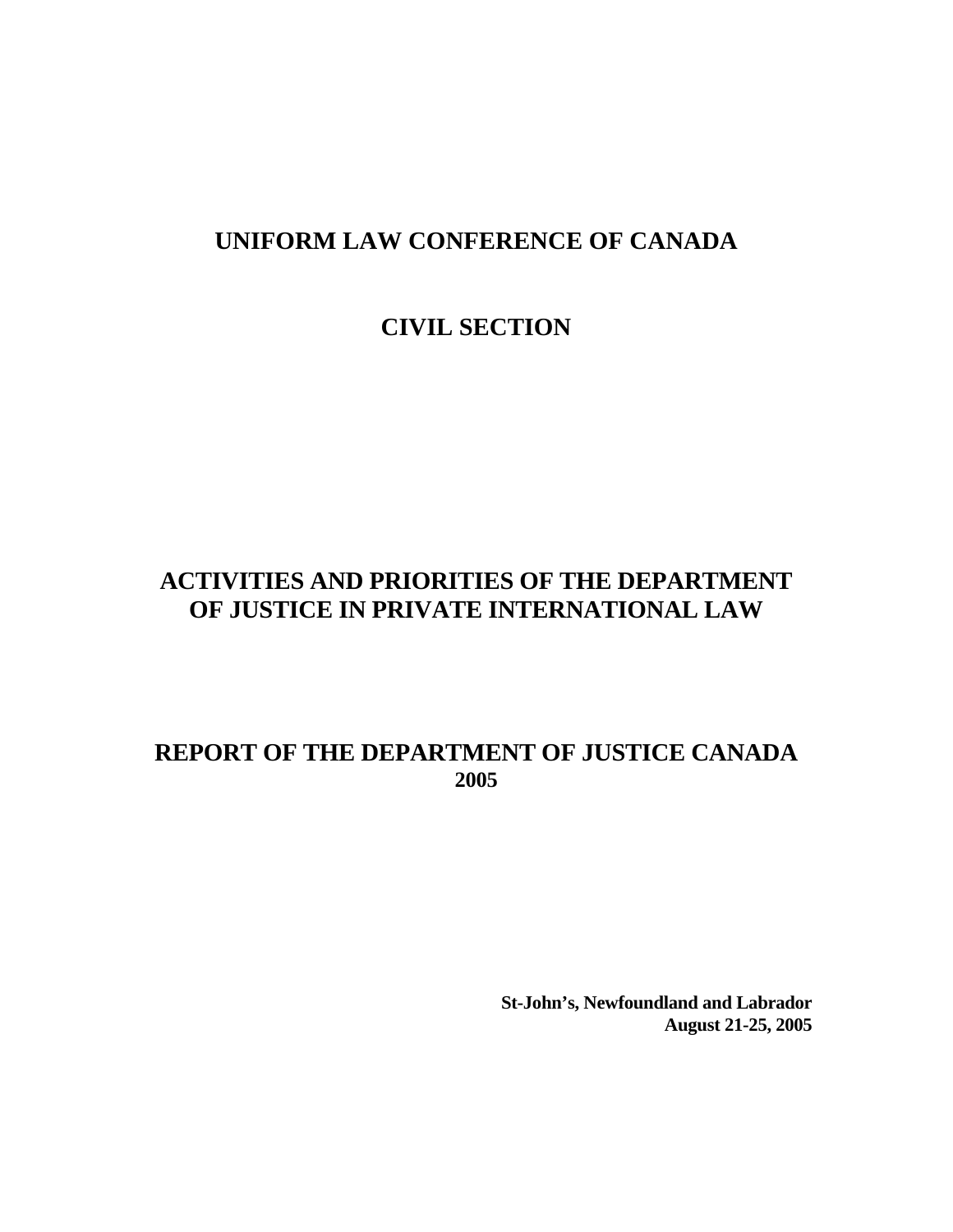# **TABLE OF CONTENTS**

| I.   |                |                                                                                                                                                                                                                                                                                                                                                                                                                                                                                                                                                                                                                                                                                                                      |  |  |  |  |
|------|----------------|----------------------------------------------------------------------------------------------------------------------------------------------------------------------------------------------------------------------------------------------------------------------------------------------------------------------------------------------------------------------------------------------------------------------------------------------------------------------------------------------------------------------------------------------------------------------------------------------------------------------------------------------------------------------------------------------------------------------|--|--|--|--|
|      | A.             |                                                                                                                                                                                                                                                                                                                                                                                                                                                                                                                                                                                                                                                                                                                      |  |  |  |  |
|      | <b>B.</b>      | 1.<br>2.                                                                                                                                                                                                                                                                                                                                                                                                                                                                                                                                                                                                                                                                                                             |  |  |  |  |
|      | C.             |                                                                                                                                                                                                                                                                                                                                                                                                                                                                                                                                                                                                                                                                                                                      |  |  |  |  |
| II.  |                |                                                                                                                                                                                                                                                                                                                                                                                                                                                                                                                                                                                                                                                                                                                      |  |  |  |  |
|      | $\mathbf{A}$ . | THE HAGUE CONFERENCE ON PRIVATE INTERNATIONAL LAW  5                                                                                                                                                                                                                                                                                                                                                                                                                                                                                                                                                                                                                                                                 |  |  |  |  |
|      | В.             |                                                                                                                                                                                                                                                                                                                                                                                                                                                                                                                                                                                                                                                                                                                      |  |  |  |  |
|      | C.             |                                                                                                                                                                                                                                                                                                                                                                                                                                                                                                                                                                                                                                                                                                                      |  |  |  |  |
|      | D.             |                                                                                                                                                                                                                                                                                                                                                                                                                                                                                                                                                                                                                                                                                                                      |  |  |  |  |
|      | Е.             | REGIONAL ORGANIZATIONS: THE ORGANIZATION OF AMERICAN                                                                                                                                                                                                                                                                                                                                                                                                                                                                                                                                                                                                                                                                 |  |  |  |  |
|      | F.             |                                                                                                                                                                                                                                                                                                                                                                                                                                                                                                                                                                                                                                                                                                                      |  |  |  |  |
| III. |                | PRIORITIES OF THE DEPARTMENT OF JUSTICE IN PRIVATE                                                                                                                                                                                                                                                                                                                                                                                                                                                                                                                                                                                                                                                                   |  |  |  |  |
|      | A.             |                                                                                                                                                                                                                                                                                                                                                                                                                                                                                                                                                                                                                                                                                                                      |  |  |  |  |
|      |                | 1.<br>a. Convention on the Settlement of Investment Disputes between States and<br>b. Convention on International Interests in Mobile Equipment and Aircraft<br>c. Model Legislative Provisions on the Recognition and Enforcement of Interim<br>Measures of Protection in the Arbitral Context (UNCITRAL)  10<br>d. Draft Convention on the Use of Electronic Communications in International<br>e. Draft Legislative Guide on Security Interests (UNCITRAL) 12<br>f. Project on Harmonised Substantive Rules Regarding Indirectly Held Securities<br>g. Convention on the Law Applicable to Securities Held by Intermediaries (Hague<br>h. Conventions on the Limitation Period in the International Sale of Goods |  |  |  |  |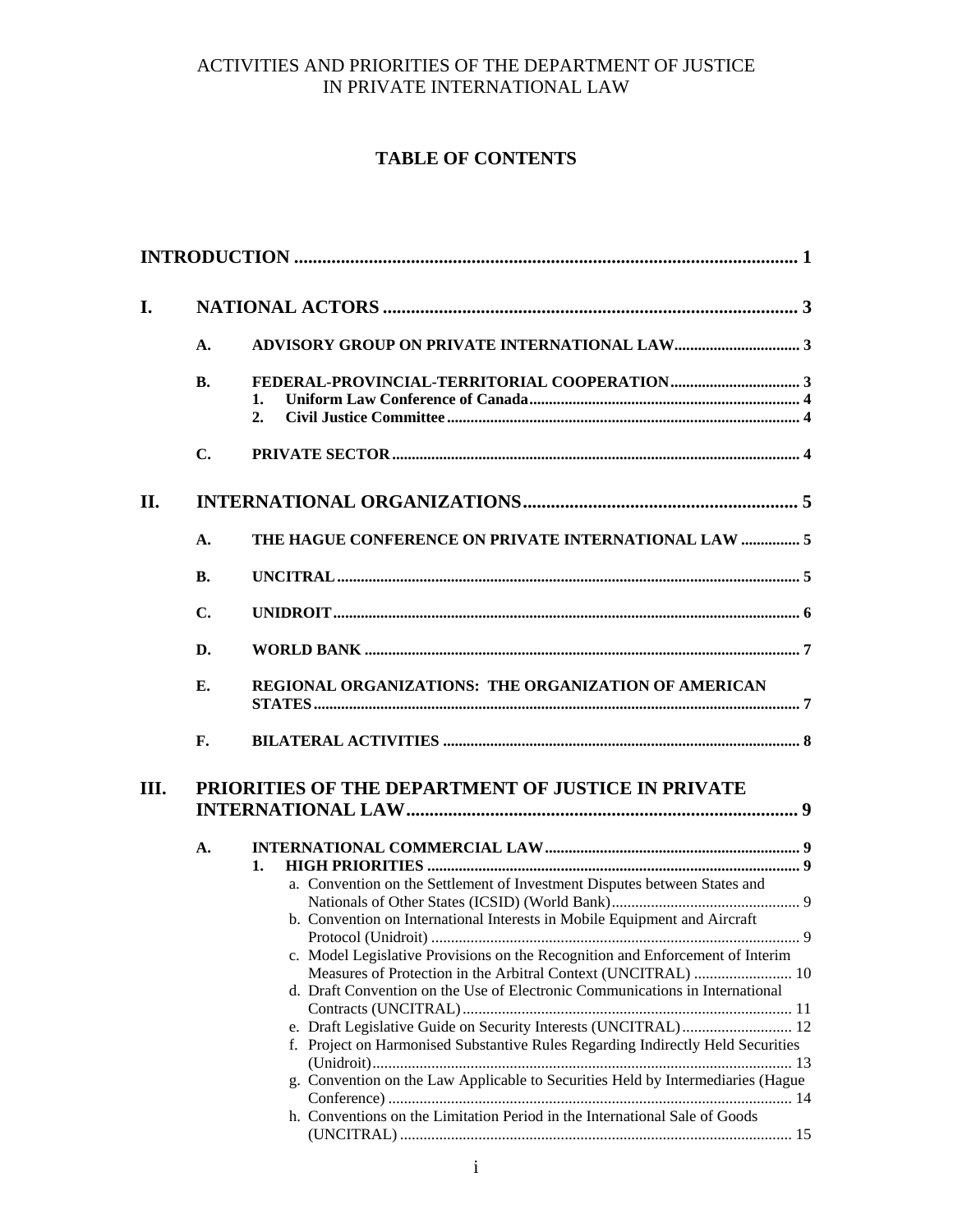|    | 2. |                                                                                     |  |
|----|----|-------------------------------------------------------------------------------------|--|
|    |    | a. Convention on the Assignment of Receivables (UNCITRAL) 16                        |  |
|    |    | b. Model Law on International Commercial Conciliation (UNCITRAL)  17                |  |
|    |    | c. Preliminary draft Protocol on Matters specific to Space Assets to the Convention |  |
|    |    | on International Interests in Mobile Equipment (Unidroit)  17                       |  |
|    | 3. |                                                                                     |  |
|    |    | a. Convention on Independent Guarantees and Stand-by Letters of Credit              |  |
|    |    |                                                                                     |  |
|    |    | b. Convention on International Bills of Exchange and International Promissory       |  |
|    |    |                                                                                     |  |
|    |    | c. Convention on Contracts for the International Sale of Goods (UNCITRAL)  19       |  |
|    |    | d. Inter-American Convention on the Law Applicable to International Contracts       |  |
|    |    |                                                                                     |  |
|    |    |                                                                                     |  |
|    |    |                                                                                     |  |
|    |    |                                                                                     |  |
|    |    | h. Convention on International Leasing and Convention on International Factoring    |  |
|    |    |                                                                                     |  |
|    |    | i. Preliminary draft Protocol on Matters specific to Railway Rolling Stock to the   |  |
|    |    | Convention on International Interests in Mobile Equipment (Unidroit) 22             |  |
|    |    | j. Review of Model Law on Procurement of Goods, Construction and Services           |  |
|    |    |                                                                                     |  |
|    |    |                                                                                     |  |
| В. |    | <b>JUDICIAL COOPERATION AND ENFORCEMENT OF JUDGMENTS 24</b>                         |  |
|    | 1. |                                                                                     |  |
|    |    | a. Convention on Choice of Court Agreements (Hague Conference)  24                  |  |
|    |    | b. Convention Abolishing the Requirement of Legalisation for Foreign Public         |  |
|    |    |                                                                                     |  |
|    | 2. |                                                                                     |  |
|    |    | a. Convention on the Taking of Evidence Abroad in Civil or Commercial Matters       |  |
|    |    |                                                                                     |  |
|    | 3. |                                                                                     |  |
|    |    | a. Canada/United Kingdom Convention on Recognition and Enforcement of               |  |
|    |    |                                                                                     |  |
|    |    | b. Canada-France Convention on Recognition and Enforcement of Judgments             |  |
|    |    |                                                                                     |  |
|    |    |                                                                                     |  |
| C. |    |                                                                                     |  |
|    | 1. |                                                                                     |  |
|    |    | a. Convention on the International Protection of Adults (Hague Conference) 30       |  |
|    |    | b. Convention on Jurisdiction, Applicable Law, Recognition, Enforcement and Co-     |  |
|    |    | operation in respect of Parental Responsibility and Measures for the Protection     |  |
|    |    |                                                                                     |  |
|    |    | c. Draft Convention on the International Recovery of Support Orders and Other       |  |
|    |    |                                                                                     |  |
|    |    |                                                                                     |  |
|    | 2. |                                                                                     |  |
|    |    | a. Convention on the Civil Aspects of International Child Abduction (Hague          |  |
|    |    |                                                                                     |  |
|    |    |                                                                                     |  |
| D. |    |                                                                                     |  |
|    | 1. |                                                                                     |  |
|    |    |                                                                                     |  |
|    |    | b. Convention on the Law Applicable to Trusts and their Recognition (Hague          |  |
|    |    |                                                                                     |  |
|    | 2. |                                                                                     |  |
|    |    | a. Convention on the Law Applicable to Successions (Hague Conference) 35            |  |
|    |    |                                                                                     |  |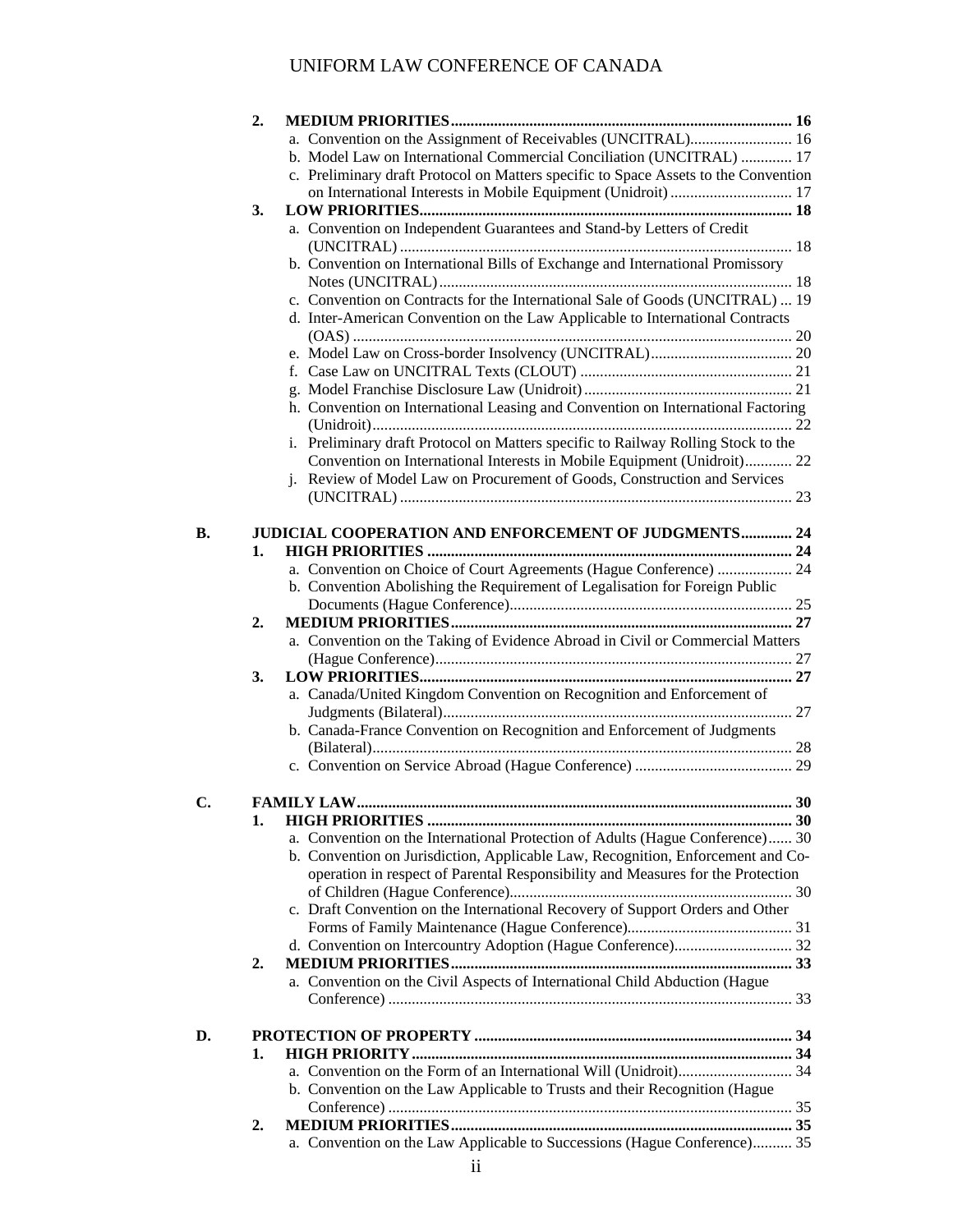| a. Convention on the Return of Stolen or Illegally Exported Cultural Objects |  |
|------------------------------------------------------------------------------|--|
|                                                                              |  |
|                                                                              |  |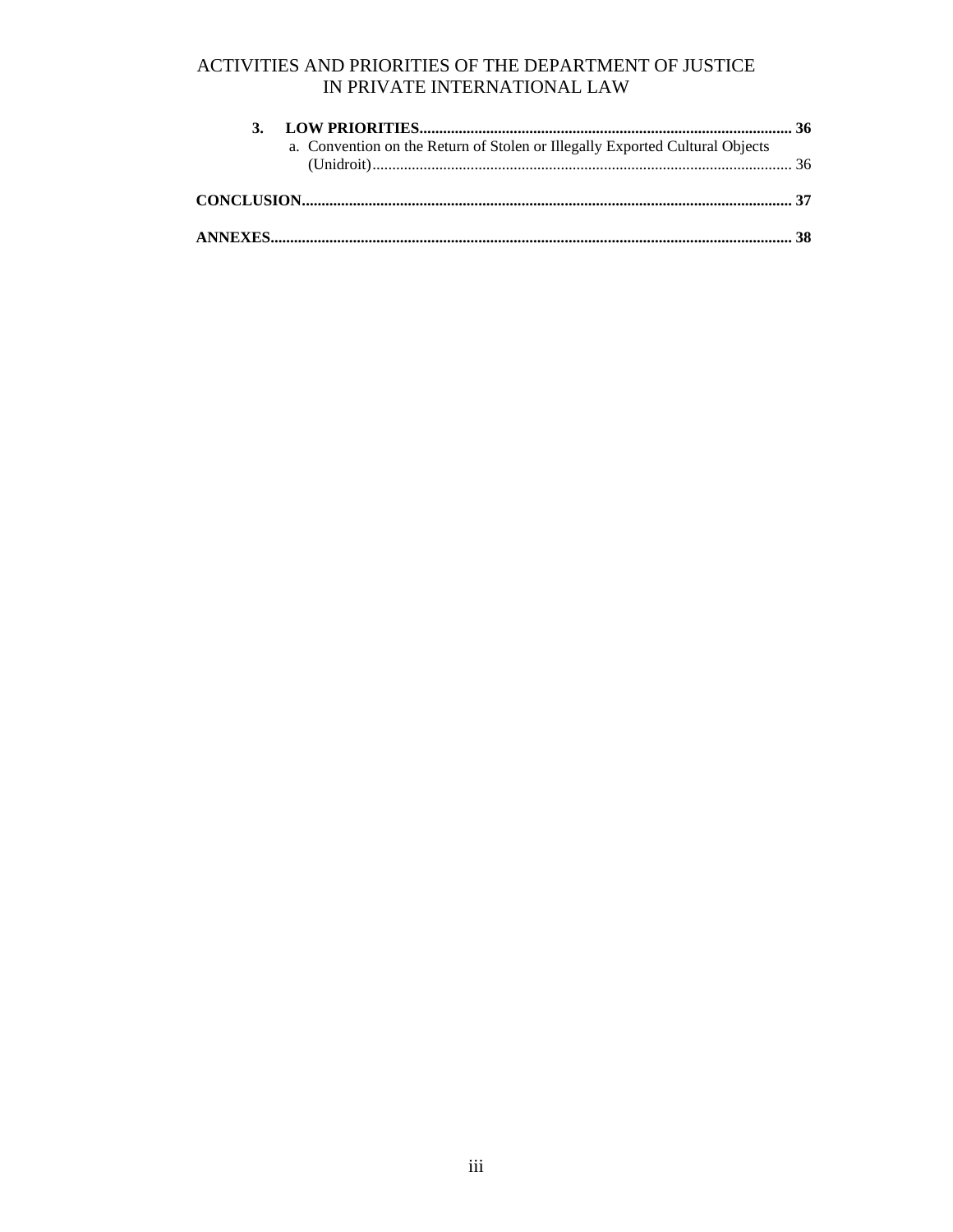#### **Report of the Department of Justice Canada**

#### **August 2005**

#### <span id="page-4-0"></span>**INTRODUCTION**

[1] This report presents Canada's accomplishments in private international law over the past year and describes the projects the Department of Justice, in conjunction with its partners, will work on in the future on a priority basis.

[2] The Department of Justice has devoted resources over the last year to improving and developing the international and national legal framework in private international law. Progress has been made in terms of developing new international instruments. For example, the Hague Conference concluded both a *Convention on Choice of Court Agreements* and modifications to its Statute to allow the European Community to join the Conference. UNCITRAL adopted a *Convention on the Use of Electronic Communications in International Contracts*. Negotiations continued at UNCITRAL, Unidroit and the Hague Conference on Private International Law on projects that will culminate in new private international law instruments.

[3] Domestically, there was some implementation activity throughout 2005. Legislation was adopted at the federal level to implement Unidroit's *Convention on International Interests in Mobile Equipment* and its related *Aircraft Protocol.* Saskatchewan recently adopted implementing legislation for the Hague Convention on the International Protection of Adults. Nunavut adopted the ULCC Uniform Electronic Act which is in line with the UNCITRAL Model Law on Electronic Commerce. In addition, under the Commercial Law Strategy of the Uniform Law Conference of Canada (ULCC), the Department of Justice and other federal and provincial partners have embarked on new projects, such as the drafting of a uniform act on international commercial conciliation.

[4] The first part of the report deals with the various **Canadian actors in private international law**. In the course of its activities, the Department of Justice consults regularly with the provinces and territories, as well as with other interested federal departments, the private sector and the members of its Advisory Group on Private International Law. Contacts in the International Private Law Section (IPLS) are set out in Annex A.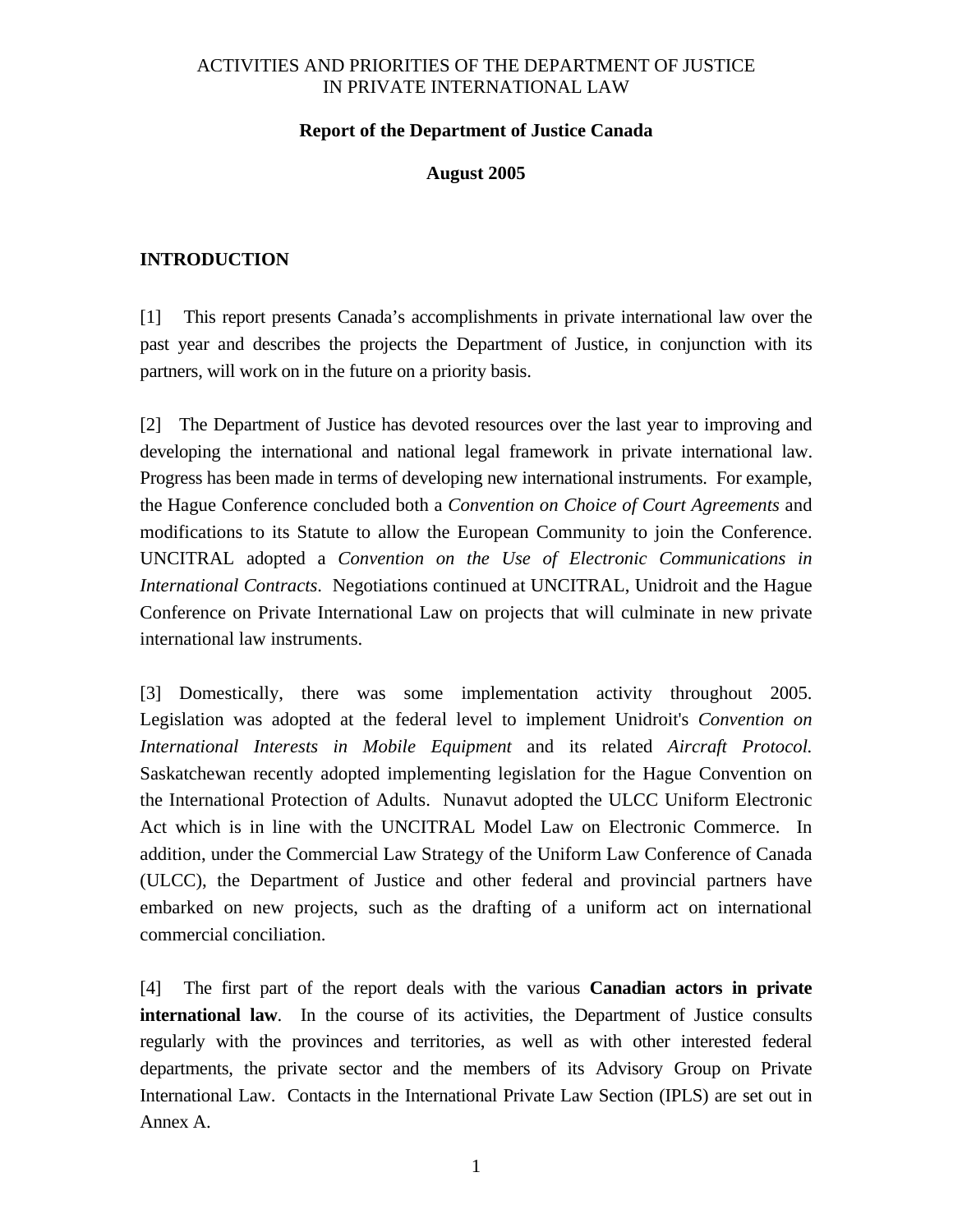[5] The **international and regional organizations** involved in private international law and the projects in which Canada has participated will be briefly described in the second part of the report.

[6] Finally, the third part of the report presents the **activities of the Department of Justice in private international law** by theme. Projects are ranked with respect to their **level of priority**. To evaluate priority, IPLS, in collaboration with the Advisory Group in Private International Law, considers the following: the interest of the international community, Canada's interest and the interest of national actors; its costs and benefits; and the challenges and difficulties related to implementation.

[7] In addition to the order of priority (high, medium, low), projects are divided into the following themes:

- International Commercial Law
- Judicial Cooperation and Enforcement of Judgments
- Family Law
- Protection of Property

[8] Key projects are displayed in similar order in the Overview **Chart of Private International Law Priorities** (Annex B) which provides an outline of the activities in the field of private international law and information on the status of instruments or projects.

[9] We also have attached a provisional list of international meetings for the coming year (Annex D) to inform you of activities in which the Department may be involved.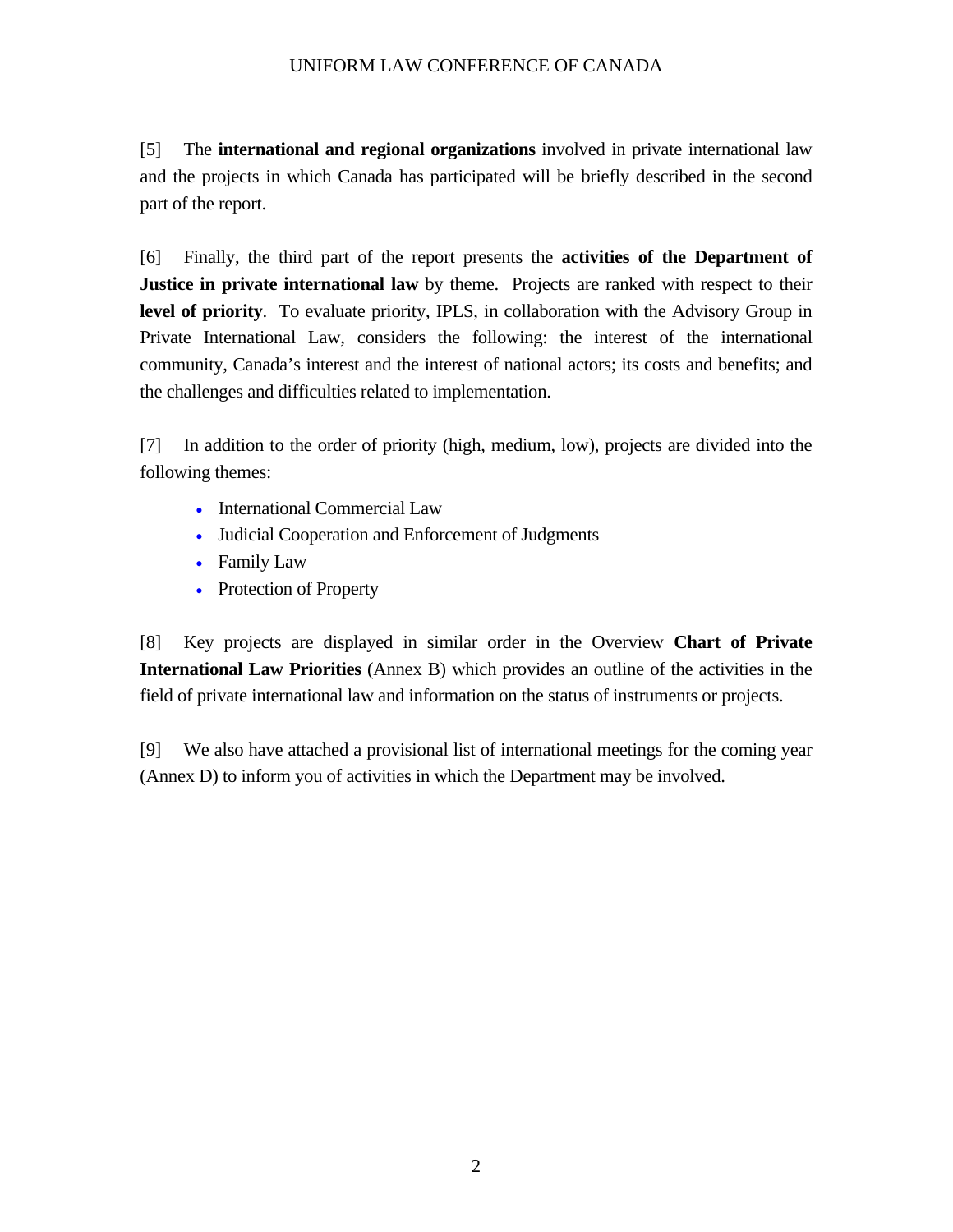#### <span id="page-6-0"></span>**I. NATIONAL ACTORS**

[10] As matters dealing with in private international law (PIL) most often fall within provincial jurisdiction, federal-provincial cooperation is essential to real progress in this area. The Department of Justice therefore seeks to maintain regular communication with representatives from the provincial governments. Furthermore, consultation with the legal and business community, as well as with other private groups, is very useful as the conventions relate so closely to their interests.

#### **A. ADVISORY GROUP ON PRIVATE INTERNATIONAL LAW**

[11] The Advisory Group on Private International Law is composed of five provincial representatives (representing British Columbia, the Prairie Provinces, Ontario, Quebec and the Atlantic provinces) and federal representatives from the Department of Justice and Foreign Affairs Canada. A private practitioner representing the International Law Section of the Canadian Bar Association also participates as an observer. The Group provides the Department with continuing advice on the provincial aspects of the private international law projects in which Canada is involved. The Group held a conference call in December 2004 and a meeting in Ottawa in June 2005.

#### **B. FEDERAL-PROVINCIAL-TERRITORIAL COOPERATION**

[12] In addition to federal-provincial-territorial (FPT) cooperation through the Advisory Group, the Department also communicates directly with provincial and territorial authorities in order to obtain their official views on international instruments. These exchanges take place through written and oral communications among FPT authorities and during the presentation of reports at the Uniform Law Conference of Canada (ULCC) and at the Civil Justice Committee. This year the federal Deputy Minister of Justice wrote to his provincial and territorial counterparts to ask them to consider implementing several private international law instruments.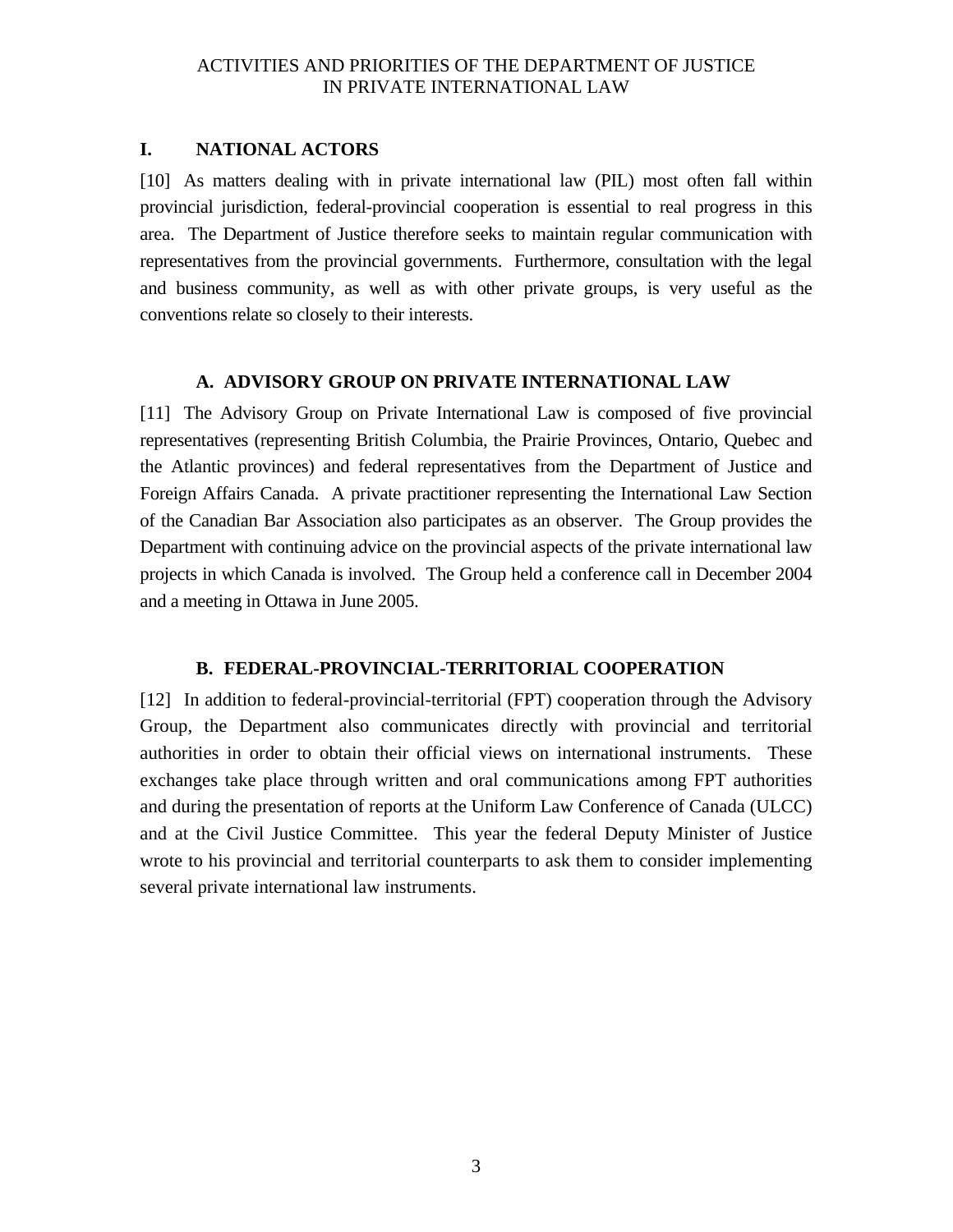#### **1. Uniform Law Conference of Canada**

<span id="page-7-0"></span>[13] Instituted in 1919 with a view to ensuring uniformity in provincial legislation, the ULCC now participates actively in the implementation of international conventions and other private international law instruments such as model laws. This year, the Department of Justice of Canada continued to participate in the ULCC's activities. From the perspective of the Department of Justice, the ULCC constitutes the key mechanism for facilitating implementation of PIL instruments via the development of uniform implementing legislation.

#### **2. Civil Justice Committee**

[14] This committee was first established as an ad hoc committee of government officials in the late 1980s to assist in the preparation for and follow-up to the meetings of federal, provincial and territorial Deputy Ministers responsible for Justice matters. Its efforts in the adoption of implementing legislation recommended by the ULCC are greatly appreciated.

#### **C. PRIVATE SECTOR**

[15] The Department of Justice maintains contacts with the Canadian Bar Association (CBA) as well as with private sector groups. Over the last year, members of the IPLS have participated in conferences, lectured in law faculties, drafted discussion papers and met with interested parties, all in order to strengthen ties with the business and academic community and the Bar.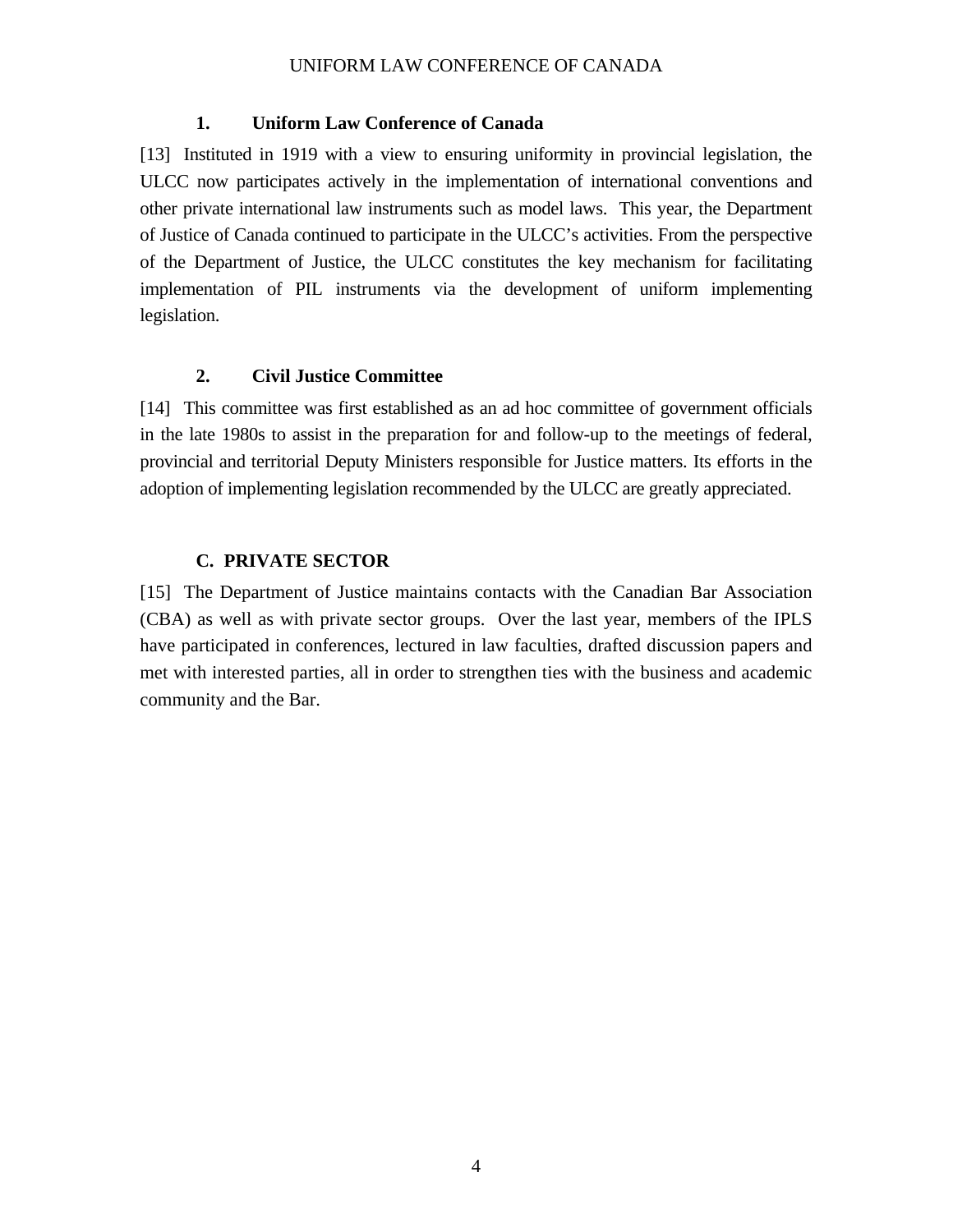### <span id="page-8-0"></span>**II. INTERNATIONAL ORGANIZATIONS**

### **A. THE HAGUE CONFERENCE ON PRIVATE INTERNATIONAL LAW**

[16] The Hague Conference on Private International Law, which held its first session in 1893, has 65 Member States, including Canada since 1968. Its objective is to work toward the progressive unification of rules of private international law. The Permanent Bureau, the Secretariat of the Conference, is responsible for administration and supporting research. Its working cycle is approximately four years, at the end of which the Sessions of the Conference are convened, attended by all member States. Member States also meet during the intersessional period in "Special Commissions", which develop draft conventions to be adopted at the next Session. The Hague Conference has adopted 37 conventions, 26 of which are in force. Further information on The Hague Conference on Private International Law may be found at  $\langle \frac{http://www.hcch.net\rangle}{http://www.hcch.net\rangle}$  $\langle \frac{http://www.hcch.net\rangle}{http://www.hcch.net\rangle}$  $\langle \frac{http://www.hcch.net\rangle}{http://www.hcch.net\rangle}$ .

[17] The Conference's work programme is now reviewed each year at a Special Commission on General Affairs and Policy. Its current workplan includes continued negotiation of a new convention on maintenance obligations.

[18] Over the last year, Canada participated in the following activities of the Conference: experts and drafting group meetings, Special Commissions, including the Special Commission of March-April 2005 on General Affairs and Policy of the Conference, the Special Commission on the International Recovery of Child Support and Other Form of Family Maintenance in April 2005 and a Diplomatic Conference to adopt the *Convention on Choice of Court Clauses* in June 2005.

[19] Canada is party to four Hague Conference Conventions in private international law: the *Convention on the Service Abroad of Judicial and Extra-judicial Documents in Civil or Commercial Matters* (adoption 1965, in force in Canada 88/05/01); the *Convention on the Civil Aspects of International Child Abduction* (1980, Canada 88/04/01); the *Convention on the Law Applicable to Trusts and on their Recognition* (1985, Canada 93/01/01); and the *Convention on Protection of Children and Cooperation in Respect of Intercountry Adoption*  (1993, Canada 97/04/01). Not all jurisdictions in Canada have implemented all four.

### **B. UNCITRAL**

[20] The United Nations Commission on International Trade Law, the core legal body within the UN system in the field of international trade law, aims to further the progressive harmonisation and unification of the law of international trade. To reach this goal, the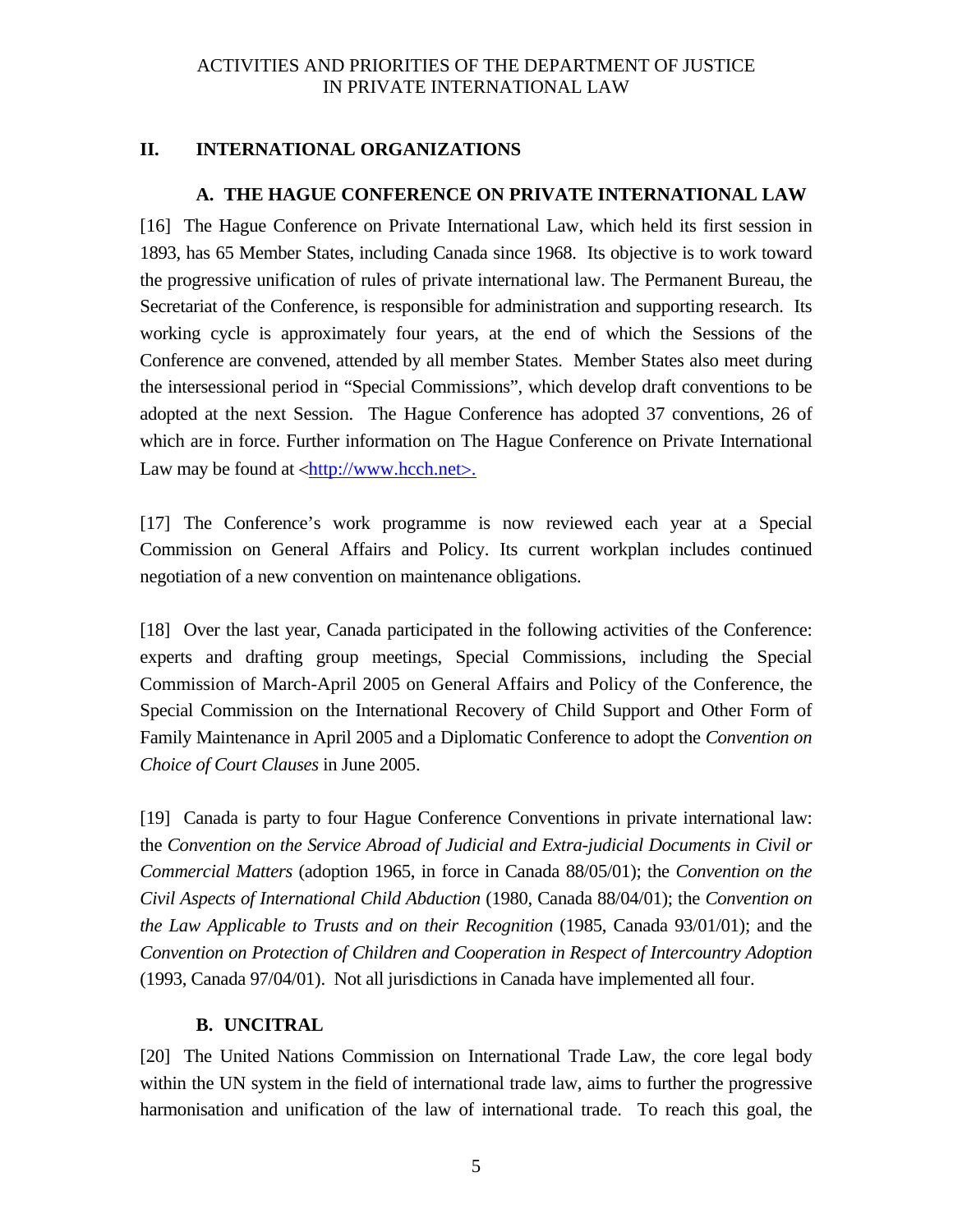<span id="page-9-0"></span>Commission uses various instruments: it has prepared 10 conventions, 7 model laws, uniform rules and a number of legal or legislative guides. Further information on UNCITRAL may be found at <http://www.uncitral.org>.

[21] UNCITRAL comprises 60 Member States representing various geographic regions and the principal economic systems and legal traditions of the world. Members are elected for a six-year term by the General Assembly. Other States and international governmental and non-governmental organizations may participate as observers in meetings of the Commission and its working groups, which both operate by consensus. Canada was a member of UNCITRAL from 1989 to 1995, participated actively as an observer from 1995 to the fall of 2000, and was elected to the Commission again in the fall of 2000 for a term commencing in June 2001.

[22] At the  $38<sup>th</sup>$  session of the Commission in July 2005, in which Canada actively participated, UNCITRAL finalized and adopted the UNCITRAL *Convention on the Use of Electronic Communications in International Contracts*.

[23] In terms of future work, the Commission decided to continue the work undertaken by its Working Groups on: procurement, arbitration, transport and security interests. The dates and locations of the Working Group sessions are available on the UNCITRAL website.

[24] Canada is a party to two UN conventions relating to international commercial law: the *U.N. Convention on the Recognition and Enforcement of Foreign Arbitral Awards* (1958, in force 86/08/10) and the *U.N. Convention on Contracts for the International Sale of Goods* (Vienna Convention of 1980, in force in Canada 92/05/01). Canada has also enacted domestic legislation implementing UNCITRAL's *Model Law on International Commercial Arbitration* (1985). Legislation drawing on UNCITRAL's *Model Law on Electronic Commerce* has been adopted by the federal government, the provinces and two territories.

#### **C. UNIDROIT**

[25] Although the International Institute for the Unification of Private Law, known as Unidroit, was created in 1926 as an organ of the League of Nations, since 1940 it has been an independent inter-governmental organization based in Rome. There are 59 Member States, including Canada since 1968, the United States, China, Australia, and many States from Latin America, Africa, and Eastern and Western Europe. Unidroit's mandate differs from that of The Hague Conference as it aims to harmonize and co-ordinate the private law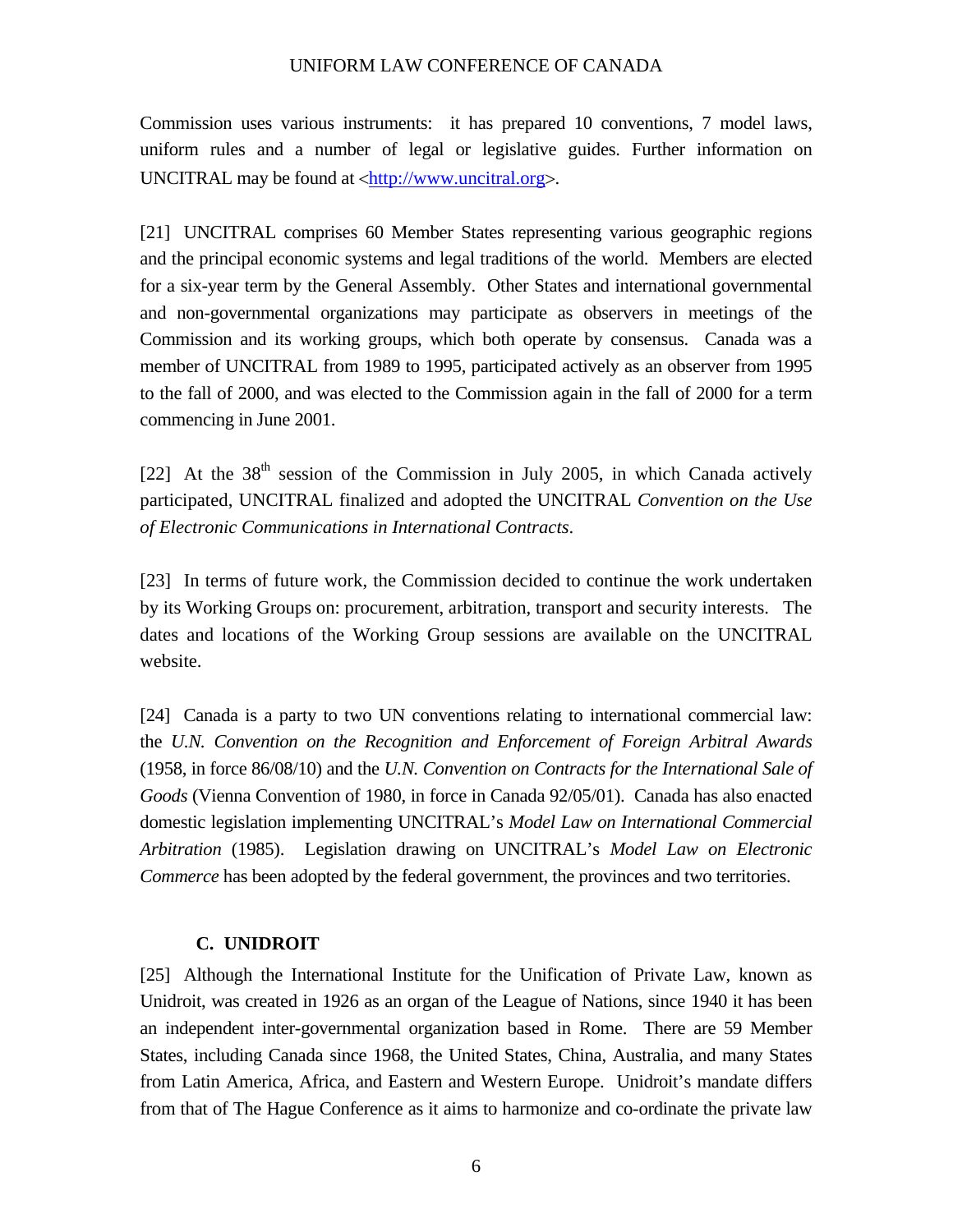<span id="page-10-0"></span>of its Member States, rather than their private international law rules. Further information on Unidroit may be found at <http://www.unidroit.org>.

[26] Since its creation, Unidroit has drafted more than seventy studies, model laws and conventions on various private law subjects including the law of sales, international leasing and factoring law, the law of carriage, security interests, franchising and cultural property.

[27] Canada is party to only one of the ten Unidroit conventions, the *Convention Providing a Uniform Law on the Form of an International Will* (1973) (in force for Canada on 78/09/02 and extended to Alberta, Manitoba, New Brunswick, Newfoundland, Nova Scotia, Ontario, Prince Edward Island and Saskatchewan). Canada has also signed the *Convention on International Interests in Mobile Equipment* and its related *Aircraft Protocol*.

#### **D. WORLD BANK**

[28] The World Bank's role on the private international law scene stems in part from the creation of the International Centre for Settlement of Investment Disputes (ICSID) under the *Convention for the Settlement of Investment Disputes between States and Nationals of Other States* (1965). Canada is still not a party to this Convention. Foreseeing a future ratification, the ULCC has prepared a uniform act to implement the Convention. Further information on the World Bank and the ICSID Convention can be found at <http://www.worldbank.org>.

# **E. REGIONAL ORGANIZATIONS: THE ORGANIZATION OF AMERICAN STATES**

[29] The Organization of American States (OAS), with 35 member States, provides an important forum for political, economic, social and cultural cooperation in the region of the Americas. In the legal field, the Inter-American Juridical Committee, composed of eleven jurists who are nationals of Member States, acts as an advisory body to the Member States. The Committee recommends the convening of specialized juridical conferences, such as the Inter-American Conference on Private International Law (CIDIP) which meets approximately every four or five years to deal with technical matters and further cooperation in the area of private international law. Further information on the OAS may be found at  $\langle \frac{http://www.oas.org}{\rangle}$ .

[30] Canada is not yet party to any of the 23 OAS conventions in private international law, and had only observer status for the first four CIDIP meetings. Since becoming a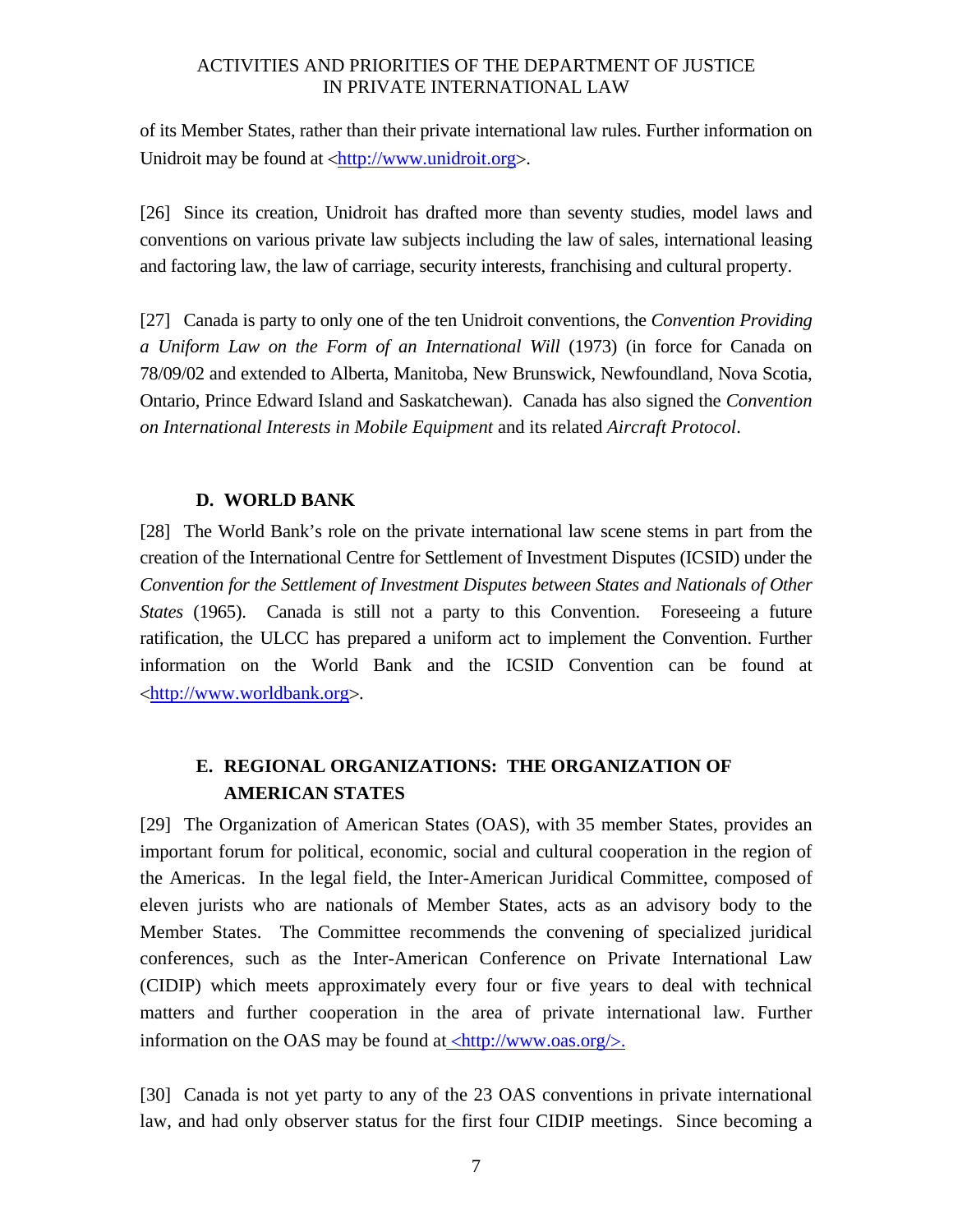<span id="page-11-0"></span>member of the OAS in 1990, however, Canada's interest in exploring ways of enhancing legal cooperation with other OAS countries has increased. Canada did participate officially in the 1994 Fifth Inter-American Conference on Private International Law (CIDIP-V) and in CIDIP-VI which was convened in February 2002, particularly regarding the drafting of a Model Law on Secured Transactions. The OAS is currently preparing for CIDIP-VII.

#### **F. BILATERAL ACTIVITIES**

[31] Canada also negotiates bilateral conventions, which mainly deal with the enforcement of judgments. The first convention of this type was the *Canada-UK Convention on the Reciprocal Recognition and Enforcement of Judgments in Civil and Commercial Matters* (1984) which is in force for all provinces and territories except Quebec.

[32] The *Canada-France Convention on the Recognition and Enforcement of Judgments in Civil and Commercial Matters and on Mutual Legal Assistance in Maintenance* was signed on June 10, 1996. A uniform act to implement this Convention was adopted by the ULCC in August 1997. Saskatchewan (1998), Ontario (1999) and Manitoba (2001) have adopted legislation to implement this Convention.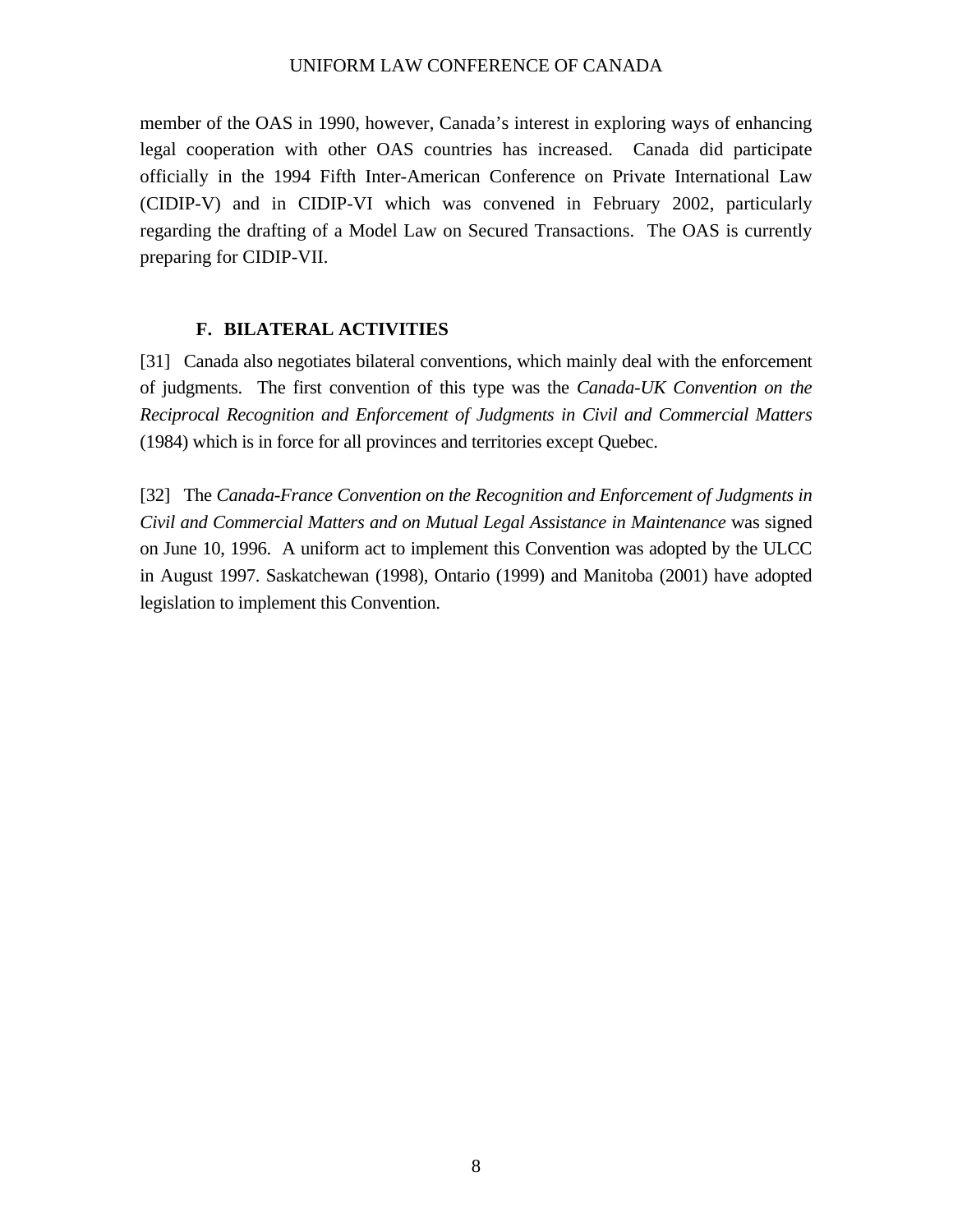#### <span id="page-12-0"></span>**A. INTERNATIONAL COMMERCIAL LAW**

#### **1. HIGH PRIORITIES**

# **a. Convention on the Settlement of Investment Disputes between States and Nationals of Other States (ICSID) (World Bank)**

[33] This Convention, drafted by the World Bank in 1965, sets up voluntary arbitration mechanisms between States and nationals of other States for investments made by corporations or individuals in foreign countries. The Convention creates an international organization, the International Centre for Settlement of Investment Disputes (ICSID), which provides facilities for conciliation and arbitration of investment disputes between Contracting States and nationals of other Contracting States.

[34] Although the vast majority of our trading partners have ratified the ICSID Convention - 142 States are party to the Convention - Canada has not yet ratified it. This may be explained in part by the fact that the Convention does not contain a federal state clause. The federal government has been working to obtain the agreement of all provinces and territories to implement the Convention. The adoption of implementing legislation by the provinces and territories as well as the federal government would allow Canada to ratify it. The project has received the support in principle from all jurisdictions. There are ongoing discussions with provincial and territorial governments regarding the conditions and the timing for a future ratification. It has been suggested recently that the May 2006 International Council for Commercial Arbitration (ICCA) Congress in Montreal would be an opportunity to announce ratification by Canada if all jurisdictions could have legislation in place. A uniform act for the implementation of the *Convention for the Settlement of International Investment Disputes* was adopted by the ULCC in 1997*.*

[35] *Action required in Canada*: Coordinate the adoption of implementing legislation and the conditions for ratification with the provinces and territories. Sign and ratify the Convention.

# **b. Convention on International Interests in Mobile Equipment and Aircraft Protocol (Unidroit)**

[36] The texts of the 2001 Convention and Protocol can be found on the Unidroit website. The Convention provides a framework for the creation and effects of an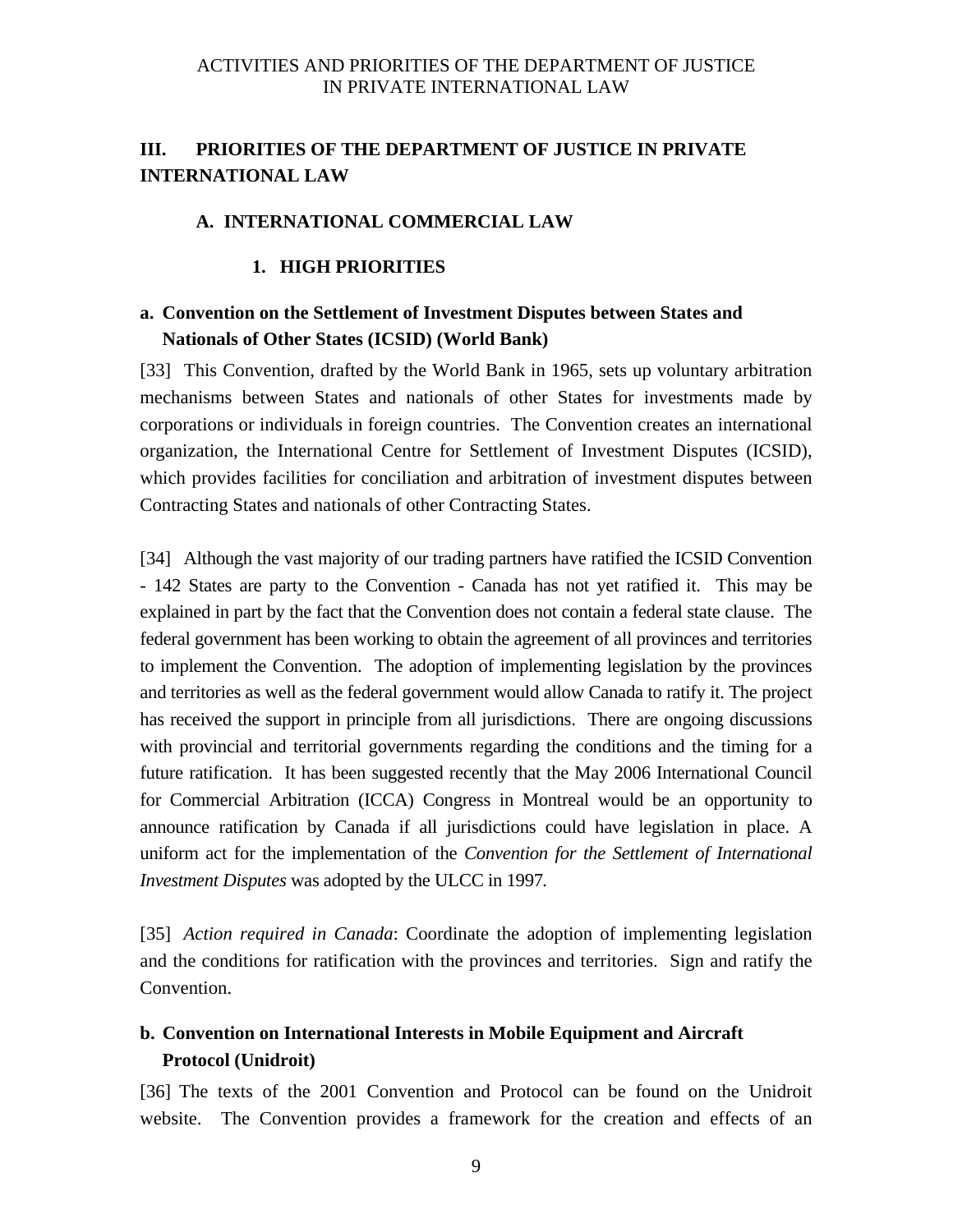<span id="page-13-0"></span>international interest in mobile equipment (i.e., aircraft equipment, registered ships, oil rigs, containers, railway rolling stock, space property, and other objects that could be identified in the future) and an international registry in which these interests can be registered. Each type of mobile equipment is the subject of a specific Protocol under the Convention. The Convention entered into force internationally on April 1, 2004, after its third ratification, but it will only enter into force as regards a specific category of objects to which a Protocol applies as of the date of the entry into force of that Protocol. For example, it will only enter into force as regards aircraft equipment as of the date of the entry into force of the Aircraft Protocol. Canada signed the Convention and Aircraft Protocol in March 2004.

[37] The *Aircraft Protocol*, not yet in force, adapts to aircraft equipment the mechanisms set out in the Convention. It will enable registration of convention-based international security interests in aircraft equipment, and will facilitate searches.

[38] The ULCC adopted a uniform implementing act in 2002. Canadian jurisdictions have been asked to consider adopting legislation to implement the Convention and Aircraft Protocol. Legislation implementing the Convention and Aircraft Protocol has been adopted at the federal level as well as in Ontario and Nova Scotia.

[39] The federal Cabinet will consider ratifying the Convention and Protocol when sufficient support for ratification will have been expressed by the adoption of implementing legislation in the provinces and territories. When seeking authority to ratify, the federal government will consider the relevant declarations that need to be made under the Convention and Protocol in order for the instruments to apply only in the jurisdictions that so wish, along with other declarations that may be requested by the provinces and territories, such as declarations preserving the status quo of existing interests. The ULCC Working Group on International Interests will continue its work to facilitate the process of drafting declarations.

[40] *Action required in Canada:*Continue to encourage provinces and territories to consider adopting legislation to implement the instruments; continue work to facilitate the drafting of declarations.

## **c. Model Legislative Provisions on the Recognition and Enforcement of Interim Measures of Protection in the Arbitral Context (UNCITRAL)**

[41] In 1999, the Commission mandated the Working Group on Arbitration to examine four subjects: 1) conciliation, 2) requirement of written form for the arbitration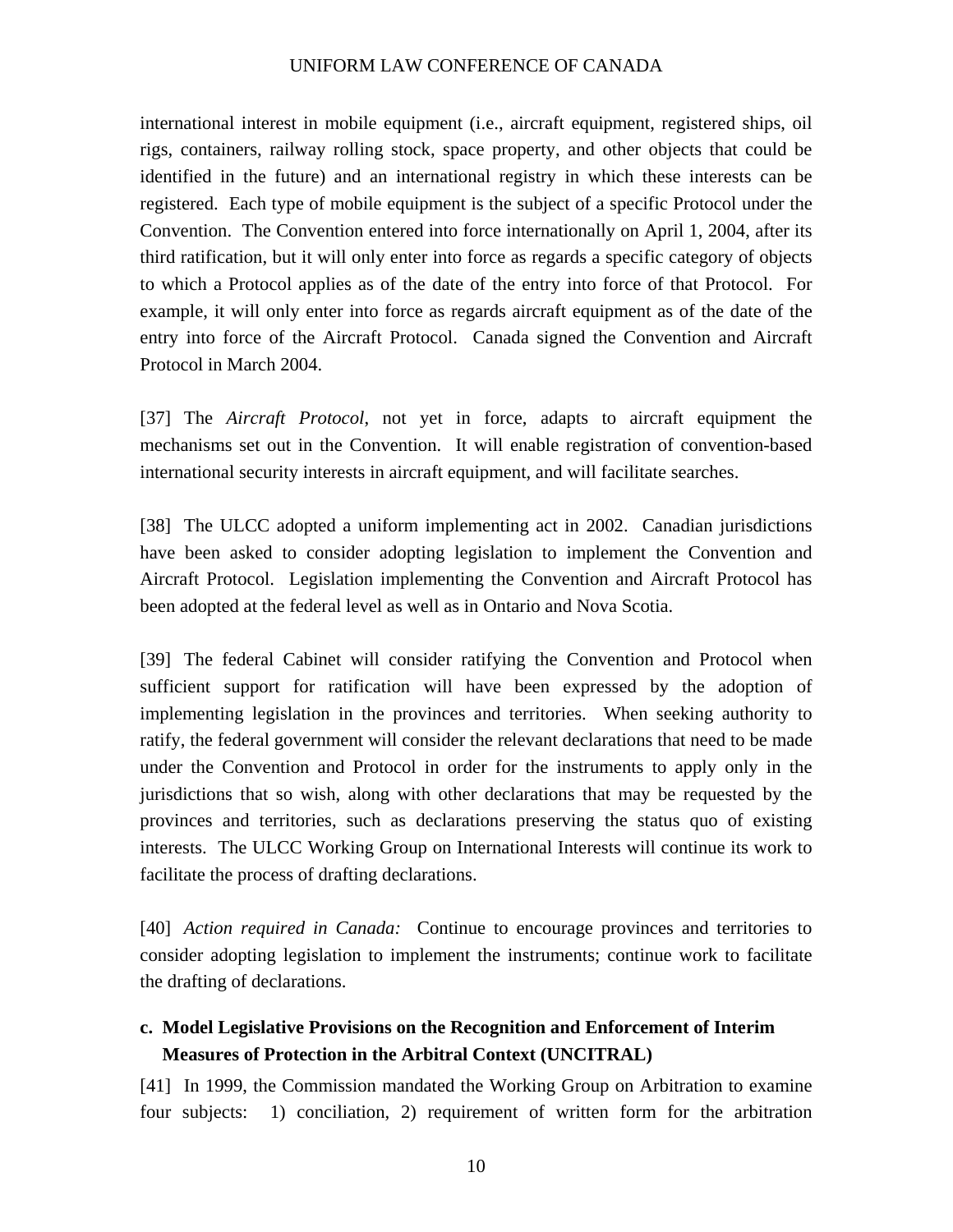<span id="page-14-0"></span>agreement, 3) enforceability of interim measures of protection, and possibly 4) enforceability of an award that had been set aside in the State of origin.

[42] To date, the Working Group has only examined the first 3 subjects. The Model Law on International Commercial Conciliation was adopted in June 2002. Once work on interim awards is completed, the Working Group will resume its work on the written form of the arbitration agreement. During the September 2005 and January 2005 sessions, the Working Group continued its discussions on the harmonized text of draft article 17 of the UNCITRAL Model Law on International Commercial Arbitration regarding the power of an arbitral tribunal to grant interim measures of protection including *ex parte* measures.

[43] The Canadian delegation comprises Manon Dostie (IPLS, Department of Justice Canada), Professor Guy Lefebvre (civil law expert) and Robert Cosman (common law expert).

[44] *Action required in Canada:* Consult with federal provincial and territorial governments, private sector, academics, dispute resolution organizations and other interested parties in preparation for the next Working Group session scheduled for October 3-7, 2005. The Reports of the Working Group and background documents are available on the UNCITRAL website.

# **d. Draft Convention on the Use of Electronic Communications in International Contracts (UNCITRAL)**

[45] The Working Group on Electronic Commerce continued its work on a draft instrument on electronic contracting as a means of increasing legal certainty or commercial predictability in electronic business transactions. Canada, represented by the Department of Justice Canada, as well as civil and common law representatives, participated at the 38th Session of the Commission from July 4 to 15, 2005 where the draft Convention was finalized. Canadian experts John Gregory (Ontario Ministry of the Attorney General), Jeanne Proulx (Justice Québec) and Joan Remsu (Justice Canada) as well as Dominique D'Allaire and Natalie Giassa (IPLS, Justice Canada) formed the Canadian delegation.

[46] The Convention on Electronic Communications removes obstacles to use of electronic communications in the formation of contracts between parties located in different States. The Convention applies to business to business transactions, as contracts concluded for personal, family or household purposes are excluded. It recognizes the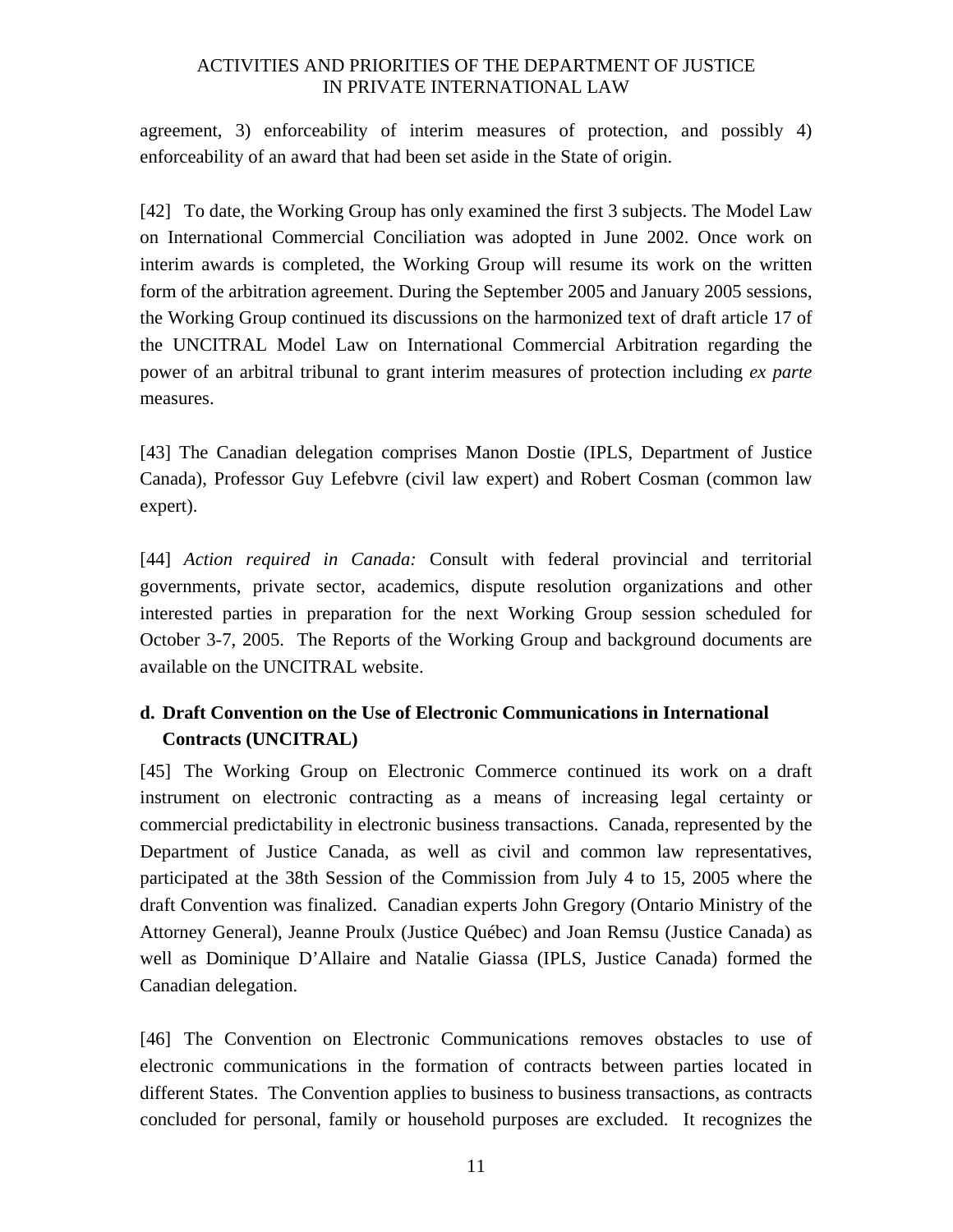<span id="page-15-0"></span>equivalence of paper and electronic communications between parties in the formation and performance of contracts.

[47] In addition to providing a legal framework for parties to international contracts, the Convention on Electronic Communications can also be applied to existing international conventions, such as the *UN Convention on Contracts for the International Sale of Goods*. States wishing to do so will ensure that existing conventions are adapted to electronic communications by allowing the Convention on Electronic Communications to apply to these texts. Similarly, in Canada, provinces and territories would be in a position to apply the Convention on Electronic Communications to conventions that have been implemented in their jurisdiction.

[48] *Action required in Canada*: Determine the interest of provincial and territorial jurisdictions for the adoption of the Convention in Canada and, if need be, prepare a uniform act to facilitate the implementation of the Convention in Canada.

### **e. Draft Legislative Guide on Security Interests (UNCITRAL)**

[49] In July 2001 at its 34th session, UNCITRAL mandated a Working Group to begin developing a uniform legal regime for security rights in tangible goods of a commercial nature. The work is to include the form of the security instrument, the scope of goods that can serve as collateral, perfection, formalities, enforcement, publicity, priority, and creditors' and debtors' rights.

[50] The UNCITRAL work on security interests was initiated because it was felt that modern secured credit laws could alleviate inequalities in access to lower-cost credit between parties in developed countries and parties in developing countries, which would overall contribute to foster international trade. It was also widely recognised that an appropriate balance needed to be struck in the treatment of privileged, secured and unsecured creditors. States agreed that a flexible approach aimed at the preparation of a set of principles in a guide, rather than a model law, would be advisable. Furthermore, given the close link between security interests and the work on insolvency, countries recognised that any effort on security interests would need to be co-ordinated with efforts on insolvency law.

[51] Canadian experts Me Michel Deschamps of McCarthy Tétrault in Montreal and Professors Catherine Walsh and Roderick Macdonald of McGill University have been leading contributors to the project, participating in both Working Group sessions and in the drafting of the Guide. Joint sessions have been held with the Working Group on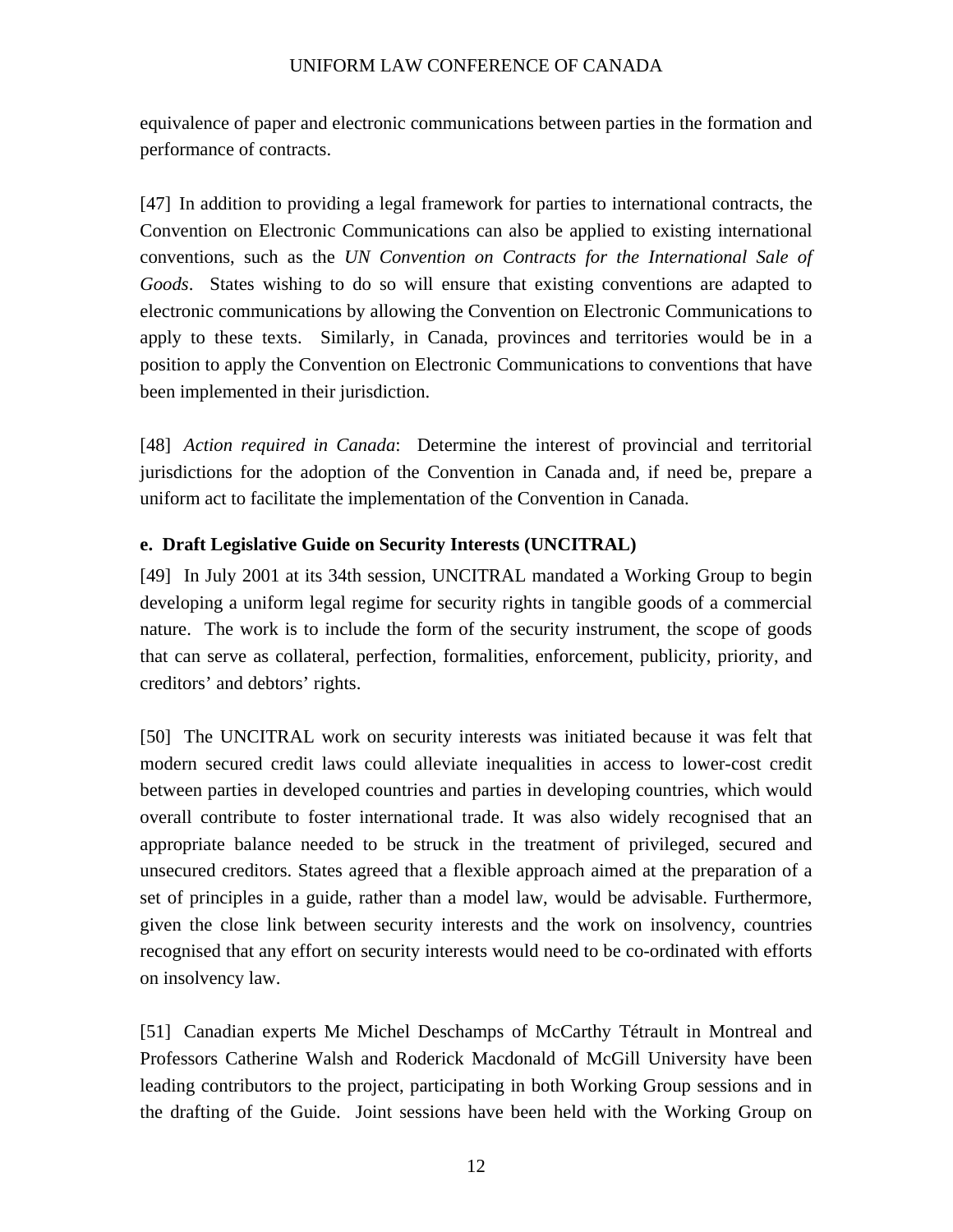<span id="page-16-0"></span>Insolvency Law to ensure consistency with the Insolvency Guide. A joint experts meeting with the Hague Conference reviewed conflicts of law issues in the Security Interests Guide. It is now expected that the work will conclude at the Commission session in 2007, with possible adoption in principle at the 2006 session.

[52] One issue that appears to have been resolved is the orientation of the draft Guide toward a public notice-filing registry, which had been strongly opposed by representatives of one State. Other countries had also expressed some reservations. Many delegations, however, remain with fundamental questions about the costs and operation of a registry system as well as questions about the legal framework. Some key countries will be compelled to support a non-registry approach if they are not reassured with respect to their questions. To address concerns, the Secretariat of the Commission is preparing a document for the Working Group on the technical aspects of registries.

[53] Transfer of title arrangements are now generally to be treated as security interests. For reservation of title arrangements the Working Group is adopting two options: 1) treat reservation of title as a security interest; and 2) treat it separately but apply rules leading to an equivalent result.

[54] From a Canadian perspective, the government monitors the trends the global model is taking with the view of ensuring that it does not take a direction that is inconsistent with our security interests regimes here in Canada. Although the draft Guide would not be particularly useful for Canadian jurisdictions given that our legal framework for secured interest is already relatively modern, our aim is to ensure that countries where Canadians do business have similar regimes.

[55] Working Group documents can be found on the UNCITRAL website. The next meeting of the Working Group will take place in Vienna from September 5 to 9, 2005. The following session is set for January 30 – February 3, 2006 in New York. Canada continues to chair the sessions of the Working Group.

[56] *Action required in Canada*: Distribute working papers for comments. Ensure links are made with the work on security interests in the Commercial Law Strategy.

# **f. Project on Harmonised Substantive Rules Regarding Indirectly Held Securities (Unidroit)**

[57] Unidroit continued its project on transactions on transnational and connected capital markets. This project comprises 5 items: (1) the creation of clear and consistent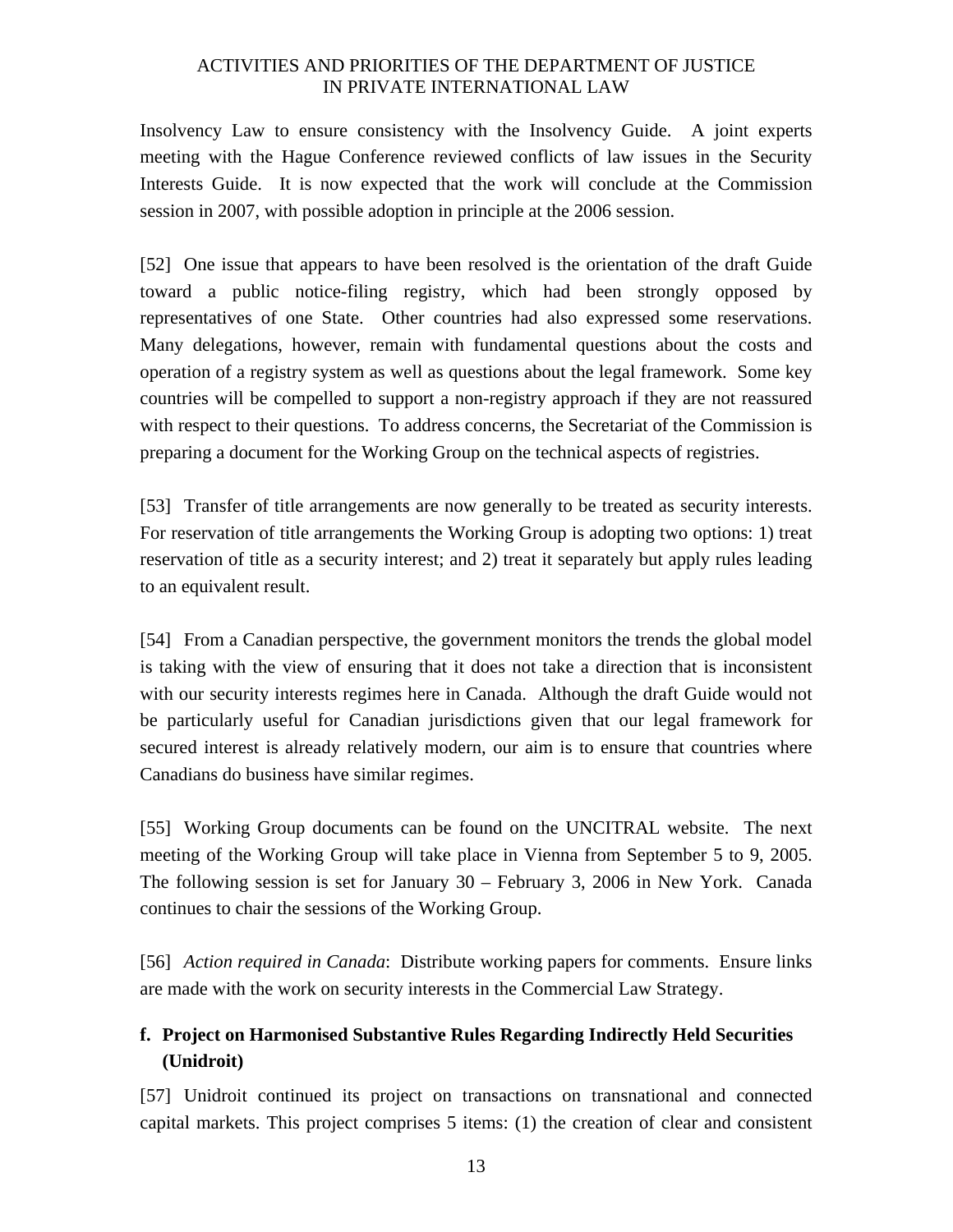<span id="page-17-0"></span>rules for the taking of securities, especially securities held indirectly through intermediaries in multi-tiered holding patterns and evidenced by book entries in the investor's account, as collateral; (2) the creation of harmonized "global shares", permitting trade of such shares on more than one (national) stock exchange so as to make foreign capital markets accessible to a wider range of companies with limited means; (3) the development of rules capable of enhancing trading on emerging markets; (4) the development of harmonized or uniform substantive rules applicable to so-called "delocalised" transactions; and (5) the examination of the desirability and feasibility of rules for world-wide takeover bids. This Unidroit project is complementary to the *Convention on the law applicable to certain rights in respect of securities held with an intermediary*, adopted under the auspices of The Hague Conference of Private International Law in December 2002.

[58] The first governmental meeting of experts for the *Unidroit Project on Harmonised Substantive Rules Regarding Indirectly Held Securities* took place on May 9 - 20, 2005. The Canadian delegation was composed of Manon Dostie, Counsel, IPLS, Department of Justice Canada, Mr. Maxime Paré, Senior Legal Counsel with the Ontario Securities Commission, and Mr. Michel Deschamps, Counsel with McCarthy Tétrault in Montreal and who also participated as an expert in the Unidroit Study Group which developed the draft text.

[59] *Action required in Canada:* Consultation on the preliminary draft convention in preparation for the intergovernmental session in March 6-17, 2006.

# **g. Convention on the Law Applicable to Securities Held by Intermediaries (Hague Conference)**

[60] Canada actively participated in the negotiations of the *Convention on the Law Applicable to Certain Rights in Respect of Securities Held with an Intermediary.* The Convention was finalized and adopted during the Diplomatic Session held from December 2 to 12, 2002 in The Hague.

[61] This Convention is a first attempt worldwide to draft cross border rules on the law applicable to securities held with an intermediary. The objective is to enable financial market participants in the global market to ascertain readily and unequivocally which law will govern the proprietary aspects of transfers and pledges of interests in respect of securities held through indirect holding systems. This Convention is intended to provide certainty and predictability on a limited but crucial aspect of such transactions.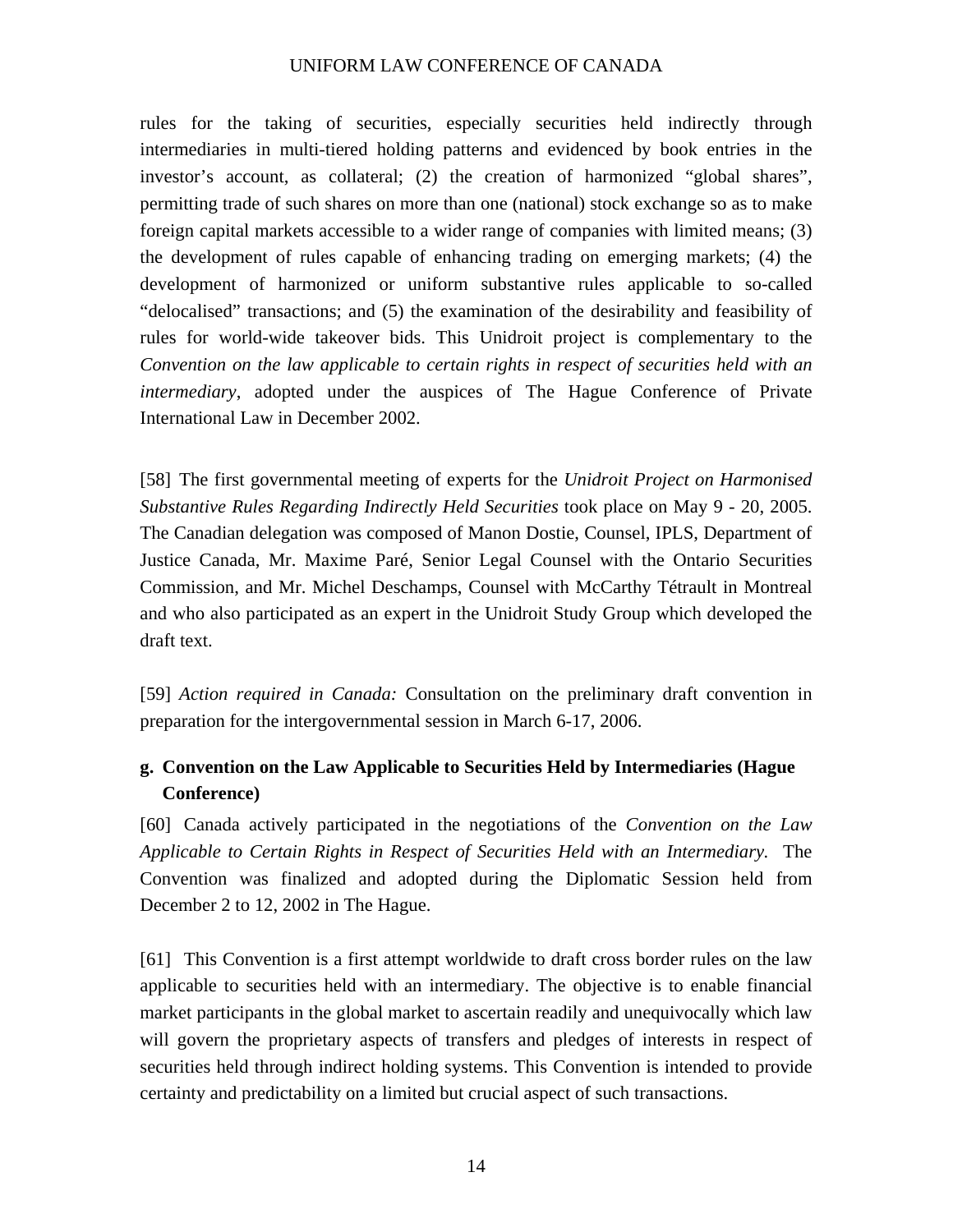<span id="page-18-0"></span>[62] The Canadian delegation included Manon Dostie, IPLS, Department of Justice Canada, two practitioners: Brad Crawford (common law expert) and Michel Brunet (civil law expert), and two experts from the Canadian securities commissions: Eric Spink (Alberta) and Daniel Laurion (from Quebec, absent at the last meeting). Maxime Paré from the Ontario Securities Commission participated as a representative of the International Organization of Securities Commissions (IOSCO) and represented Canada on the Drafting Group leading up to the Diplomatic Conference.

[63] In 2004, the ULCC agreed that the Canadian Securities Administrators (CSA) authorize the Task Force to prepare a uniform implementing statute for the 2002 Hague *Convention on the law applicable to certain rights in respect of securities held with an intermediary* once the Explanatory Report for the Hague Convention is finalized. The Explanatory Report was finalized in late 2004. The approval for the work of the CSA Task Force and related funding was approved in late April 2005.

[64] *Action required in Canada:* The ULCC with the CSA Task Force is to prepare uniform implementing legislation as part of the Commercial Law Strategy.

# **h. Conventions on the Limitation Period in the International Sale of Goods (UNCITRAL)**

[65] These Conventions, which entered into force August 1, 1988, grew out of the work of UNCITRAL to unify international sales law. There are 25 States party to the *Limitation Convention* of 1974, and 17 States party to the *Amended Limitation Convention*, including, in both cases, our North-American trade partners, the United States and Mexico.

[66] The Conventions dovetail with the United Nations *Convention on Contracts for the International Sale of Goods* (Vienna, 1980), which is in force for all of Canada. There is substantial similarity between the three Conventions, in particular the articles setting out the sphere of application, declarations and reservations, the federal State clause, and the final clauses.

[67] The purpose of the *Limitation Conventions* is to eliminate all disparities in the national laws governing limitations on the initiation of legal proceedings arising from contracts for the international sale of goods, as these disparities can create hardship both in cases where meritorious claims are statute-barred by a very short limitation period, and where parties are left open to liability for an inordinately long time in jurisdictions with very long limitation periods. The Conventions establish a uniform prescription period of four years for commercial litigation.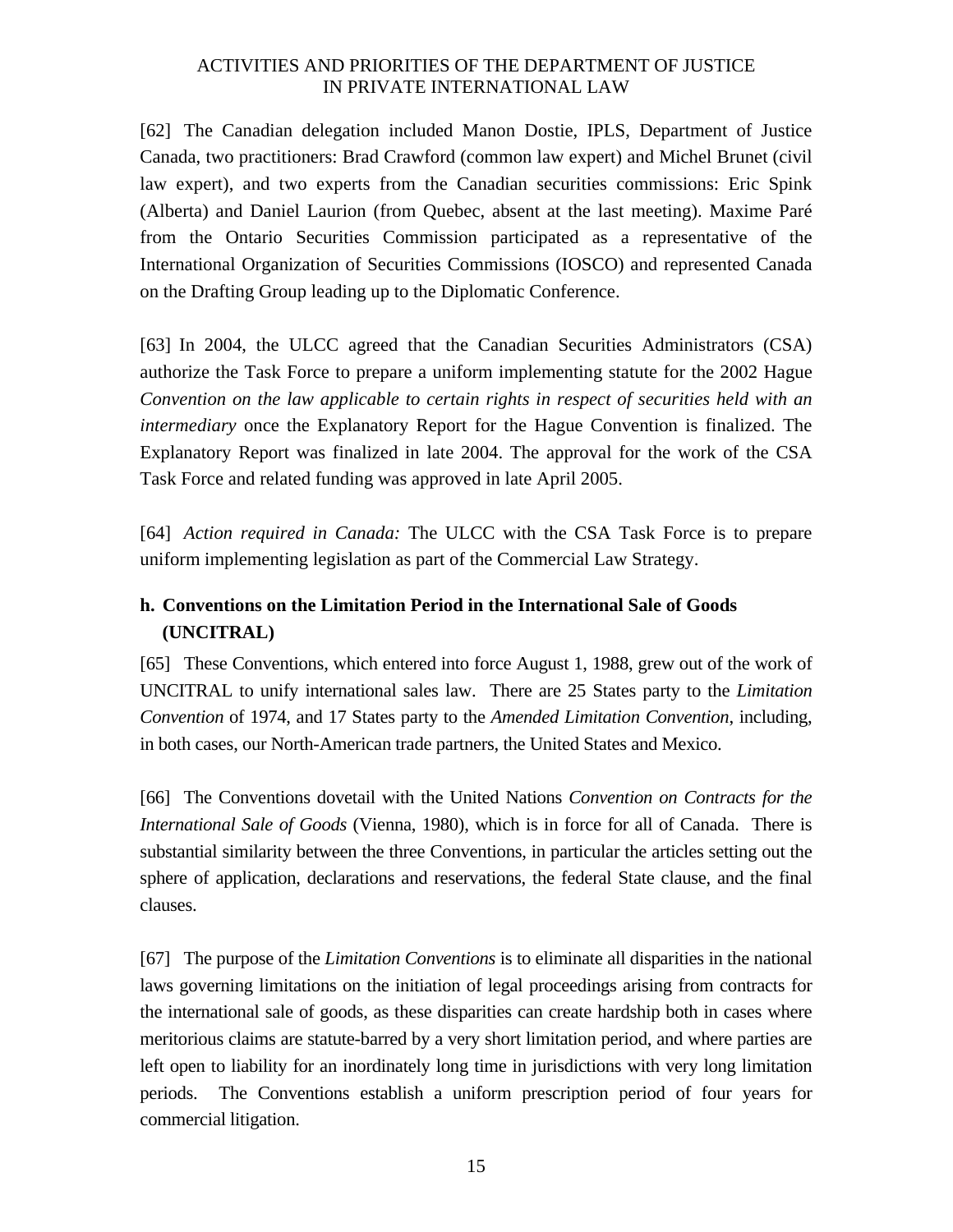<span id="page-19-0"></span>[68] In 1995, the Advisory Group on Private International Law recommended that the Department take steps toward acceding to and implementing the Conventions. In August 1998, the ULCC adopted the *Uniform International Sales Conventions Act.* This Act would implement the *United Nations Convention on Contracts for the International Sale of Goods*, already in force in Canada, and the *Conventions on the Limitation Period in the International Sale of Goods*.

[69] The Minister of Justice of Canada has undertaken consultations with provincial and territorial counterparts on the desirability of implementing the Limitation Conventions. Some provinces have expressed support for implementation and Nunavut has already enacted the *International Sales Conventions Act*, which received assent on June 6, 2003.

[70] *Action required in Canada:* The federal government will be considering the adoption of federal implementing legislation on the Limitation Conventions, which would apply to contracts for the sales of goods involving the Crown in right of Canada. Once enacted, the federal implementing legislation, and in particular the schedules, could be adopted by reference by provinces and territories. Continue to invite provinces and territories to consider adopting legislation to implement the Conventions.

#### **2. MEDIUM PRIORITIES**

#### **a. Convention on the Assignment of Receivables (UNCITRAL)**

[71] In July 2001, UNCITRAL adopted the *Convention on the Assignment of Receivables in International Trade* after six years of development. The Convention was opened for signature in December 2001. The rules are intended to facilitate financing by removing uncertainty encountered in various legal systems as to recognition and effects of assignments in which the assignor, the assignee and the debtor are not in the same country. Canada was an active participant in the development of this Convention.

[72] A preliminary implementation study has been prepared through the Commercial Law Strategy and the Department of Justice by two leading experts in this area in Canada, Catherine Walsh for the common law perspective and Michel Deschamps for the civil law perspective. The study will be presented at the ULCC meeting in August 2005.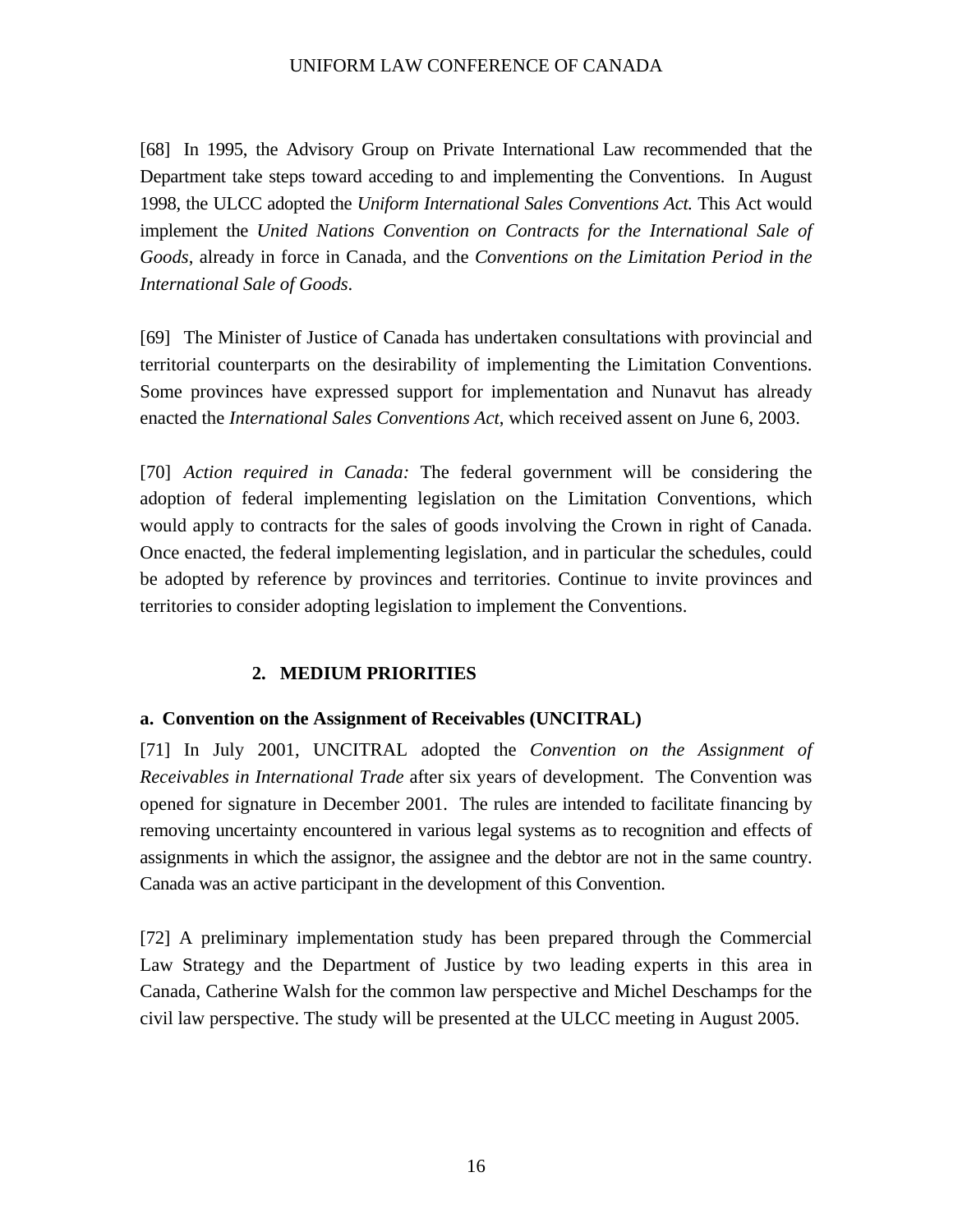<span id="page-20-0"></span>[73] *Action required in Canada*: Consult with the private sector, federal, provincial and territorial authorities on implementation and request the ULCC to prepare uniform implementing legislation as part of the Commercial Law Strategy.

## **b. Model Law on International Commercial Conciliation (UNCITRAL)**

[74] In June 2002, UNCITRAL adopted the Model Law on International Commercial Conciliation drafted under the auspices of UNCITRAL Working Group II - International Arbitration and Conciliation. The Canadian delegation at the negotiation comprised Manon Dostie (Department of Justice Canada), Professor Guy Lefebvre (civil law expert) and Robert Cosman (common law expert).

[75] The Reports of the Working Group and background documents are available on the UNCITRAL website.

[76] In August 2004, the Uniform Law Conference of Canada approved a Working Group to draft a uniform act to enact the *UNCITRAL Model Law on International Commercial Conciliation*. The Working Group was composed of many federal, provincial and private practice experts.

[77] *Action required in Canada*: Present the uniform act, commentaries and the report for comments and approval at the 2005 ULCC Annual Meeting.

# **c. Preliminary draft Protocol on Matters specific to Space Assets to the Convention on International Interests in Mobile Equipment (Unidroit)**

[78] This draft Protocol takes into accounts the practicalities and particularities of the space industry and adapts the mechanisms set out in the Convention on International Interests in Mobile Equipment to it. The draft Protocol may be found on Unidroit's website.

[79] The last session of the Committee of governmental experts took place in Rome, 25- 29 October 2004. Several outstanding issues were identified at the session and States agreed to review these issues further as they were considered critical for the project to move forward. The issues related to the manner by which space assets could be identified for the purpose of registration under the Protocol and Convention. There were also discussions about the desirability and the extent to which public services should be excluded from the Protocol.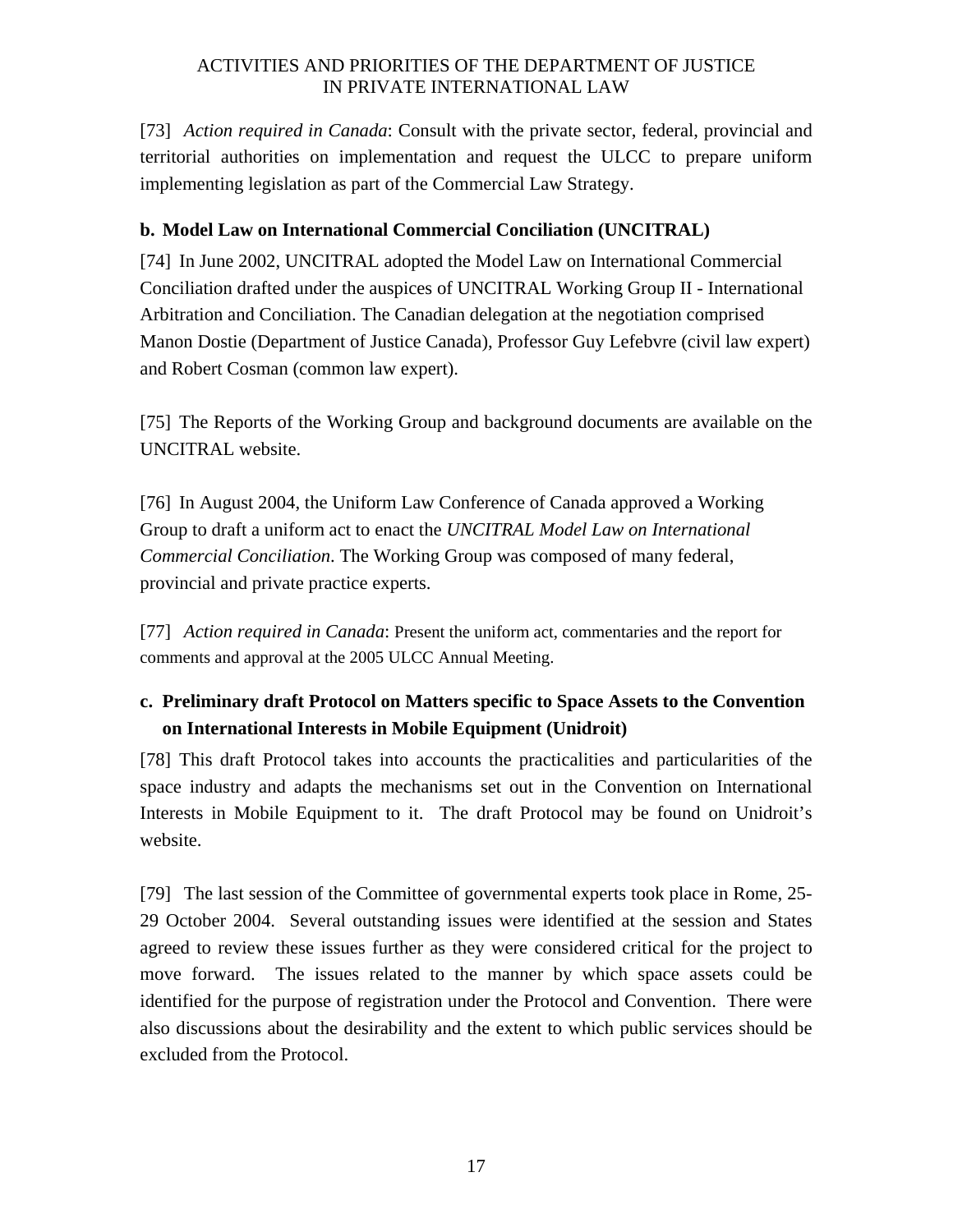<span id="page-21-0"></span>[80] The Department of Justice Canada initiated a public consultation on March 5, 2005 through the publication of a notice in the Canada Gazette (*Notice No. DPI-U01, Canada Gazette Part I, March 5, 2005, p. 581)*. Comments received from stakeholders and other federal government departments and agencies will be used to establish the Canadian position for the next Session of governmental experts.

[81] Discussions are also ongoing at the Subcommittee of the United Nations Committee for the Peaceful Utilisation of Outer Space (UNCOPUOS). The Subcommittee discusses the role of the UN as a possible supervisory authority, the authority responsible to oversee the registrar's activities under the Convention and Protocol.

[82] *Action required in Canada:* Ongoing consultations on the Convention and the draft Protocol to develop the Canadian position for the next Unidroit session of governmental experts.

### **3. LOW PRIORITIES**

# **a. Convention on Independent Guarantees and Stand-by Letters of Credit (UNCITRAL)**

[83] This Convention was finalised in 1995 and is in force with 6 States party. It aims to establish greater uniformity in the law relating to independent guarantees and stand-by letters of credit in international transactions.

[84] *Action required in Canada*: Prepare a study on the Convention rules in relation to current law in Canada. If provincial and territorial interest, prepare uniform implementing legislation via the ULCC.

# **b. Convention on International Bills of Exchange and International Promissory Notes (UNCITRAL)**

[85] This Convention, which was finalised in 1988, is not yet in force. Canada, which actively participated in its drafting, the Russian Federation and the United States have signed it; Gabon, Honduras, Mexico and Guinea have acceded to it. The Convention will enter into force after ten ratifications or accessions. In order to implement it in Canada, federal legislation would be required.

[86] The UNCITRAL Secretariat has prepared a draft Protocol that would bring the Convention into force among NAFTA countries, with provision for additional State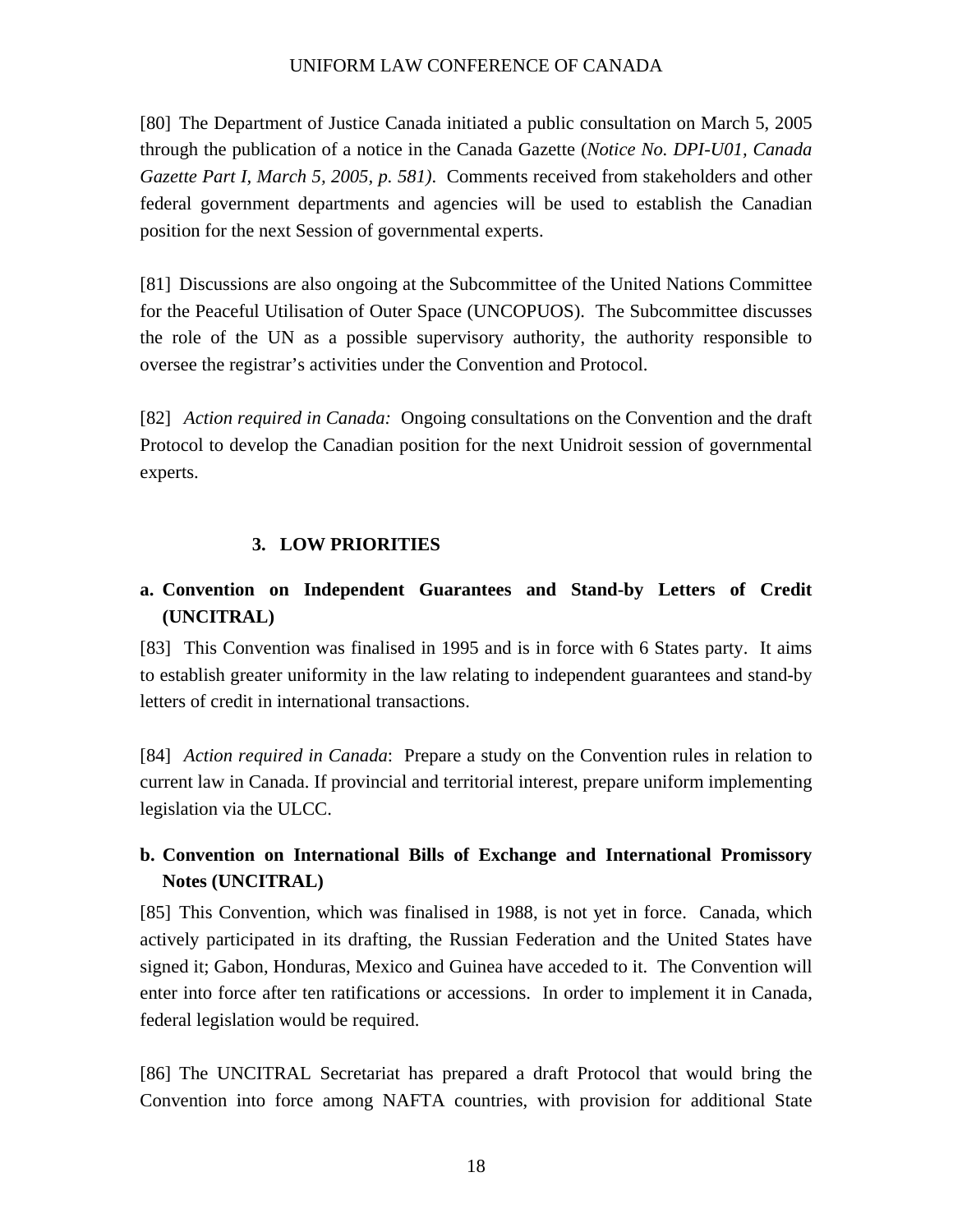<span id="page-22-0"></span>parties as required. The objective of this Protocol would be to encourage other States to ratify the Convention and to provide the benefit a uniform set of rules for at least one group of States without having to wait for 10 ratifications.

[87] The Convention is the result of nearly 20 years of work by UNCITRAL to devise a unifying law for international bills and notes. It will create a new international regime based on a compromise between the civil and common law traditions. It addresses and regulates a number of complex and difficult issues such as the rights of a holder of a bill or note; forged endorsements; fraud, theft; guarantors; presentment for payment and nonacceptance; notice of dishonour and discharge. When the Convention comes into force, it will therefore introduce more predictability for financial institutions and businesses that use these methods of payment for international transactions.

[88] -*Action required in Canada*: Pursue consultations to seek interest for the Convention, including for its application on a regional basis (NAFTA).

#### **c. Convention on Contracts for the International Sale of Goods (UNCITRAL)**

[89] The Sales Convention to which 65 States are party establishes uniform rules for the international sale of goods, which apply in the absence of any expression to the contrary by the parties to the sales contract. While the Convention applies to contracts for the sale of goods, it excludes the sale of goods for personal use, sale by auction, judicial sales, and the sale of stocks, ships, aircraft or electricity. The provisions of the Convention deal with the formation of the contract and the rights and obligations of the seller and buyer. The Convention does not govern the validity of the contract or its terms, nor does it deal with the seller's liability outside the contract.

[90] The Convention came into force for Canada on May 1, 1992, and applies uniformly across all of Canada since February 1, 1993. A declaration was made with regard to Nunavut, and the Convention entered into force there on January 1, 2004.

[91] The ULCC has recommended that the Sale Convention be amalgamated with other conventions on the international sale of goods. To that end, it has proposed in 1998 the *Uniform International Sales Conventions Act*.

[92] *Action required in Canada*: Pursue the consultations on the appropriateness of adopting the *Uniform International Sales Convention Act* at federal, provincial and territorial level.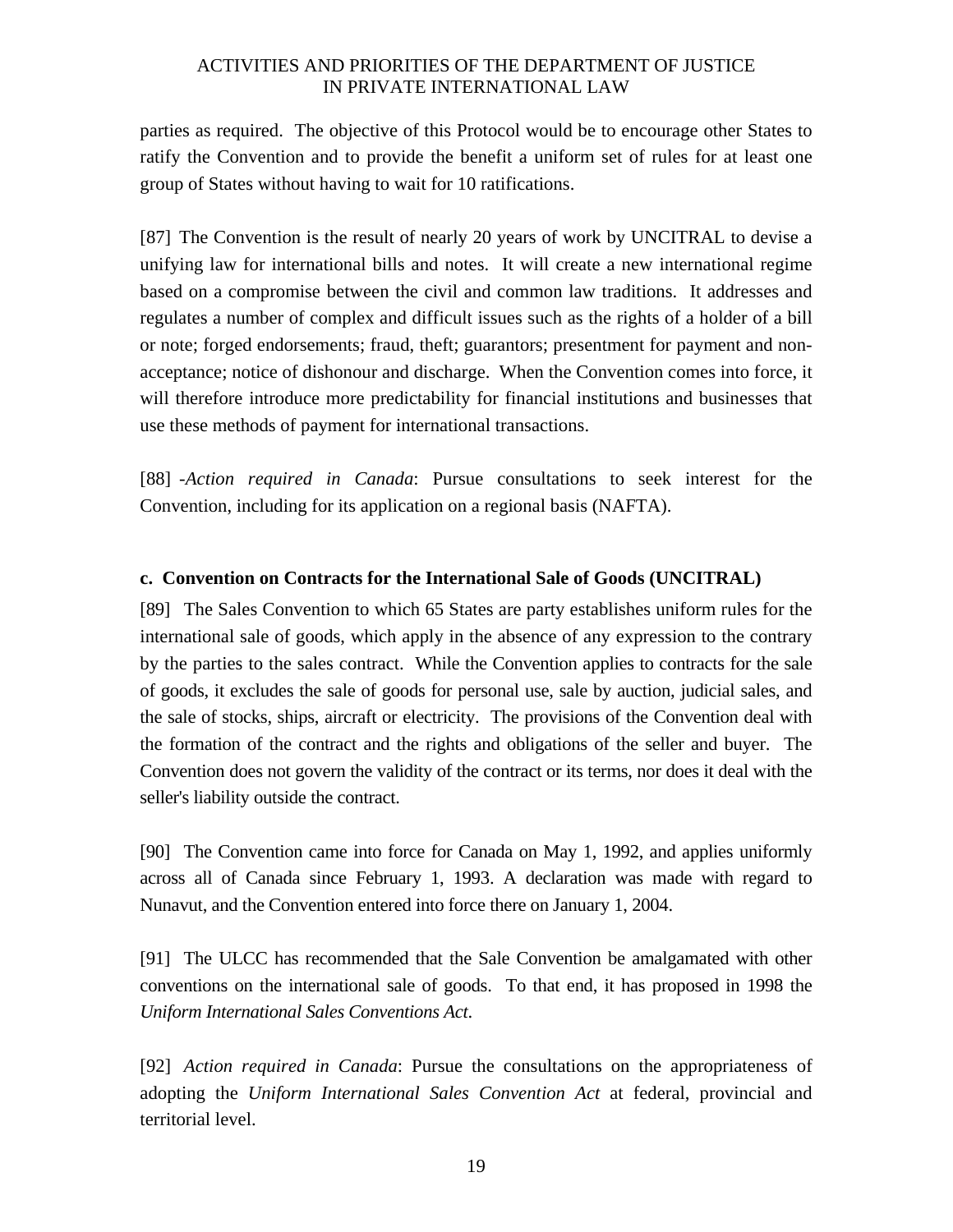# <span id="page-23-0"></span>**d. Inter-American Convention on the Law Applicable to International Contracts (OAS)**

[93] This Convention, which was finalised under the auspices of CIDIP-V in Mexico in 1994, has entered into force with the ratification of two States: Mexico and Venezuela. Bolivia, Brazil and Uruguay are signatories. It provides for the recognition of the parties' choice of law applicable to an international contract, a rule which is in general conformity with the existing rules both in common law and civil law regimes in Canada. The Convention also establishes subsidiary rules for determination of the law applicable.

[94] When members of the Department of Justice's Advisory Group on Private International Law reviewed the Convention, the members were of the view that without improvement in the English version in particular, there would not be sufficient support in Canada for signature and ratification.

[95] When the Convention was discussed at the preparatory meeting to CIDIP-VI in December 1998, it was agreed that those States interested in changing the text should bear the responsibility of proposing changes. It was agreed that a proposal for changes would be submitted to the Secretariat which would then circulate it to the States which had signed and ratified the Convention in order to obtain their agreement to a revised text.

[96] Canada is still not party to any of the CIDIP conventions, a situation which does not go unnoticed by other Member States. Given the substantial compatibility of the Convention with Canadian law, Canada could feasibly consider accession to it if the language problems were satisfactorily resolved.

[97] *Action required in Canada:* Consult with provincial and territorial authorities and other interested parties on proposed changes to the English and French versions of the Convention. Arrive at an agreed proposal with other concerned States to be submitted to the OAS Secretariat for distribution to interested States.

### **e. Model Law on Cross-border Insolvency (UNCITRAL)**

[98] Trans- or cross-border insolvency exists where the insolvent debtor has assets in more than one jurisdiction. In many cases, administrators are not able to deal effectively with the assets because of the great differences in insolvency legislation from one State to another and because of a lack of procedures to allow cross-border co-ordination of insolvency proceedings.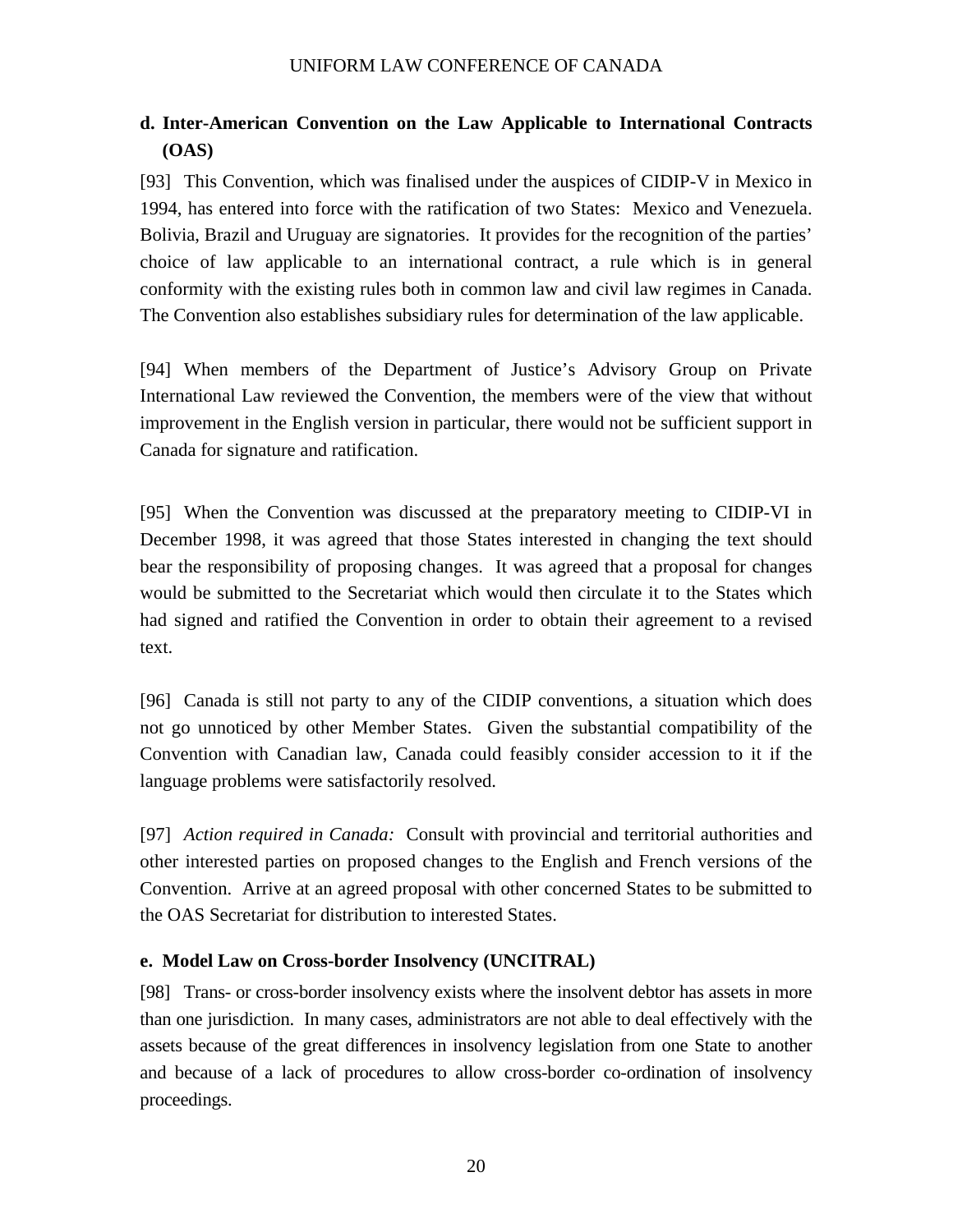<span id="page-24-0"></span>[99] In 1995, UNCITRAL decided to address the issue and attempt to propose solutions to the practical problems caused by the lack of harmony among national laws on cross-border insolvency, notwithstanding the failure of other international organizations to achieve results. In collaboration with INSOL, an international association of insolvency practitioners, the Working Group on Insolvency Law prepared a legislative framework for judicial co-operation and for access and recognition in cross-border insolvency. The Model Law on Cross-Border Insolvency was finished at the 30th Session of the Commission in May 1997. Since then, Eritrea, Japan, Mexico, the United Kingdom and South Africa have enacted the Model Law. Other States, including Australia, New Zealand and the United States are considering its adoption.

[100] Industry Canada is including consideration of the Model Law in its reform consultations and the Senate Standing Committee on Banking, Trade and Commerce has heard presentations on the Model Law.

### **f. Case Law on UNCITRAL Texts (CLOUT)**

[101] UNCITRAL has established a system for collecting and distributing judicial and arbitral decisions on the *New York Convention*, the *Model Law on International Commercial Arbitration*, the *Sales Convention* and other UNCITRAL instruments in force. Designated national correspondents contribute summaries of the decisions. Cases which interpret, for example, the *Sale of Goods Convention*, can be found at the UNCITRAL website. Professor Geneviève Saumier from the Faculty of Law of McGill University, Canadian National Correspondent for CLOUT for both civil and common law cases, submits Canadian decisions to UNCITRAL.

[102] UNCITRAL is also preparing a caselaw digest for international sale cases and arbitration cases.

[103] *Action required in Canada*: Support the work of the national correspondent; distribute collections of decisions as they are received; attend annual meetings of national correspondents.

#### **g. Model Franchise Disclosure Law (Unidroit)**

[104] In 2002, the Governing Council of Unidroit adopted the *Model Franchise Disclosure Law*. The purpose of the Model Law is to establish obligations on the part of franchisors regarding disclosure of information and in particular, to determine the information to be disclosed in the "disclosure document". Some exceptions from the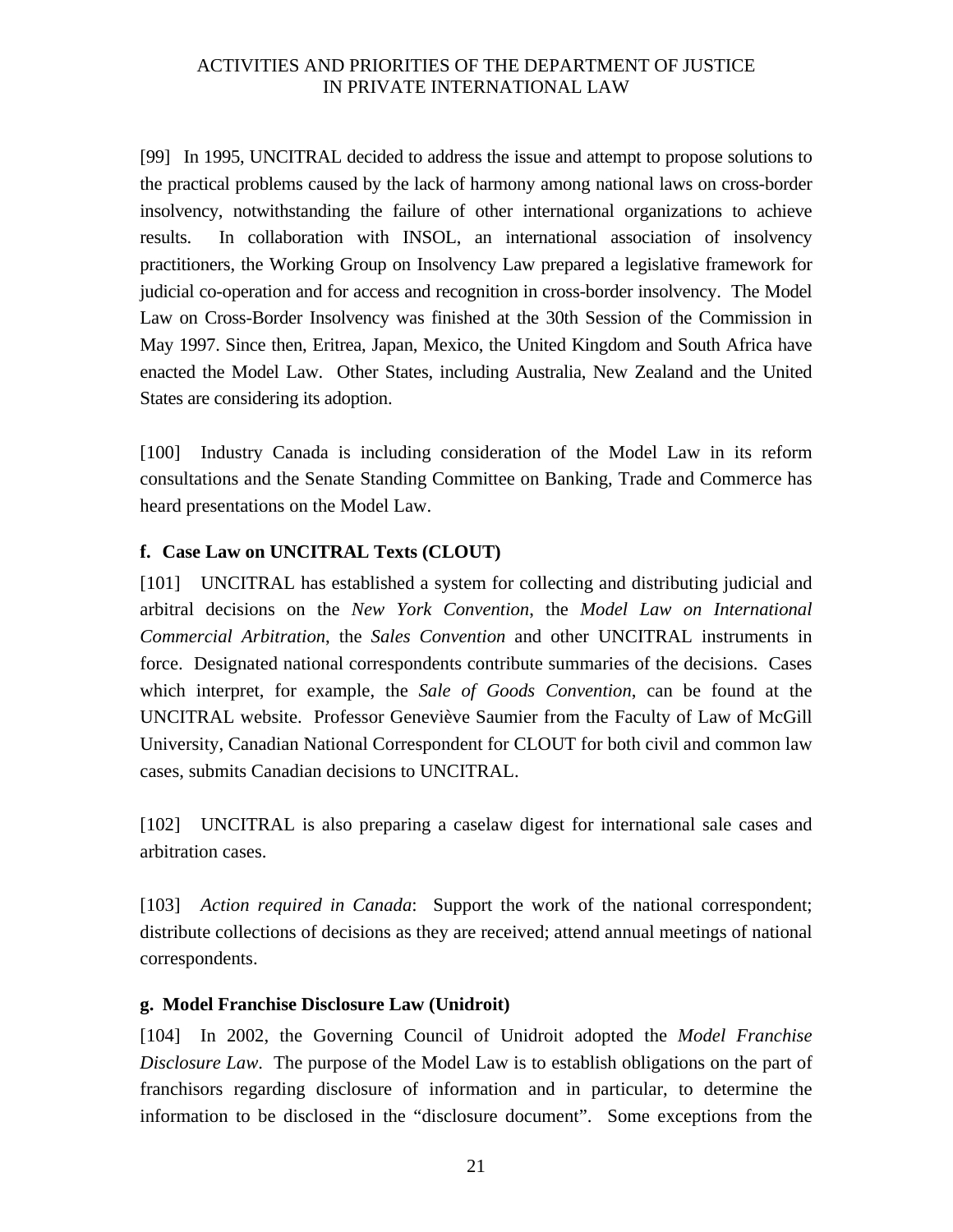<span id="page-25-0"></span>obligation to disclose are also mentioned. Finally, the Model Law creates remedies for the franchisee.

[105] -*Action required in Canada*: Pursue consultations.

# **h. Convention on International Leasing and Convention on International Factoring (Unidroit)**

[106] These Conventions, which are also known as the Ottawa Conventions since they were finalised in Ottawa in 1988, have been in force since May 1, 1995. The *Leasing Convention* is in force in eight States and the *Factoring Convention* is in force in six States. They provide uniform international rules to facilitate the financing of international commercial transactions.

[107] Canada is not yet party to either of the Conventions. In 1991, however, the Department of Justice consulted with the provinces, territories and interested private sector groups and experts on the desirability of Canada becoming a party to the Conventions. The responses received indicated that there was some support for Canada becoming party to both Conventions. Because of changes in the leasing industry and in light of the recent coming into force of the Conventions, however, consultations will be renewed with a view to making a recommendation as to whether Canada should become a party to the Conventions.

[108] Moreover, the Uniform Law Conference has prepared draft uniform legislation that may be adopted by interested jurisdictions for the implementation of the Conventions should there be sufficient interest in Canada's becoming a party.

[109] *Action required in Canada*: Confirm the views of the leasing industry and of the provinces and territories to determine Canada's interest in joining these Conventions.

# **i. Preliminary draft Protocol on Matters specific to Railway Rolling Stock to the Convention on International Interests in Mobile Equipment (Unidroit)**

[110] The Railway Rolling Stock Protocol adapts to railway rolling stock equipment the mechanisms set out in the *Convention on International Interests in Mobile Equipmen*t. The latest version of the Railway Rolling Stock Protocol may be found on the Unidroit website.

[111] Given the integration of the rail industry on the North American continent and the existence of national security regimes for rolling stock, the added value of using an international registry for rolling stock is not self-evident. However, an electronic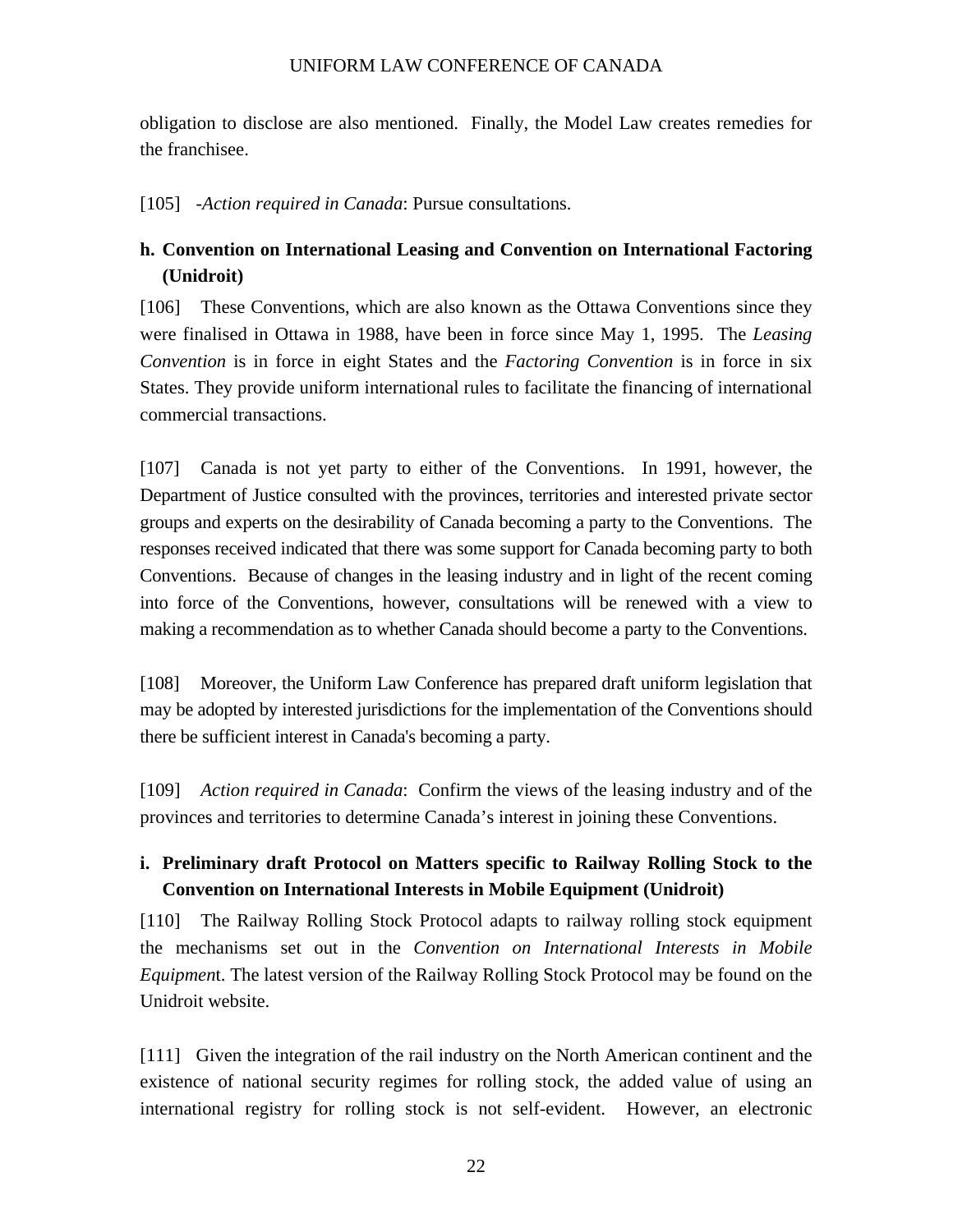<span id="page-26-0"></span>registration system, as opposed to the current paper registration of security interests, could have economic benefits. Also, financiers based in Canada but active outside North America could also benefit from Canadian participation in an international registry.

[112] The development of the regulations to the Protocol is well underway and the Rail Registry Task Force work should be shared with member States in the near future. Transport Canada maintains ongoing consultations with stakeholders on this project.

[113] *Action required in Canada:* Follow developments on this project.

# **j. Review of Model Law on Procurement of Goods, Construction and Services (UNCITRAL)**

[114] In 2004, UNCITRAL decided to mandate a Working Group to continue work in the area of procurement. The purpose of the work is mainly to review the UNCITRAL Model Law on Procurement of Goods, Construction and Services from two perspectives: one concerns the use of electronic commerce in public procurement and the other consists of exploring new practices in order to enhance transparency and efficiency in public procurement.

[115] The Working Group met for two sessions over the last year, one from August 30 to September 3, 2004 and the other from April 4 to 8, 2005. The Canadian delegation comprised representatives of the Department of Justice and the Department of Foreign Affairs and provincial experts in civil and common law. At the first session, the issues were discussed generally and areas of priority were identified. The second session mainly concentrated on three topics: (1) how to accommodate electronic procurement in the Model Law; (2) electronic reverse auctions; and (3) abnormally low tenders. Canada was represented by Dominique D'Allaire (IPLS, Justice Canada), Eleanor Andres (Manitoba Justice), Marie-Andrée Gauthier (Conseil du Trésor, Québec) and Collin G. Barker (International Trade Canada).

[116] The Department of Justice's Advisory Group on Private International Law has not yet determined the level of priority of this new project. However, federal and provincial authorities have expressed interest in this project.

[117] *Action required in Canada*: Conduct relevant consultations and establish the Canadian position for the upcoming session of the Working Group from November 7-11, 2005.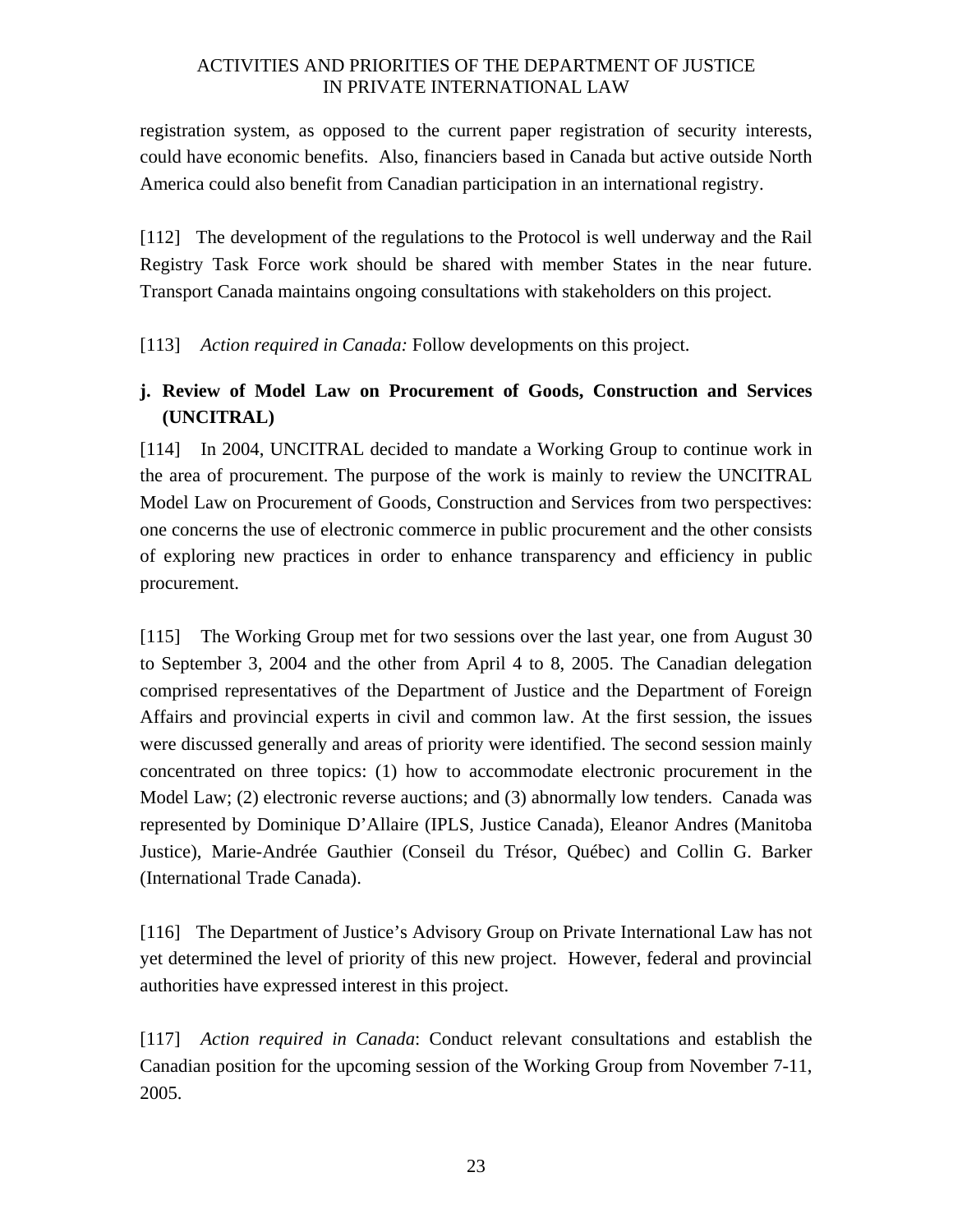### <span id="page-27-0"></span>**B. JUDICIAL COOPERATION AND ENFORCEMENT OF JUDGMENTS**

### **1. HIGH PRIORITIES**

#### **a. Convention on Choice of Court Agreements (Hague Conference)**

[118] On June 30, 2005, the Hague Conference on Private International Law closed its 20<sup>th</sup> Diplomatic Session and completed its work on the Convention on Choice of Court Agreements. The final instrument sets rules for when a court must take jurisdiction or refuse to do so where commercial parties have entered into an exclusive choice of court agreement. The Convention also provides for the recognition and enforcement of resulting judgments, with an option for States party to agree on a reciprocal basis to recognize judgments based on a choice of court agreement that was not exclusive.

[119] Based on the draft submitted to the Diplomatic Conference, the key issues for Canada at the session were:

- 1) retaining an exclusion for matters related to asbestos or raw materials, either specifically, or via a provision retaining the application of mandatory rules of the forum, to cover the exclusive jurisdiction reserved by British Columbia and Quebec;
- 2) retaining the power of a recognizing court to reduce a damage award in certain circumstances;
- 3) ensuring appropriate treatment of maritime law, competition law and intellectual property so that there is no federal obstacle to Canadian acceptance of the Convention; and
- 4) ensuring that our courts retain the power to transfer cases.

[120] The resulting text appears to meet Canada's concerns and is generally in line with Canadian law. In addition to the matters excluded from the scope of the Convention under Article 2, a State may make a declaration under Article 21 to exclude other specific matters from its scope. This would cover asbestos or raw materials as well as any federal matters that Canada might wish to exclude. In addition, there is no prohibition on reservations so that Canada would be in a position to reserve on issues within the limits of treaty law. The authority of Canadian courts to transfer cases between courts or judicial districts remains, although in some circumstances a transfer may remove the case from the scope of the Convention with possible consequences for recognition and enforcement of the resulting judgment. The power to reduce an award of damages also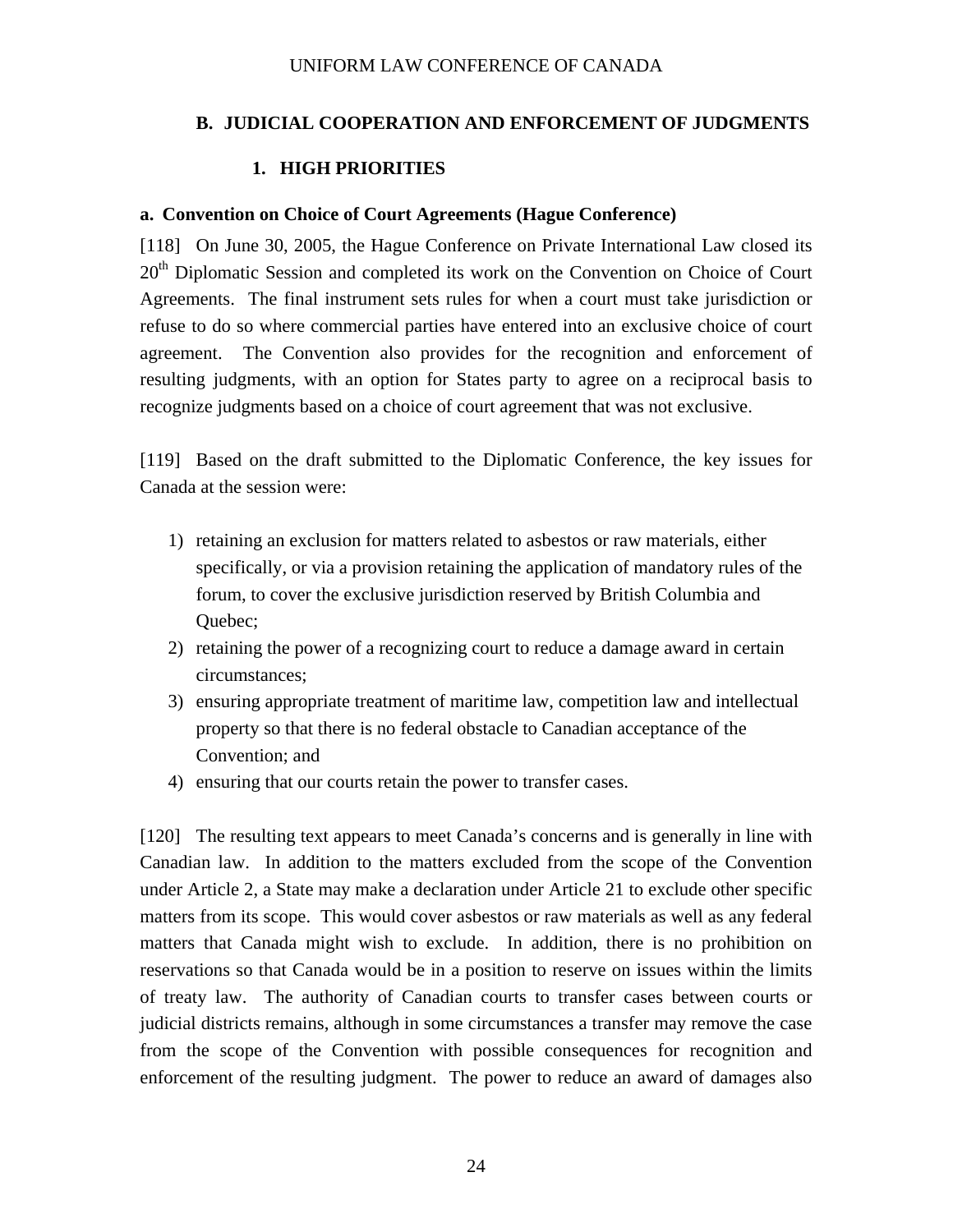<span id="page-28-0"></span>remains in the Convention. While the language has changed from the original draft, the substance is intended to be the same.

[121] Overall, the Convention appears to be a positive development. Although it is quite limited in scope and allows States party to create broad exceptions, the frequency of choice of court agreements in commercial matters could make the Convention a useful tool for commercial parties doing business across borders.

[122] The Permanent Bureau of the Hague Conference is preparing the final corrected version of the Convention, which should be available in the coming weeks. The rapporteurs are revising the draft Explanatory Report in light of the discussions at the session and will have a final version as soon as possible.

[123] The Canadian delegation to the  $20<sup>th</sup>$  Diplomatic Session was led by Kathryn Sabo, General Counsel, IPLS, Justice Canada, and included the following: Manon Dostie, Justice Canada, Darlene Carreau, Industry Canada Legal Services, Darcy McGovern, Saskatchewan Justice, Frédérique Sabourin, Vincent Pelletier and Jean Robitaille, Justice Québec, Scott Fairley of Theall and Associates, Toronto, and Greg Steele of Steele Urquhart Payne, Vancouver. Over the years, many other Canadians have been involved with this project, including T.B. Smith, Q.C. who chaired the sessions into 2001, Louise Lussier, Justice Canada, who headed the delegation to the early Special Commissions, Jeff Richstone, Justice Canada, Christina Sampogna, Industry Canada, Russell Getz from the BC Ministry of Attorney General, Justice Benoît Emery of the Quebec Superior Court, Alain Prujiner of Université Laval, and Jacques Papy. Justice Canada is grateful to all those who contributed to the success of this project and to those governments, law firms and institutions who shared their experts.

[124] *Action required in Canada*: When the final text and the Explanatory Report are available, have a pre-implementation report prepared, determine interest in Canada and consider preparation of uniform implementing legislation.

# **b. Convention Abolishing the Requirement of Legalisation for Foreign Public Documents (Hague Conference)**

[125] This Convention, which does not yet apply to Canada, is in force in 83 States. It is aimed at replacing the process of legalisation of documents by diplomatic officials with the simpler method of the "apostille", i.e., a certificate issued in the originating country by a competent authority. At the request of the Secretary General of the Hague Conference, the Advisory Group recommended that consultation on the suitability of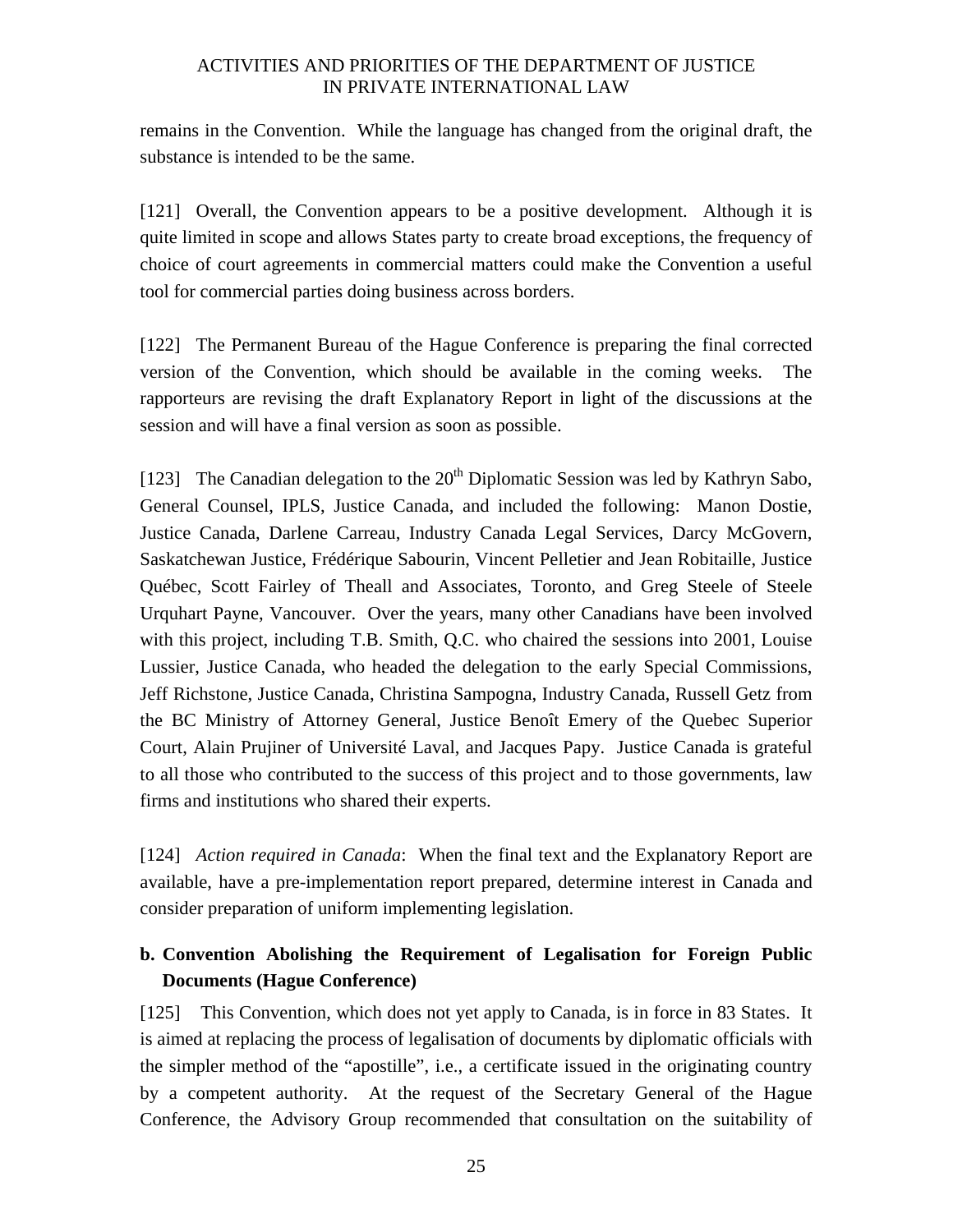Canada becoming a party to this Convention, which was suspended in 1993, be reinitiated given the anticipated benefits for private parties, particularly in the context of child adoption process*.*

[126] In October 2003, the Hague Conference convened a Special Commission on the operation of the Hague conventions on service abroad, taking of evidence abroad and legalisation. Canada participated in the Special Commission and the Canadian delegation included Manon Dostie, IPLS, Department of Justice Canada; John Gregory, Government of Ontario; John Horn, private practitioner, British Columbia; Frédérique Sabourin and Patrick Gingras, both from the ministère des Relations internationales du Québec. The conclusions and recommendations adopted by the Special Commission are available on The Hague Conference website.

[127] Canada sought agreement to include a federal state clause by way of protocol to the legalisation and the taking of evidence conventions. The Special Commission was of the opinion that there was insufficient priority for this to be the subject of a protocol on its own and that, if there were to be a Protocol on other issues, then such a clause might be considered.

[128] Following the Special Commission, a Sub-group of the Advisory Group on Private International Law composed of John Gregory and Frédérique Sabourin, as well as officials from Foreign Affairs Canada and the IPLS, worked out a proposal for implementation and identified some difficulties that would arise and possible solutions.

[129] Foreign Affairs Canada has undertaken a broad consultation with certain States party to the Legalisation Convention in order to assess the different methods of implementation of this Convention.

[130] *Action required in Canada*: Prepare a consultation document for the provinces and territories to consider applying the Convention on Legalisation in their respective jurisdictions.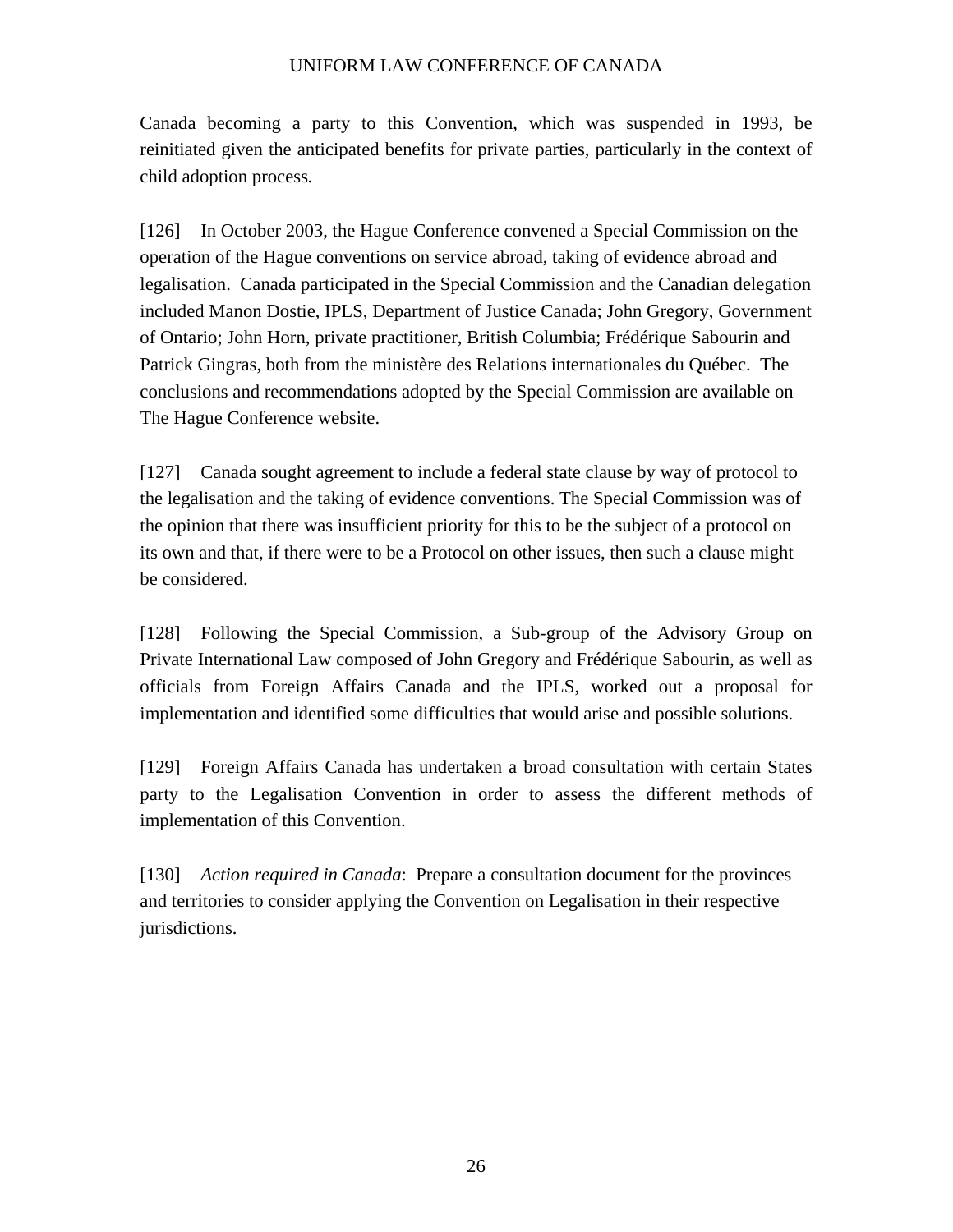#### **2. MEDIUM PRIORITIES**

## <span id="page-30-0"></span>**a. Convention on the Taking of Evidence Abroad in Civil or Commercial Matters (Hague Conference)**

[131] This Convention, which does not yet apply in Canada, is in force in 40 States. Its purpose is to facilitate the transmission and enforcement of letters rogatory by which foreign authorities are requested to obtain evidence for use in ongoing proceedings. This Convention is a complement to the *Convention on the Service Abroad of Judicial and Extrajudicial Documents in Civil or Commercial Matters*, which is already in force in Canada.

[132] In October 2003, the Hague Conference convened a Special Commission on the operation of the Hague Conventions on service abroad, taking of evidence abroad and legalisation. Canada participated in the Special Commission and the Canadian delegation included Manon Dostie, IPLS, Department of Justice Canada; John Gregory, Government of Ontario; John Horn, private practitioner, British Columbia; Frédérique Sabourin and Patrick Gingras, both from the Ministère des relations internationales du Québec. The Conclusions and Recommendations adopted by the Special Commission are available on the Hague Conference website.

[133] Canada sought agreement to include a federal state clause by way of protocol to the legalisation and the taking of evidence conventions. The Special Commission was of the opinion that there was insufficient priority for this to be the subject of a protocol on its own and that if there were to be a Protocol on other issues, then such a clause might be considered.

[134] *Action required in Canada*: When appropriate, consult on Canada's accession.

#### **3. LOW PRIORITIES**

## **a. Canada/United Kingdom Convention on Recognition and Enforcement of Judgments (Bilateral)**

[135] This Convention, which was concluded in 1984, was the first bilateral treaty entered into by Canada in the area of enforcement of judgments. It now applies to all Canadian jurisdictions except Quebec and Nunavut. However, as legislation to implement the Convention in Nunavut has been adopted, the application of the Convention could be extended to Nunavut in the near future by way of declaration. The Convention was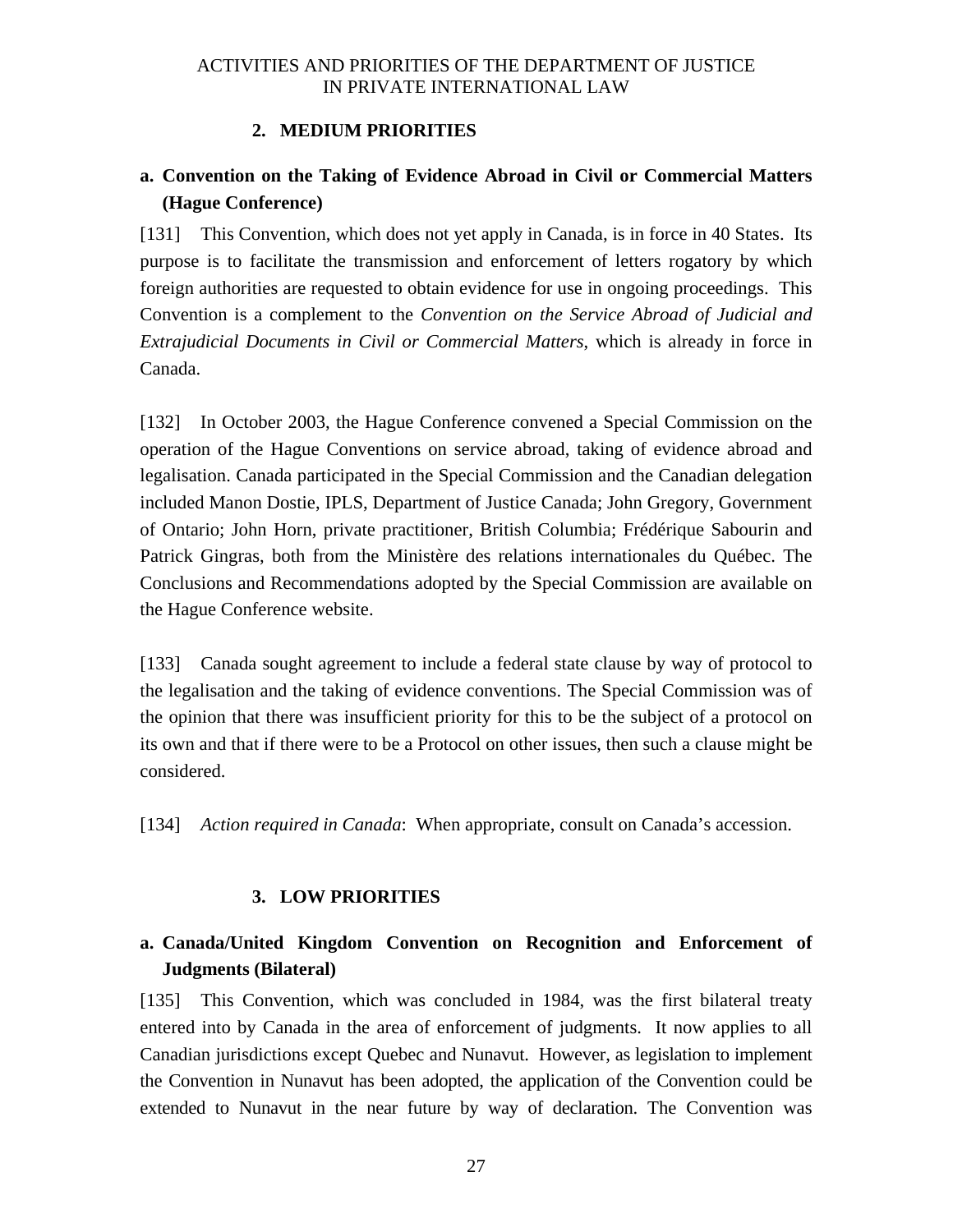<span id="page-31-0"></span>modified in February 1995 by the incorporation of a reference to the 1988 *Lugano Convention on Judicial Jurisdiction and the Enforcement of Judgments in Civil and Commercial Matters*, in order to protect Canadian interests against enforcement in the United Kingdom of judgments rendered in European countries party to the *Lugano Convention* on exorbitant bases of jurisdiction. The necessary implementation measures were adopted in the United Kingdom and the amendments came into force on December 1, 1995. The modification is in addition to the protection with respect to judgments from countries party to the 1968 *Brussels Convention* already included in the text.

[136] The 1984 Convention is used from time to time by parties in order to obtain from the courts of one of the State-parties the recognition of the judgments obtained from the courts of another. However, the Convention does not apply to a certain number of areas of the law, like judgments in family matters.

[137] *Action required in Canada*: Monitoring its application; extension to Quebec when possible.

# **b. Canada-France Convention on Recognition and Enforcement of Judgments (Bilateral)**

[138] The *Canada-France Convention*, the first treaty relating to enforcement of judgments negotiated between Canada and a country with a civil law tradition, was signed on June 10, 1996. Ratification by both countries is required before it can come into force. Its main advantage, similar to that under the *Canada-United Kingdom Convention*, is protecting Canadian interests against the enforcement of judgments rendered in European States parties to the *Brussels* and the *Lugano Conventions* on exorbitant bases of jurisdiction. In addition, the *Canada-France Convention* would allow for the simplified enforcement of Canadian judgments in France, not only in general civil and commercial matters, but also in family matters, including maintenance orders.

[139] Since 1996, France has transferred to the European Union an important part of its jurisdiction over the administration of justice, especially concerning the recognition and enforcement of foreign judgments. This transfer of jurisdiction could constitute an obstacle to the ratification of the Convention by France.

[140] The ULCC adopted a uniform law to implement the Convention in August 1997. Relevant documents were sent to the provinces and territories. In June 1998, Saskatchewan became the first jurisdiction to enact legislation based on the Uniform Act. In December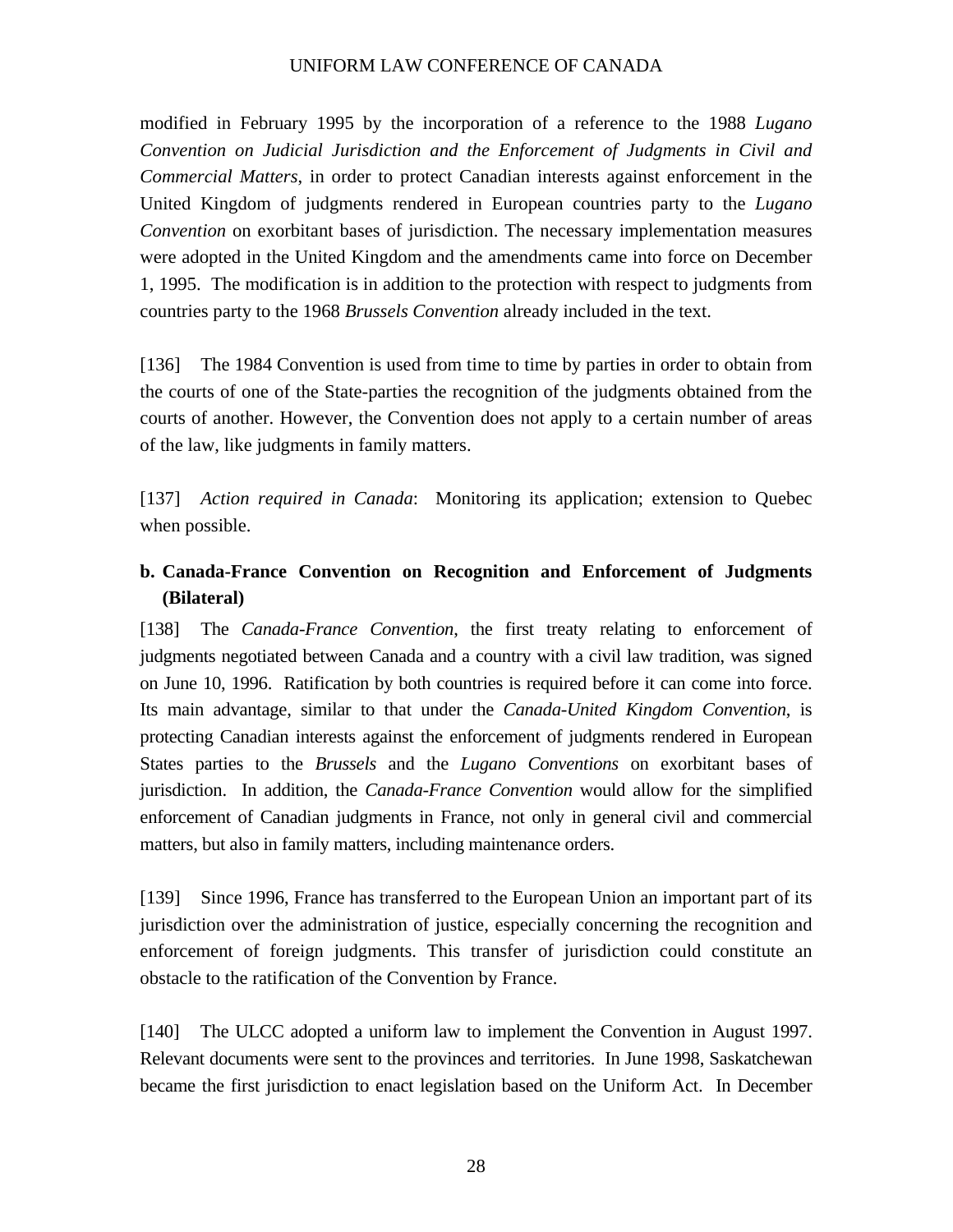<span id="page-32-0"></span>1999 and August 2000 respectively, Ontario and Manitoba enacted legislation to implement the Convention also based on the Uniform Act.

[141] *Action required in Canada*: Once a response is received from France concerning its capacity to ratify the Convention, take appropriate measures.

### **c. Convention on Service Abroad (Hague Conference)**

[142] This Convention is in force across Canada. It also applies in 51 other States. It is aimed at facilitating the service of documents through Central Authorities established in each State party. Other means of service, such as postal service, are also available provided no objection to their use has been made.

[143] In Canada, Central Authorities have been designated in each province and territory. At the federal level, the Legal Advisory Division of Foreign Affairs Canada serves as the Central Authority and is monitoring the application of the Convention with the input of provincial and territorial Central Authorities. The rules of practice in all provinces and in three territories, as well as at the federal level, have been amended to comply with the Convention.

[144] The Permanent Bureau of the Hague Conference on Private International Law published a new preliminary edition of the Practical Handbook on the operation of the Convention. All Canadian jurisdictions were contacted to update the practical information provided in the Handbook. This information has been provided to the Permanent Bureau of the Hague Conference. The new edition will be available soon.

[145] Following a Special Commission on the operation of the Hague conventions on service abroad, taking of evidence abroad and legalisation in October 2003, where Canada was represented by Manon Dostie, IPLS, Department of Justice Canada; John Gregory, Government of Ontario; John Horn, private practitioner, British Columbia; Frédérique Sabourin and Patrick Gingras, both from the ministère des Relations internationales du Québec, the Hague Permanent Bureau worked with the help of some national experts in order to assess the necessity of amending the forms under the Service Convention and developing guidelines to complete those forms.

[146] *Action required in Canada*: Provide information and respond to requests regarding the application of the Convention.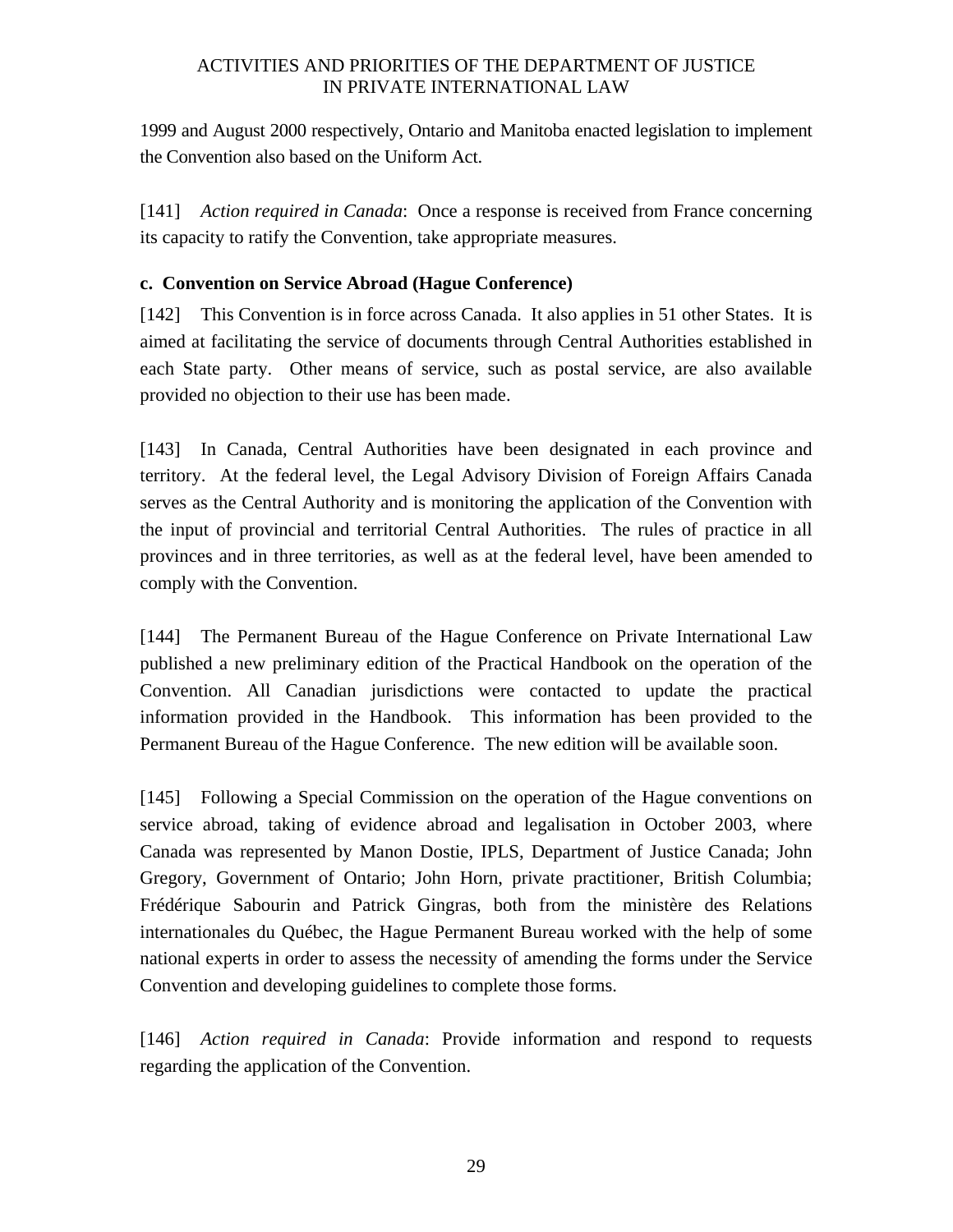#### <span id="page-33-0"></span>**C. FAMILY LAW**

#### **1. HIGH PRIORITIES**

#### **a. Convention on the International Protection of Adults (Hague Conference)**

**and** 

# **b. Convention on Jurisdiction, Applicable Law, Recognition, Enforcement and Cooperation in respect of Parental Responsibility and Measures for the Protection of Children (Hague Conference)**

[147] These Conventions create global legal solutions to address the problems raised by the increase in the transborder movement of children and adults in need of protection.

[148] More specifically, the 1996 *Hague Convention on the Protection of Children* establishes conflict of law rules to deal with a variety of matters including parental responsibility, as well as its delegation; rights of custody; guardianship, curatorship and analogous institutions; the designation and functions of any person or body having charge of the child's person or property, representing or assisting the child; the placement of the child in a foster family or in institutional care; the supervision by a public authority of the care of a child by any person having charge of the child; and the administration, conservation or disposal of the child's property.

[149] Modelled after the 1996 *Convention on the Protection of Children*, the 2000 *Convention on the Protection of Adults* provides for the protection of those adults who, by reason of an impairment or insufficiency of their personal faculties, are not in a position to protect the interests of their own person or property. This Convention deals in particular with the determination of incapacity and the institution of a protective regime; the placing of the adult under the protection of a judicial or administrative authority; guardianship, curatorship and analogous institutions; the designation and functions of any person or body having charge of the adult's person or property, representing or assisting the adult; the placement of the adult in an establishment or other place where protection can be provided; the administration, conservation or disposal of the adult's property; and the authorisation of a specific intervention for the protection of the person or property of the adult.

[150] The final explanatory reports of the Conventions are available on the Hague Conference website.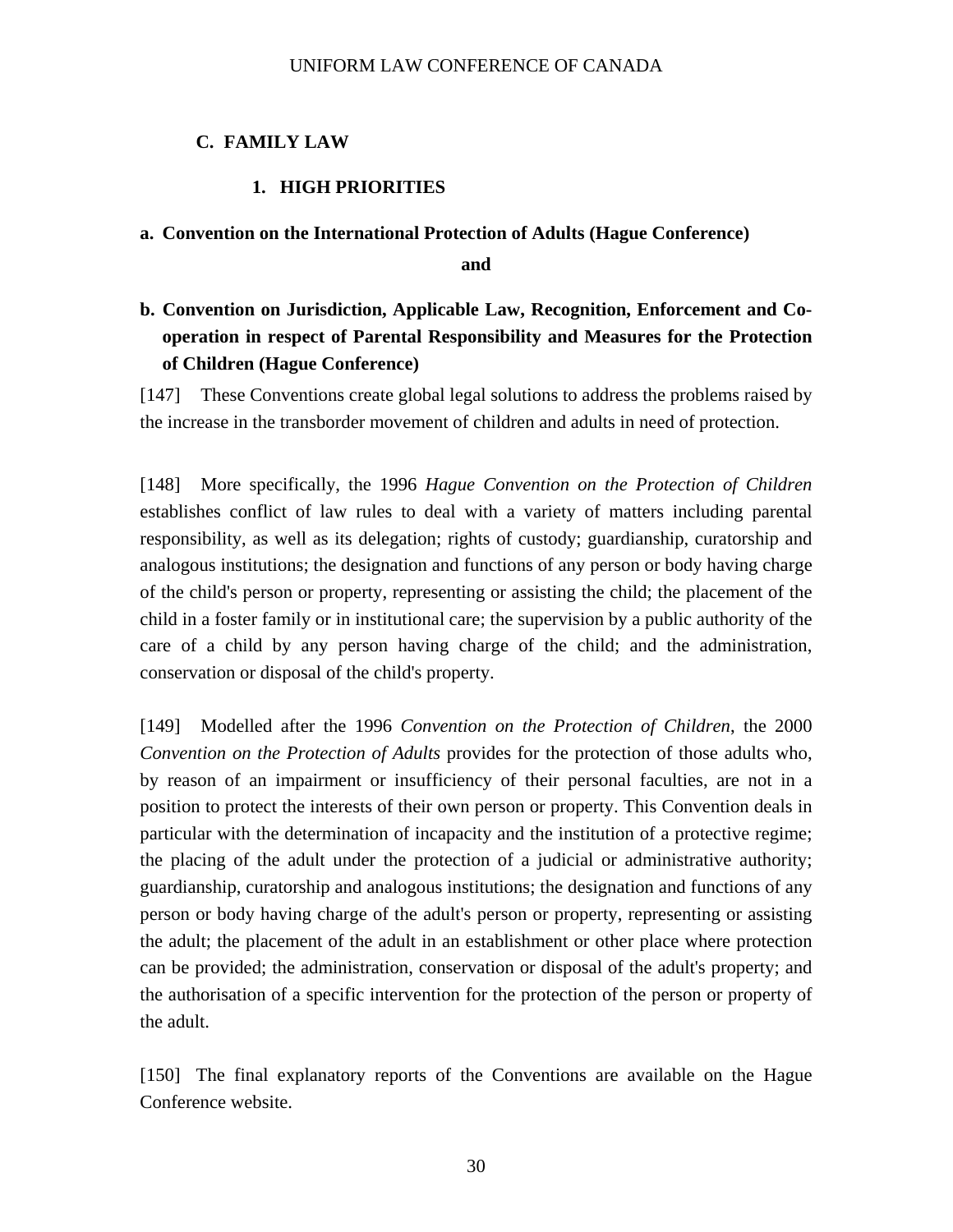#### <span id="page-34-0"></span>**Uniform Implementing Acts**

[151] The Department of Justice in collaboration with the ULCC prepared Uniform Acts for the implementation of both the 2000 *Convention on the Protection of Adults* and the 1996 *Convention on the Protection of Children*. These Acts were adopted by the ULCC in November 2001. In May 2005, Saskatchewan became the first province to adopt implementing legislation for the 2000 *Convention on the Protection of Adults*.

### **FPT Committees**

[152] The CCSO Working Group on Parenting and Contact Enforcement and Jurisdiction is examining the 1996 Convention's conflict of law rules and their possible application to interprovincial situations. At the same time, this work is extremely useful for provinces and territories wishing to implement the Convention.

[153] Presentations to the FPT Directors' of Child Welfare and the FPT Public Trustee Committees have been scheduled for next fall.

[154] *Action required in Canada:* Consult with provinces and territories and encourage them to implement these Conventions. Continue the work with FPT working groups.

# **c. Draft Convention on the International Recovery of Support Orders and Other Forms of Family Maintenance (Hague Conference)**

[155] The Hague Conference on Private International Law is preparing a new international instrument in relation to the enforcement of support orders.

[156] In April 1999, a Special Commission of the Hague Conference reviewed the 1956 and 1973 *Hague Conventions on the Law Applicable to Maintenance Obligations*, the 1958 and 1973 *Hague Conventions on the Recognition and Enforcement of Decisions relating to Maintenance Obligations* as well as the United Nations' 1956 *New York Convention on the Recovery Abroad of Maintenance*. Canada is not a party to any of the Conventions, but has an interest in the subject.

[157] Several problems with these Conventions were identified: the complete failure of some States to carry out their obligations under the Conventions; differences of interpretation, practice and enforcement under the Conventions; cumulative application of the Conventions; and practical issues, such as the best method of transferring funds. Moreover, the Conventions have not met the needs of the dependants requiring support, the New York Convention has contributed, in part, to inconsistent interpretation and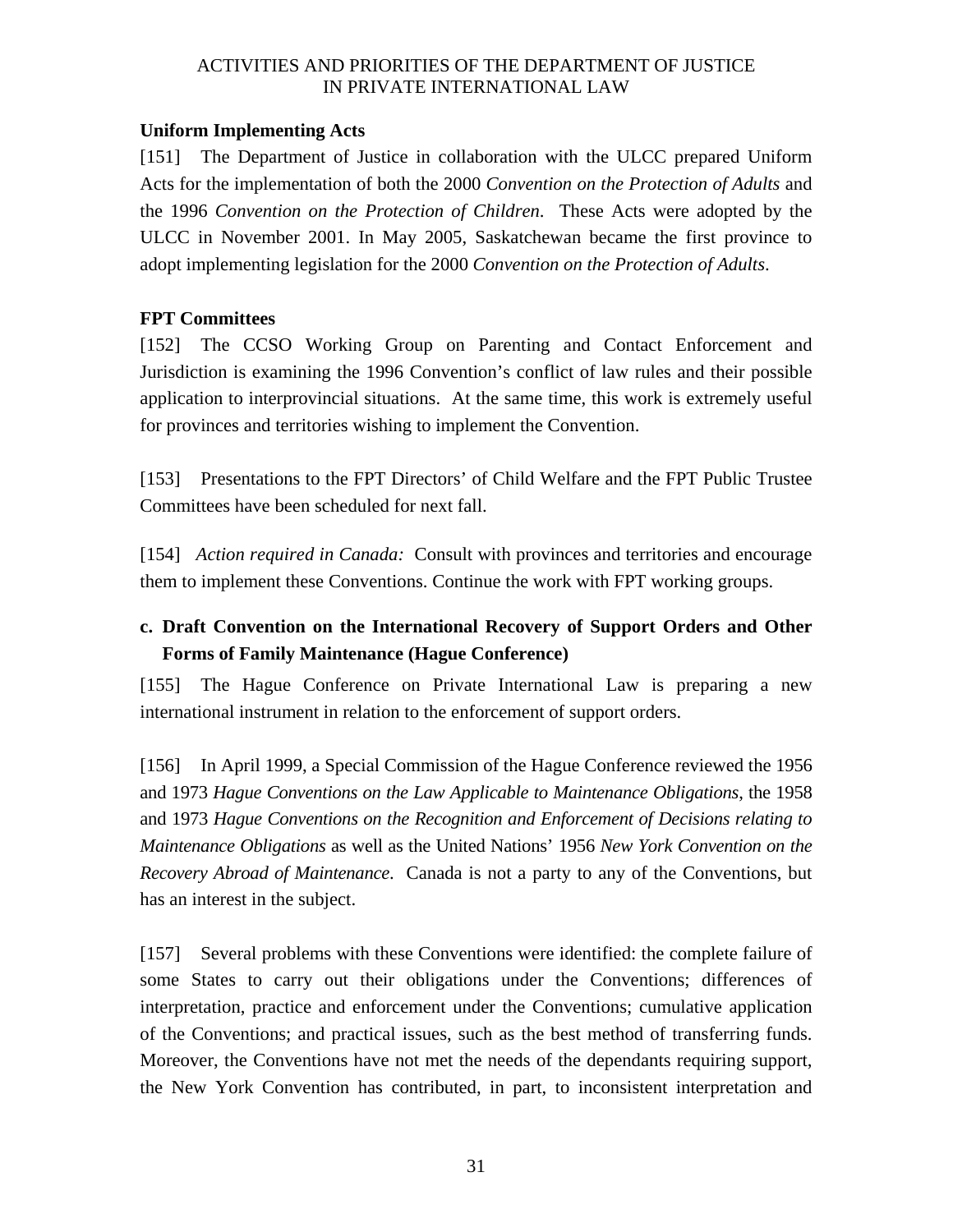<span id="page-35-0"></span>practice, various changes have occurred in national legislation, and the proliferation of international instruments has created a complex system.

[158] In June 2001, the Hague Conference decided to include the project as a priority. Three special commissions were already held, from May  $5 - 16$ , 2003, June  $7-18$ , 2004 and April 4-15, 2005. All existing documents relevant to those Special Commissions are available on The Hague Conference website.

[159] The Canadian delegation to the third Special Commission was composed of Mounia Allouch, Counsel, IPLS, Department of Justice Canada, Danièle Ménard, Counsel with the Family, Children and Youth Section of the Department of Justice Canada and federal co-chair of the Interjurisdictional Support Sub-Committee, Denise Gervais, civil law expert from Quebec and member of the Coordinating Committee of Senior Officials – Family Justice, and Tracy Morrow, common law expert from Manitoba and the provincial co-chair of the Interjurisdictional Support Sub-Committee.

[160] The third session completely or partially resolved numerous issues, including those regarding the establishment of paternity, the establishment and modification of court decisions, private agreements and authentic instruments, administrative cooperation and the recognition and enforcement of decisions. However, important questions remain and will likely be discussed at the next Special Commission in June 2006. Some of the remaining issues are the following:

- Scope of application of the Convention and possibility of making reservations;
- Cost relating to the effective access by the applicant to the procedures in the State where the establishment, the modification or the recognition of a decision is sought;
- Concepts of habitual residence and child;
- Application of the Convention to direct applications;
- Private agreements and authentic instruments;
- Use of information technologies.

[161] *Action required in Canada*: Consultations in preparation for the next Special Commission in June 2006.

### **d. Convention on Intercountry Adoption (Hague Conference)**

[162] The Convention provides rules for an orderly and harmonised process for international adoption encouraging cooperation between countries of origin and receiving countries. It aims to assure a rapid and flexible process, in the best interests of the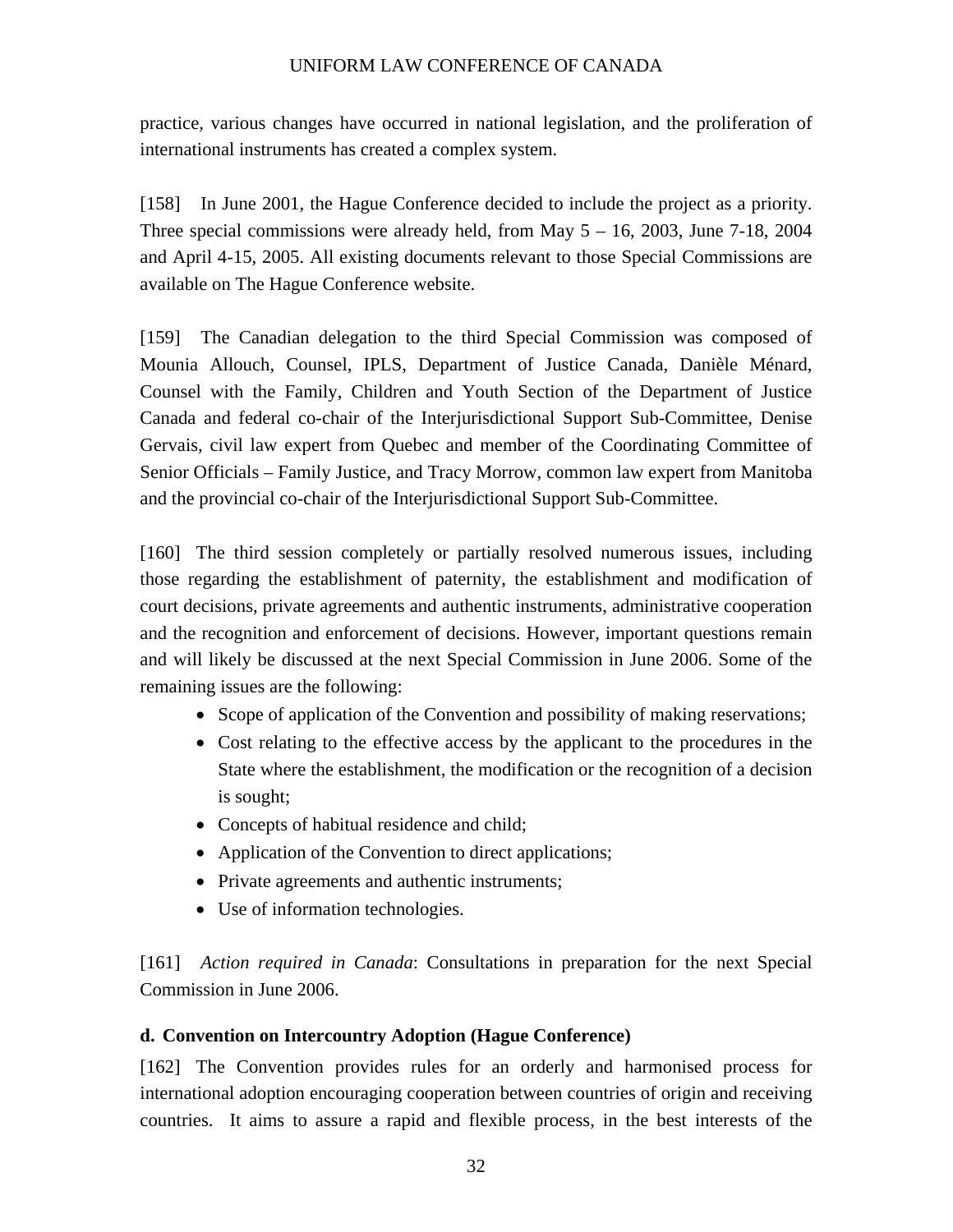<span id="page-36-0"></span>children concerned. The implementation of the Convention has had a positive impact on Canadian international adoption.

[163] The Convention entered into force in Canada on April 1, 1997 in the five provinces which were the first to enact implementing legislation, i.e. British Columbia, Prince Edward Island, Manitoba, New Brunswick and Saskatchewan. On November 1, 1997, the Convention entered into force for Alberta; on August 1, 1998 for the Yukon; on October 1, 1999 for Nova Scotia; on December 1, 1999 for Ontario; the Northwest Territories on April  $1<sup>st</sup>$  2000, Nunavut on September 1, 2001 and Newfoundland on December 1, 2003. In April 2004, Quebec adopted implementing legislation. The Act will enter into force at a date to be determined by the Quebec Government.

[164] The Permanent Bureau of the Hague Convention has circulated a questionnaire and annexes in view of the upcoming Special Commission. Consultations were undertaken in May 2005.

[165] *Action required in Canada*:Follow up with date of entry into force for Quebec. Prepare for the Special Commission scheduled for September 17 – 23, 2005.

## **2. MEDIUM PRIORITIES**

# **a. Convention on the Civil Aspects of International Child Abduction (Hague Conference)**

[166] This Convention, which is the first Hague Convention to be ratified by Canada, is in force across Canada. It provides for an expeditious remedy in order to obtain the return to the State of habitual residence of a child who has been unlawfully removed to or who is unlawfully retained in another country in breach of custody rights. Each State party is required to establish a Central Authority to deal with requests for the return of abducted children or for assistance in the exercise of access rights.

[167] In Canada, there is a Central Authority in every province and territory within the Ministry of the Attorney General or the Department of Justice. The federal Central Authority is located in the federal Department of Justice Legal Services Unit at Foreign Affairs Canada. A transportation programme facilitates the repatriation of children who have been abducted by a parent; the programme operates domestically and as well as internationally. The programme is co-ordinated by the Royal Canadian Mounted Police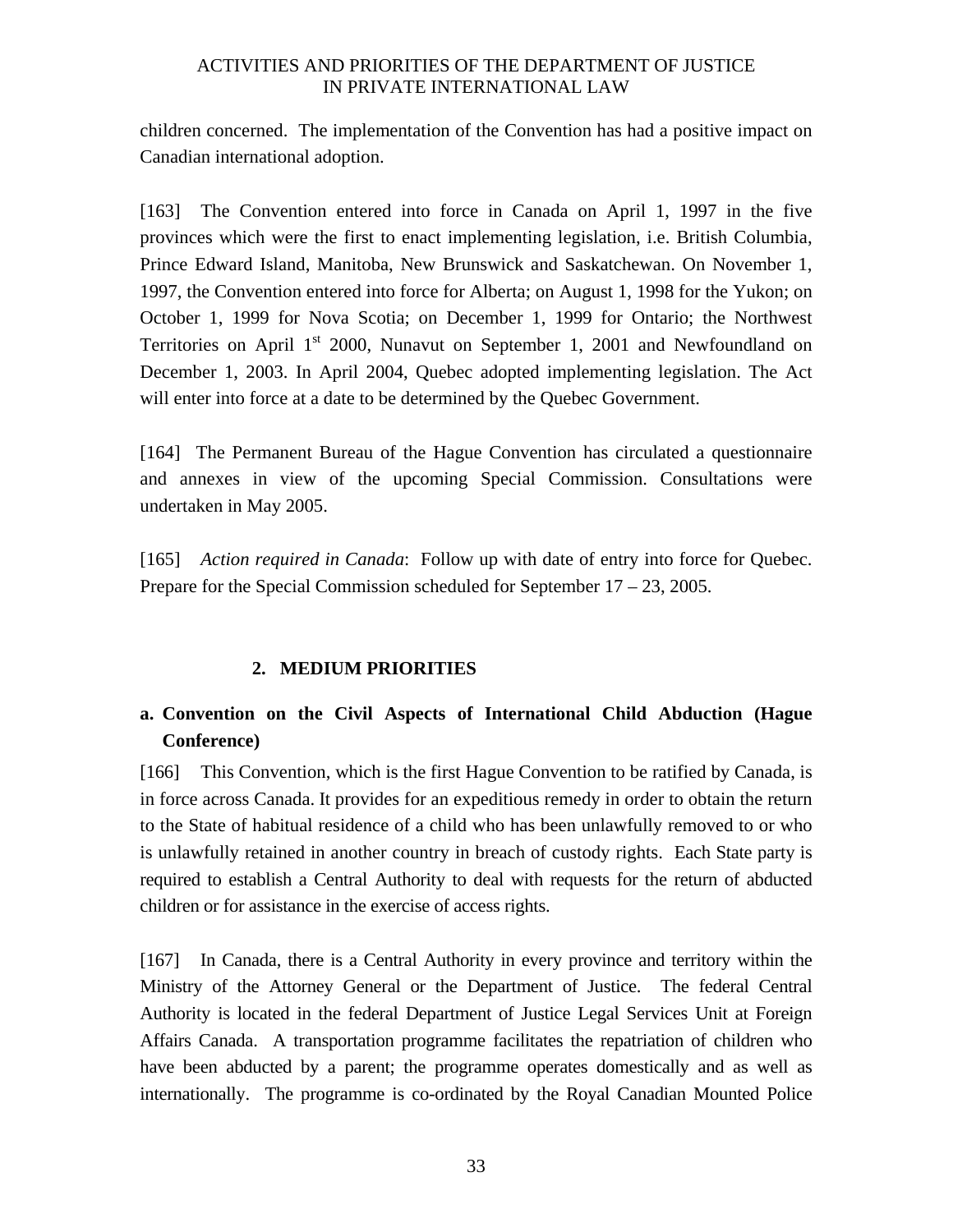<span id="page-37-0"></span>(RCMP) Missing Children's Registry, (tel.: 1-877-318-3576) in cooperation with the national airlines and Via Rail.

[168] A database of judicial decisions taken under the *Hague Convention on the Civil Aspects of Child Abduction* is available at  $\frac{\text{http://www.incadat.com>}}{$ . It is hoped that this will facilitate a uniform interpretation of the Convention across all Contracting States. Relevant decisions from Central Authorities will be collected and forwarded to the Permanent Bureau of the Hague Conference.

[169] A new round of consultations has been initiated on Canada's acceptance of the accessions by Latvia, Guatemala, Lithuania, Thailand, Bulgaria, Dominican Republic and Nicaragua to the Convention.

[170] The Hague Conference will convene a Special Commission in March 2006 to review the operation of the Convention.

[171] ] *Action required in Canada:* Follow-up on the accession process and prepare for the Special Commission in March 2006.

## **D. PROTECTION OF PROPERTY**

## **1. HIGH PRIORITY**

### **a. Convention on the Form of an International Will (Unidroit)**

[172] This Convention applies to 12 States, including Canada, where it has been extended to 8 provinces and territories. To facilitate implementation of the Convention, the ULCC has prepared a Uniform Act.

[173] The purpose of the Convention is to establish an international form of will, additional to the forms in use in Contracting States, which is to be recognised as valid in all Contracting States. Article 1 of the Convention stipulates that each Party undertakes to introduce into its law the rules regarding an international will set out in the Annex to the Convention. In choosing the form of an international will, testators know that their will is to be recognised in all Contracting States without reference to the conflict of law rules concerning the validity of wills.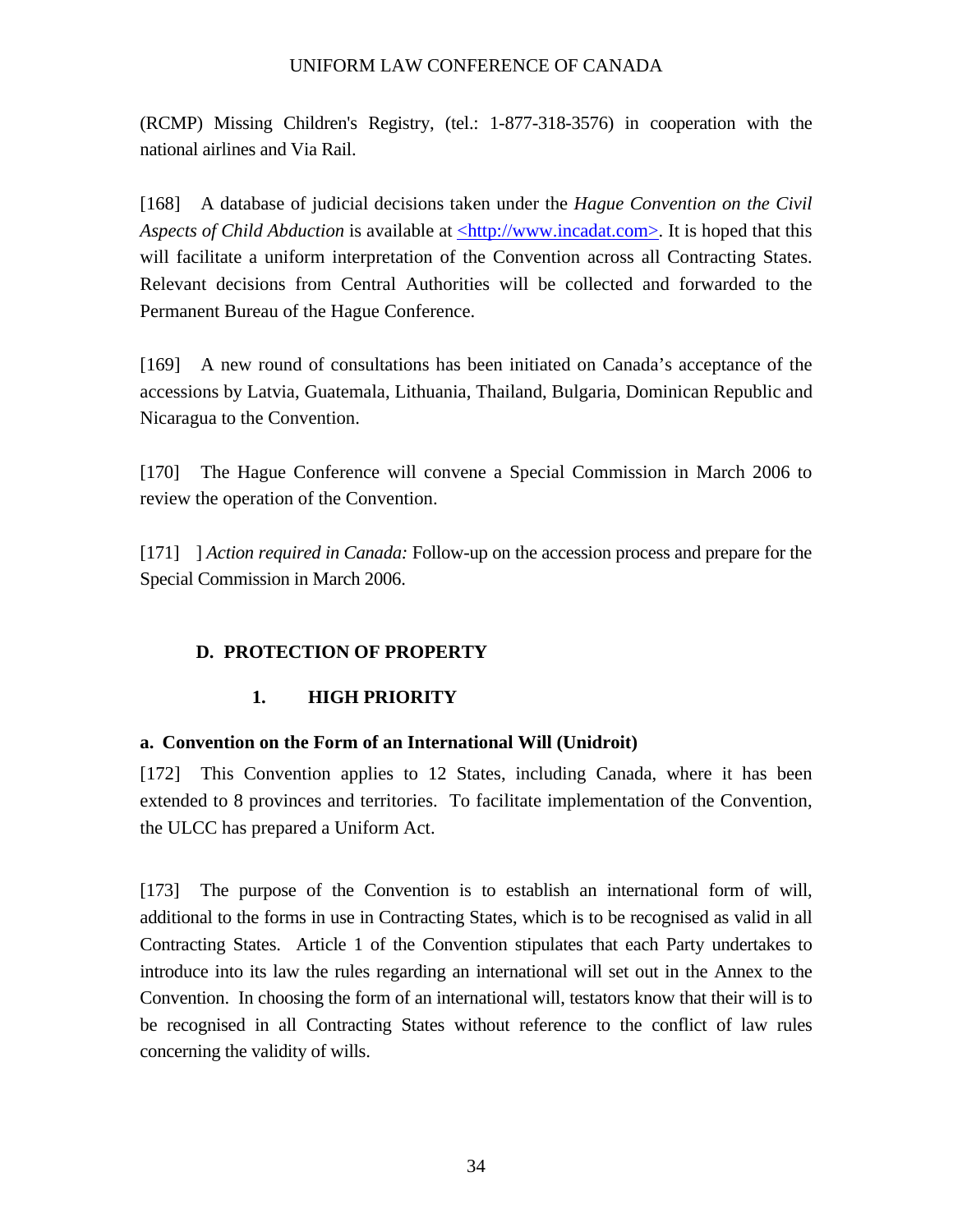<span id="page-38-0"></span>[174] *Action required in Canada:* Consultation with the five other jurisdictions that have yet to implement the Convention.

# **b. Convention on the Law Applicable to Trusts and their Recognition (Hague Conference)**

[175] This Convention is now in force in 11 States, including five exclusively civil law jurisdictions. It entered into force in Canada on January 1, 1993 and now applies to seven jurisdictions: Alberta, British Columbia, Prince Edward Island, New Brunswick, Newfoundland, Manitoba and Saskatchewan.

[176] The Convention aims at resolving issues of conflict of laws related to the establishment and management of trusts and problems related to their recognition, especially in countries with a civil law tradition.

[177] *Action required in Canada*: Consultation with the jurisdictions that have yet to implement the Convention.

## **2. MEDIUM PRIORITIES**

### **a. Convention on the Law Applicable to Successions (Hague Conference)**

[178] This Convention, which has been signed by Argentina, Luxembourg, Switzerland and the Netherlands and which has only been ratified by the Netherlands, is not in force, as three ratifications are necessary. The Convention determines the law applicable to the estates of deceased persons where more than one State is concerned. The Convention's main feature is the principle of unity whereby the entire succession of an estate is governed by one law unless a choice of law has been made.

[179] Canada actively participated in the negotiation of this Convention. Since 1994, consultation regarding possible support in Canada for the implementation of this Convention has been suspended in order to allow further study of the Convention to answer questions raised as to its interpretation.

[180] At the request of the Secretary General of the Hague Conference, the Advisory Group on Private International Law considered the suggestion that Canada ratify the Convention soon, after a new round of consultation. It was felt that consultations should not be undertaken at this point given that the Convention is not in force.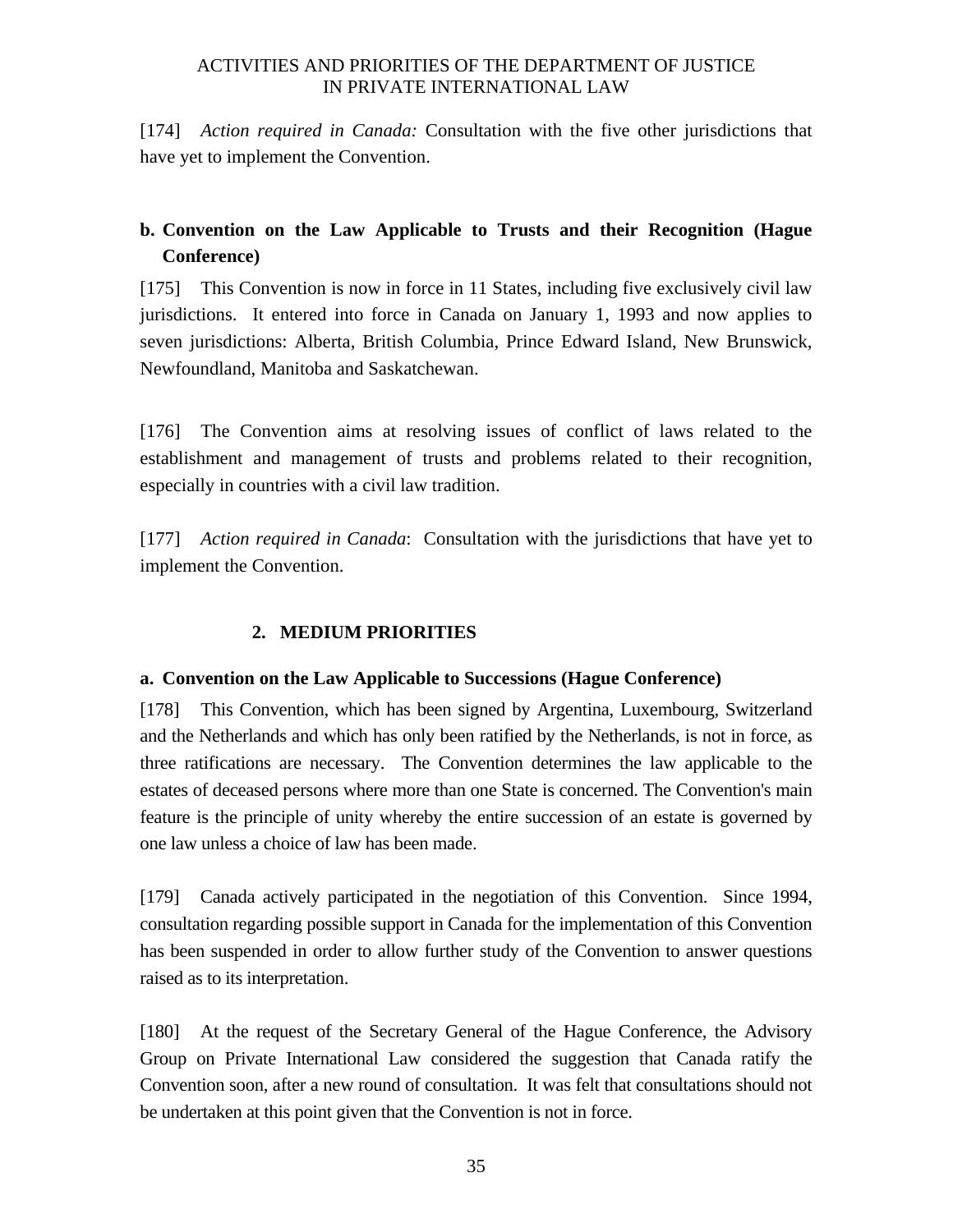<span id="page-39-0"></span>[181] *Action required in Canada*: Consultation on possible Canadian ratification and implementation, when appropriate.

#### **3. LOW PRIORITIES**

# **a. Convention on the Return of Stolen or Illegally Exported Cultural Objects (Unidroit)**

[182] This Convention, to which 23 States are party, was finalised under the auspices of Unidroit in June 1995. It sets out rules for the restitution or return of stolen or illegally exported cultural objects, subject to certain limitation periods. The Convention also provides for compensation of *bona fide* purchasers and addresses the issue of the proper jurisdiction in which to bring a claim. An explanatory report on the Convention and its implementation is available on the Unidroit website.

[183] *Action required in Canada*: When requested, assist the Department of Canadian Heritage in the consultations.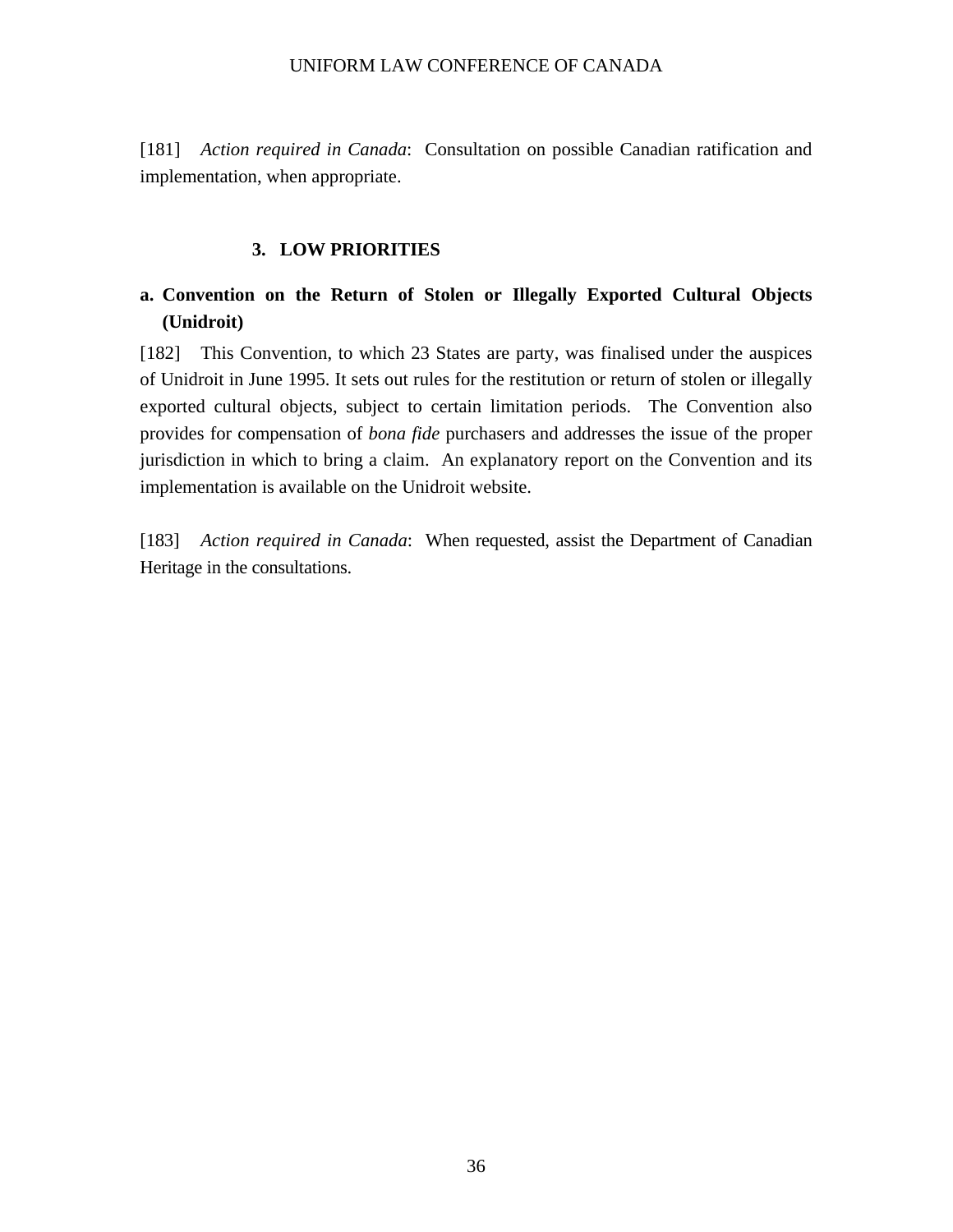### <span id="page-40-0"></span>**CONCLUSION**

[184] In this report, we have described the activities of the Department of Justice in private international law over the past year. This last year has been particularly fruitful in terms of finalizing international instruments and initiating new projects in international organizations. Progress has also been made on the implementation front in terms of renewing interest for texts that have already been negotiated – this is reflected by shifting to a higher priority level some instruments open for implementation – which now need to be translated into legislative proposals in interested jurisdictions.

[185] We anticipate devoting greater resources over the next few years to increasing the number of PIL instruments to which Canada is party. It is clear that collaboration between the Department of Justice and the ULCC in matters of private international law is key to achieving the objective and we look forward to continuing private international law work with the Conference, and with the Commercial Law Strategy in particular.

[186] We would like to reiterate our invitation to members of the ULCC to provide us with comments or questions arising from this report. We would be particularly interested in knowing whether the ordering of our priorities corresponds to the priorities of the provincial and territorial governments. Your comments or questions may be directed to Kathryn Sabo, IPLS, Department of Justice Canada.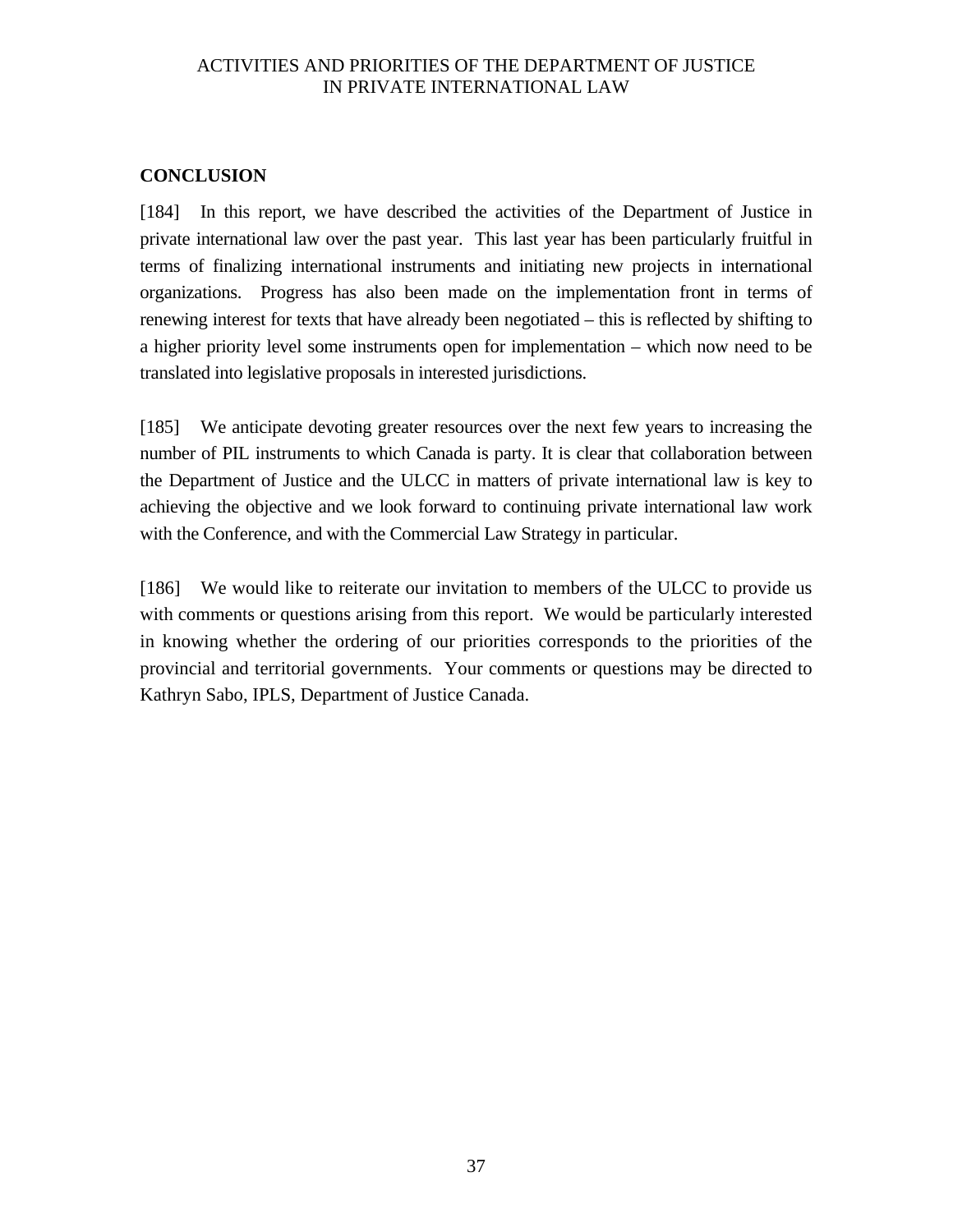#### <span id="page-41-0"></span>**INTERNATIONAL PRIVATE LAW SECTION CONTACTS (2005)**

Kathryn Sabo (613) 957-4967 [kathryn.sabo@justice.gc.ca](mailto:kathryn.sabo@justice.gc.ca) 

Manon Dostie (613) 957-7882 [manon.dostie@justice.gc.ca](mailto:manon.dostie@justice.gc.ca)

Mounia Allouch (613) 946-7472 [mounia.allouch@justice.gc.ca](mailto:mounia.allouch@justice.gc.ca)

Dominique D'Allaire (613) 957-1374

[dominique.dallaire@justice.gc.ca](mailto:dominique.dallaire@justice.gc.ca)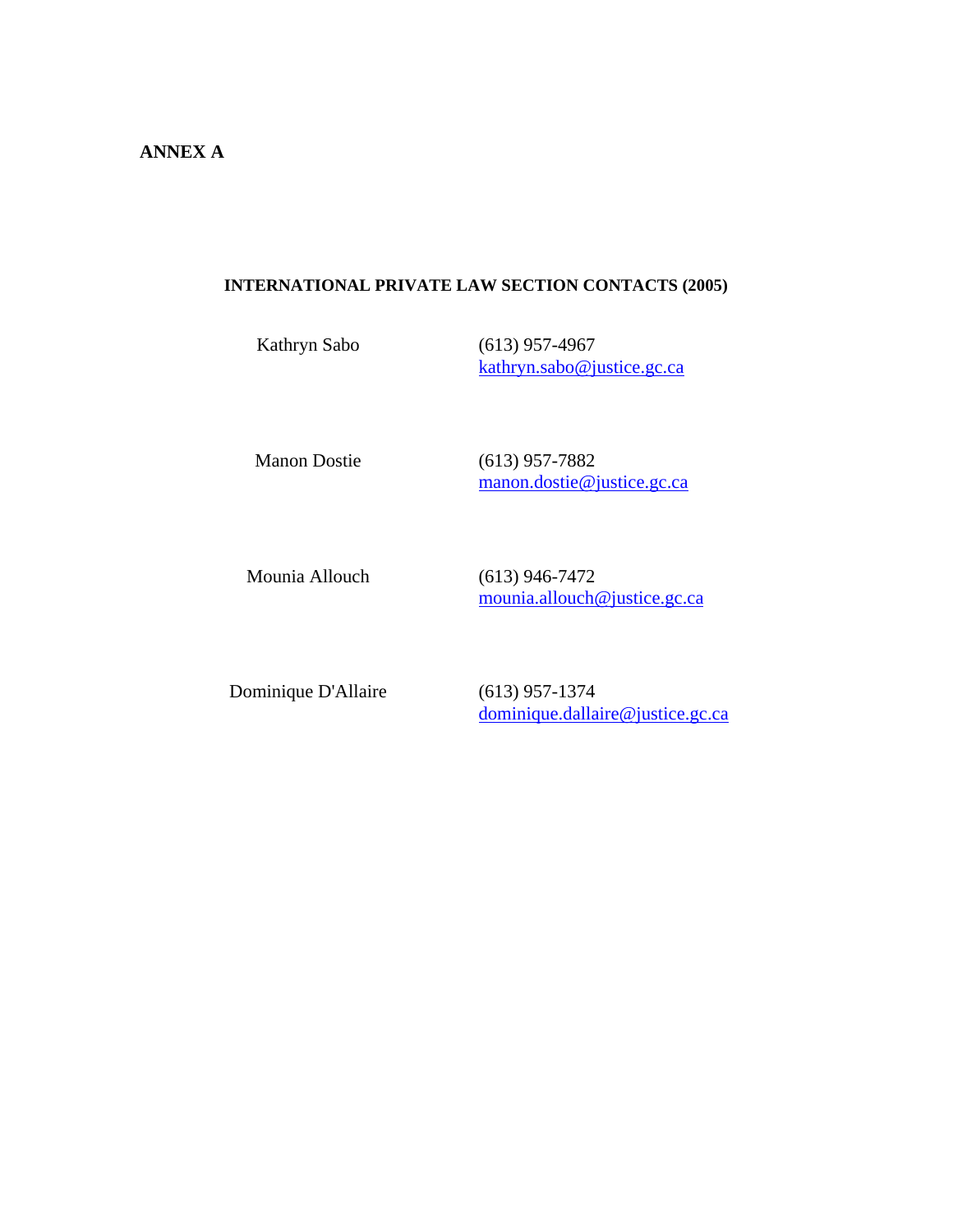**ANNEXES B AND C** 

# **ANNEX B**

**Overview Chart of Private International Law Priorities** 

# **ANNEX C**

**Chart of Private International Law Priorities**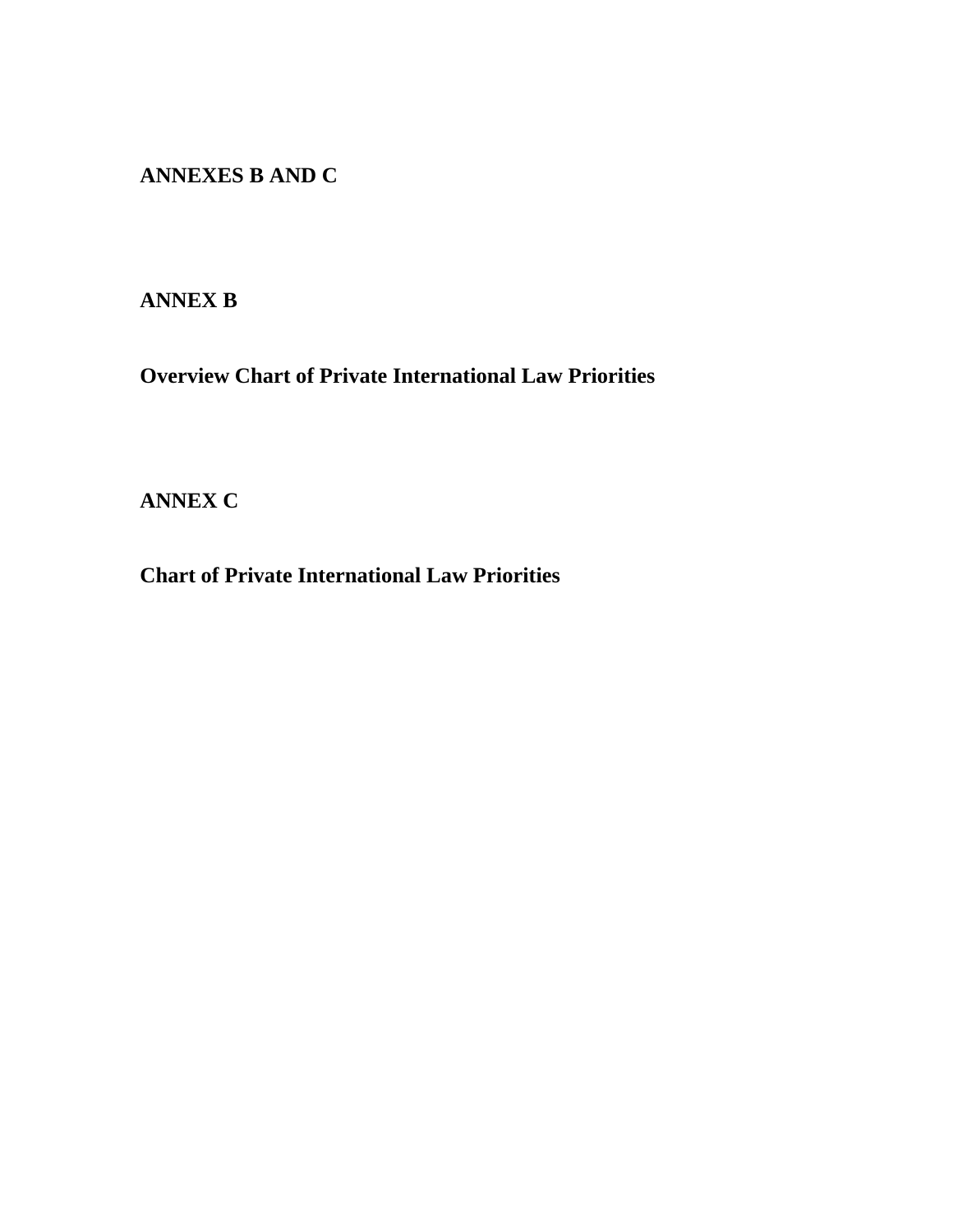

# **OVERVIEW CHART OF PRIVATE INTERNATIONAL LAW PRIORITIES**

|                | <b>Priority</b><br><b>Level</b> | <b>International Commercial Law</b>                                                                                                                                                                                                                                                                                                                                                                                                               | <b>Judicial Co-operation and</b><br><b>Enforcement of Judgments</b>                                                                                                                                                                            | <b>Family Law</b>                                                                                                                                                      | <b>Protection of Property</b>                                                                                                              |
|----------------|---------------------------------|---------------------------------------------------------------------------------------------------------------------------------------------------------------------------------------------------------------------------------------------------------------------------------------------------------------------------------------------------------------------------------------------------------------------------------------------------|------------------------------------------------------------------------------------------------------------------------------------------------------------------------------------------------------------------------------------------------|------------------------------------------------------------------------------------------------------------------------------------------------------------------------|--------------------------------------------------------------------------------------------------------------------------------------------|
|                | <b>Negotiation</b>              | • Model Legislative Provisions on the Recognition and<br>Enforcement of Interim Measures of Protection in Arbitral<br>Context (UNCITRAL)<br>Draft Legislative Guide on Security Interests (UNCITRAL)<br>Project on Harmonised Substantive Rules Regarding<br>Indirectly Held Securities (UNIDROIT)                                                                                                                                                |                                                                                                                                                                                                                                                | Draft Convention on Maintenance<br>Obligations (Hague)                                                                                                                 |                                                                                                                                            |
|                | <b>Implementation</b>           | Convention on the Settlement of Investment Disputes (ICSID)<br>- (World Bank)<br>Convention on International Interests in Mobile Equipment<br>and Aircraft Protocol (UNIDROIT)<br>Convention on Securities Held by Intermediaries (Hague) -<br><b>ULCC Uniform Act</b><br>Convention on the Limitation Period in the International Sale<br>of Goods and Protocol (UNCITRAL)<br>Convention on the Assignment of Receivables (UNCITRAL)             | Convention Abolishing the<br>Requirement of Legalisation<br>for Foreign Public<br>Documents (Hague)                                                                                                                                            | Convention on the International<br>Protection of Adults - (Hague)<br><b>Convention on Parental</b><br>Responsibility and Measures of<br>Protection of Children (Hague) | • Convention on the<br>Form of an<br><b>International Will</b><br>(Unidroit)<br>Convention on the<br>Law Applicable to<br>Trusts - (Hague) |
| $\overline{2}$ | <b>Negotiation</b>              | Preliminary draft Protocol on Matters specific to Space Assets<br>to the Convention on International Interests in Mobile<br>Equipment (UNIDROIT)                                                                                                                                                                                                                                                                                                  |                                                                                                                                                                                                                                                |                                                                                                                                                                        |                                                                                                                                            |
|                | <b>Implementation</b>           | Draft Convention on the Use of Electronic Communications in<br>International Contracts (UNCITRAL)<br>Model Law on International Commercial Conciliation<br>(UNCITRAL) - ULCC Uniform Act                                                                                                                                                                                                                                                          | Convention on the Taking of<br>Evidence Abroad (Hague)<br>Convention on Choice of<br>Court Agreements (Hague)                                                                                                                                  | Convention on the Civil Aspects<br>of International Child Abduction<br>(Hague)<br>Convention on Intercountry<br>Adoption (Hague)                                       | Convention on the<br>Law Applicable to<br>Successions (Hague)                                                                              |
|                | <b>Negotiation</b>              | Preliminary draft Protocol on Matters specific to Railway<br>Rolling Stock to the Convention on International Interests in<br>Mobile Equipment (UNIDROIT)                                                                                                                                                                                                                                                                                         |                                                                                                                                                                                                                                                |                                                                                                                                                                        |                                                                                                                                            |
| $\mathbf{3}$   | <b>Implementation</b>           | Convention on Independent Guarantees and Stand-by Letters<br>of Credit (UNCITRAL)<br>Convention on International Bills of Exchange and<br>International Promissory Notes (UNCITRAL)<br>Inter-American Convention on the Law Applicable to<br>Contracts (OAS)<br>Model Law on Cross-border Insolvency (UNCITRAL)<br>Model Franchise Disclosure Law (Unidroit)<br>Conventions on International Leasing and on International<br>Factoring (Unidroit) | Canada-U.-K. Convention<br>on Recognition and<br><b>Enforcement of Judgments</b><br>(Bilateral)<br>Canada-France Convention<br>on Recognition and<br><b>Enforcement of Judgments</b><br>(Bilateral)<br>Convention on Service<br>Abroad (Hague) |                                                                                                                                                                        | Convention on the<br>Return of Stolen or<br><b>Illegally Exported</b><br><b>Cultural Objects</b><br>(Unidroit)                             |

**ORGANIZATIONS: NOTE:** 1, 2 and 3 represent the order of priority afforded to each project, 1 being the highest priority.

Hague: Hague Conference on Private International Law OAS: Organization of American States UNCITRAL: United Nations Commission on International Trade Law Unidroit: International Institute for the Unification of Private Law World Bank January 9, 2006

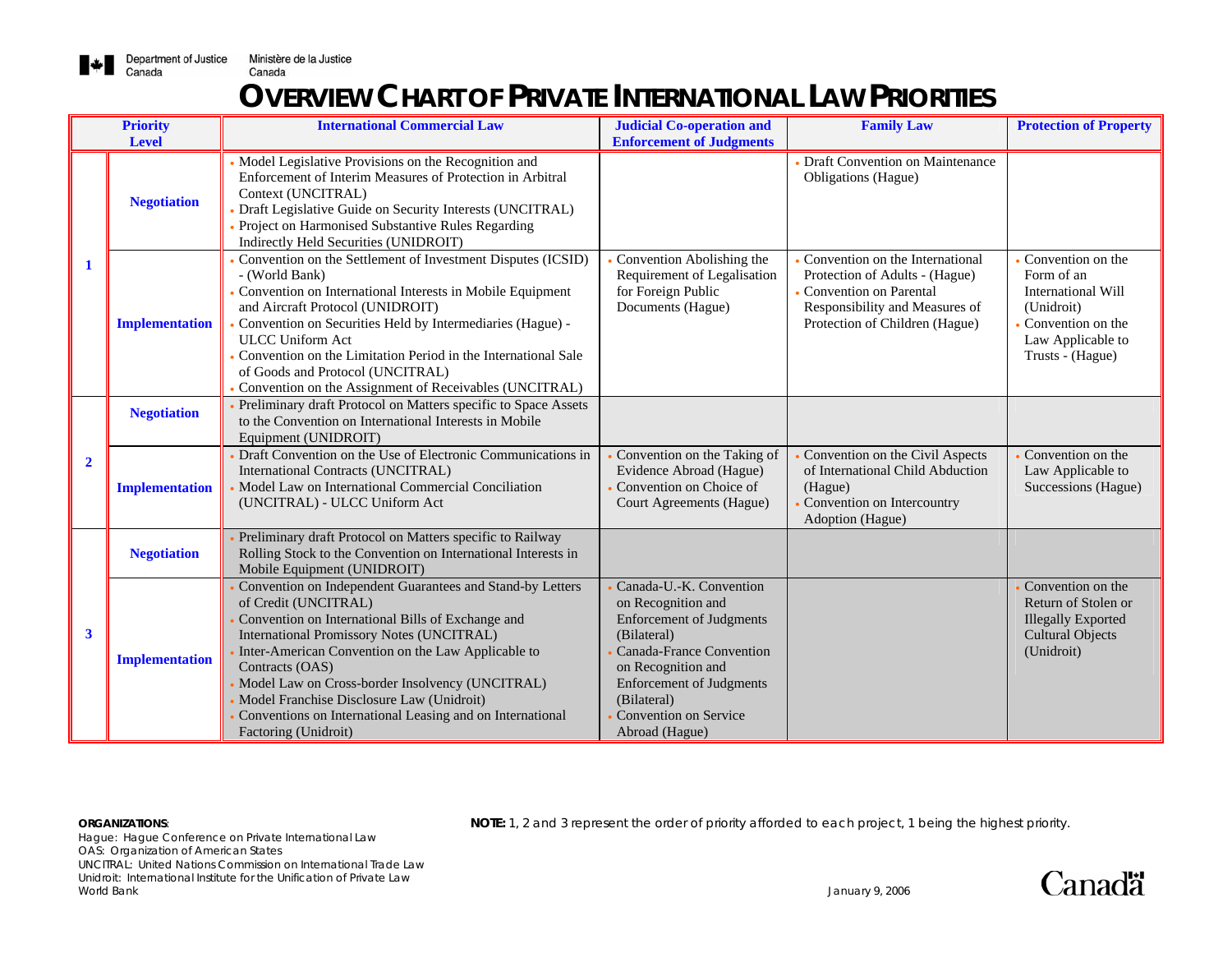

| <b>Priority Level</b>           | Instrument                                                                                                                                   | Implementation in<br>Canada                                                                    | International<br><b>Status</b>                                                                              | <b>Action Required</b>                                                                                                                                                                                                          |
|---------------------------------|----------------------------------------------------------------------------------------------------------------------------------------------|------------------------------------------------------------------------------------------------|-------------------------------------------------------------------------------------------------------------|---------------------------------------------------------------------------------------------------------------------------------------------------------------------------------------------------------------------------------|
| Ongoing<br>Negotiations         | Model Legislative Provisions on<br>the Recognition and<br>Enforcement of Interim<br>Measures of Protection in<br>Arbitral Context (UNCITRAL) |                                                                                                | Instrument not<br>finalized yet                                                                             | Comments and input from<br>provinces, territories,<br>stakeholders and experts for<br>consideration in determining<br>Canadian positions on various<br>key issues                                                               |
| Ongoing<br>Negotiations         | Draft Legislative Guide on<br><b>Secured Transactions</b><br>(UNCITRAL)                                                                      |                                                                                                | Instrument not<br>finalized yet                                                                             | - Distribute working papers for<br>comments<br>- Ensure links are made with<br>the work on security interests in<br>the Commercial Law Strategy                                                                                 |
| Ongoing<br>Negotiations         | Project on Harmonised<br>Substantive Rules Regarding<br>Indirectly Held Securities<br>(UNIDROIT)                                             |                                                                                                | Instrument not<br>finalized yet                                                                             | Consultation on the<br>preliminary draft convention in<br>preparation for the next<br>intergovernmental session                                                                                                                 |
| Implementation<br>or monitoring | Convention on the<br>Assignment of Receivables in<br>International Trade<br>(UNCITRAL)                                                       | Preliminary<br>implementation<br>study done for<br>submission to<br><b>ULCC August</b><br>2005 | - Not in force<br>- 3 signatures:<br>Luxembourg,<br>Madagascar,<br>U.S.<br>- requires 5<br>ratifications or | - Consult with the private<br>sector, federal, provincial and<br>territorial authorities on<br>implementation<br>- Request the ULCC to<br>prepare uniform implementing<br>legislation as part of the<br>Commercial Law Strategy |

**ORGANIZATIONS: NOTE:** 1, 2 and 3 represent the order of priority afforded to each project, 1 being the highest priority.

Hague: Hague Conference on Private International Law OAS: Organization of American States UNCITRAL: United Nations Commission on International Trade Law

Unidroit: International Institute for the Unification of Private Law World Bank January 9, 2006

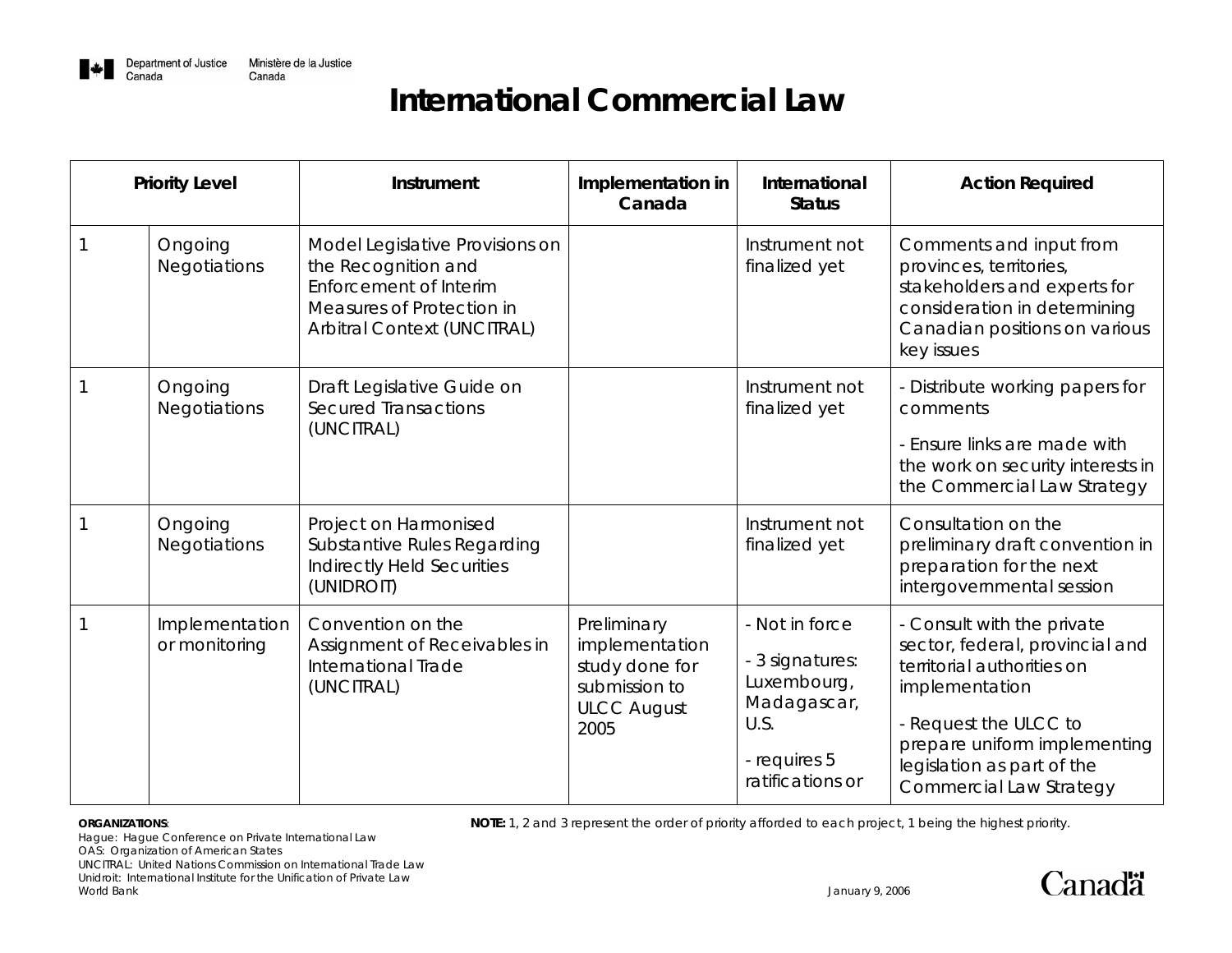

| <b>Priority Level</b> |                                 | Instrument                                                                                                                                 | Implementation in<br>Canada                                                                                                                                                                   | International<br><b>Status</b>                                                                                                                                                                                       | <b>Action Required</b>                                                                                                                                                                                                                             |
|-----------------------|---------------------------------|--------------------------------------------------------------------------------------------------------------------------------------------|-----------------------------------------------------------------------------------------------------------------------------------------------------------------------------------------------|----------------------------------------------------------------------------------------------------------------------------------------------------------------------------------------------------------------------|----------------------------------------------------------------------------------------------------------------------------------------------------------------------------------------------------------------------------------------------------|
|                       | Implementation<br>or monitoring | Convention on the Settlement<br>of Investment Disputes<br><b>Between States and Nationals</b><br>of Other States (ICSID) - (World<br>Bank) | - Ontario adopted<br>implementing<br>legislation (1999)<br>but not yet in force<br>- The ULCC<br>adopted uniform<br>implementing<br>legislation (1998)                                        | accessions<br>- In force on<br>October 14, 1966<br>- 142 States party                                                                                                                                                | - Obtain provincial and<br>territorial support for<br>ratification, including the<br>adoption of legislation<br>implementing the convention<br>at the provincial and territorial<br>levels<br>- Preparation of federal<br>implementing legislation |
|                       | Implementation<br>or monitoring | Convention on International<br>Interests in Mobile Equipment<br>and Aircraft Protocol<br>(UNIDROIT)                                        | - Implementing<br>legislation<br>adopted in<br>Canada (2005),<br>Nova Scotia (2003)<br>and Ontario (2001)<br>but not yet in force<br>- The ULCC has<br>adopted<br>implementing<br>legislation | - Adopted in<br>Cape Town on<br>November 16,<br>2001<br>- Convention in<br>force at the<br>international<br>level (04/01/04);<br>Aircraft Protocol<br>not yet in force<br>- Canada has<br>signed both<br>instruments | - Seek wider support from<br>provinces and territories in<br>terms of implementation<br>before recommendation for<br>ratification is made<br>- Input from jurisdictions to<br>prepare for declarations                                             |

**ORGANIZATIONS: NOTE:** 1, 2 and 3 represent the order of priority afforded to each project, 1 being the highest priority.

Hague: Hague Conference on Private International Law OAS: Organization of American States UNCITRAL: United Nations Commission on International Trade Law Unidroit: International Institute for the Unification of Private Law World Bank January 9, 2006

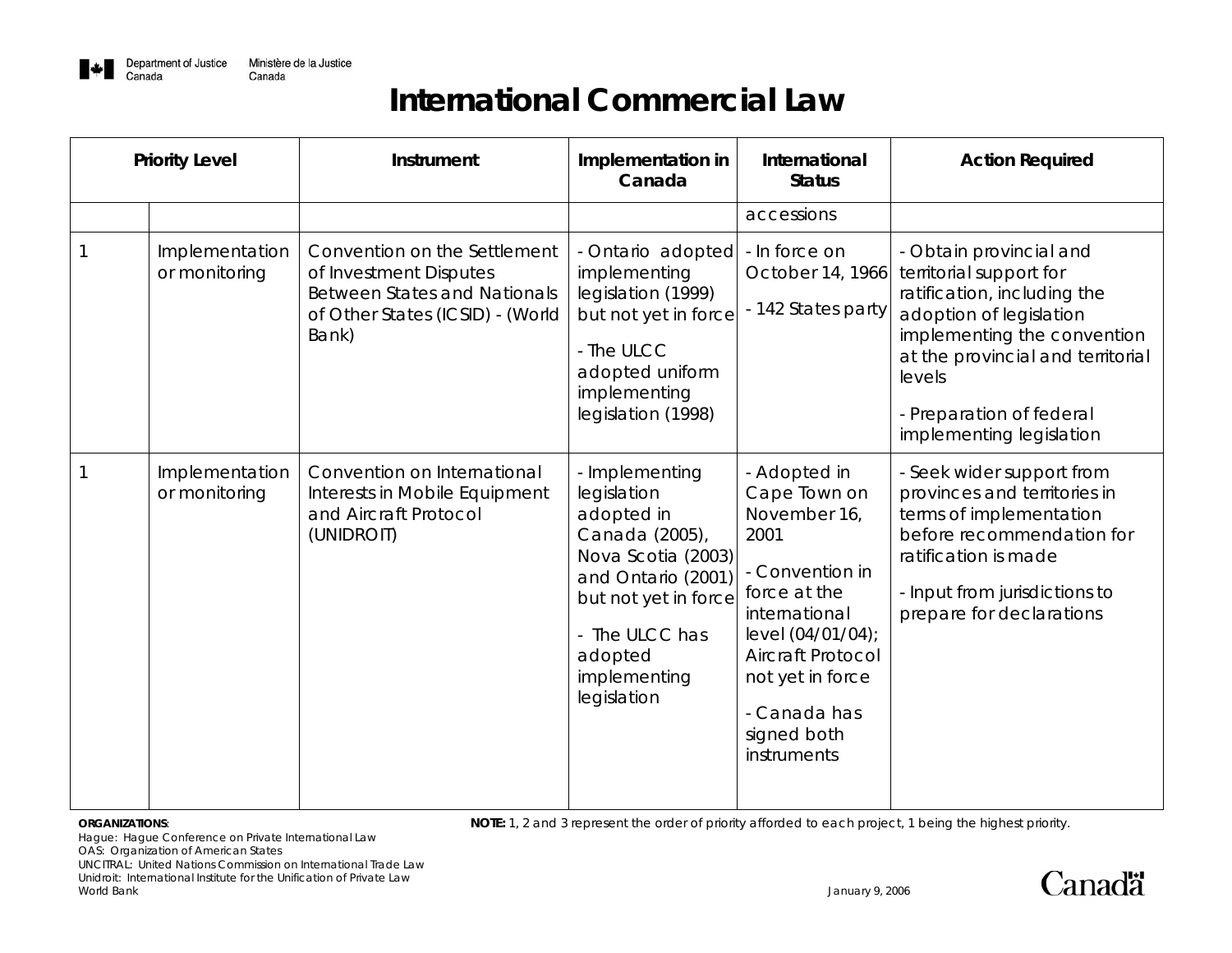

|                | <b>Priority Level</b>           | Instrument                                                                                     | Implementation in<br>Canada                                                                                                                                                                                                                        | International<br><b>Status</b>                                            | <b>Action Required</b>                                                                                                                                                                                                                    |
|----------------|---------------------------------|------------------------------------------------------------------------------------------------|----------------------------------------------------------------------------------------------------------------------------------------------------------------------------------------------------------------------------------------------------|---------------------------------------------------------------------------|-------------------------------------------------------------------------------------------------------------------------------------------------------------------------------------------------------------------------------------------|
|                | Implementation<br>or monitoring | <b>Convention on Securities Held</b><br>by Intermediaries (Hague) -<br><b>ULCC Uniform Act</b> | ULCC approved<br>a Working Group<br>to prepare<br>uniform<br>implementing<br>legislation as part<br>of the<br><b>Commercial Law</b><br>Strategy                                                                                                    | - Concluded at<br>The Hague on<br>$02 - 11 - 13$<br>- Not yet in<br>force | - Establish a ULCC Working<br>Group to draft uniform<br>implementing legislation                                                                                                                                                          |
|                | Implementation<br>or monitoring | Conventions on the Limitation<br>Period in the International Sale<br>of Goods (UNCITRAL)       | - The ULCC<br>adopted uniform<br>implementing<br>legislation (1998)<br>- Consultation at<br>federal, provincial<br>and territorial<br>level in 2002 and<br>2005<br>- Implementing<br>legislation<br>adopted in<br>Nunavut, but not<br>yet in force | - In force on<br>August 1st, 1988<br>- 25 States party                    | - Consideration by the federal<br>government to adopt an<br>implementing legislation<br>- Pursue consultations on the<br>adoption by the provinces<br>and territories of the ULCC<br><b>International Sales</b><br><b>Conventions Act</b> |
| $\overline{2}$ | Ongoing<br><b>Negotiations</b>  | Preliminary draft Protocol on<br>Matters specific to Space                                     |                                                                                                                                                                                                                                                    | Instrument not<br>finalized yet                                           | Preparation for the upcoming<br>Governmental Session of                                                                                                                                                                                   |

**ORGANIZATIONS: NOTE:** 1, 2 and 3 represent the order of priority afforded to each project, 1 being the highest priority.

Hague: Hague Conference on Private International Law

OAS: Organization of American States

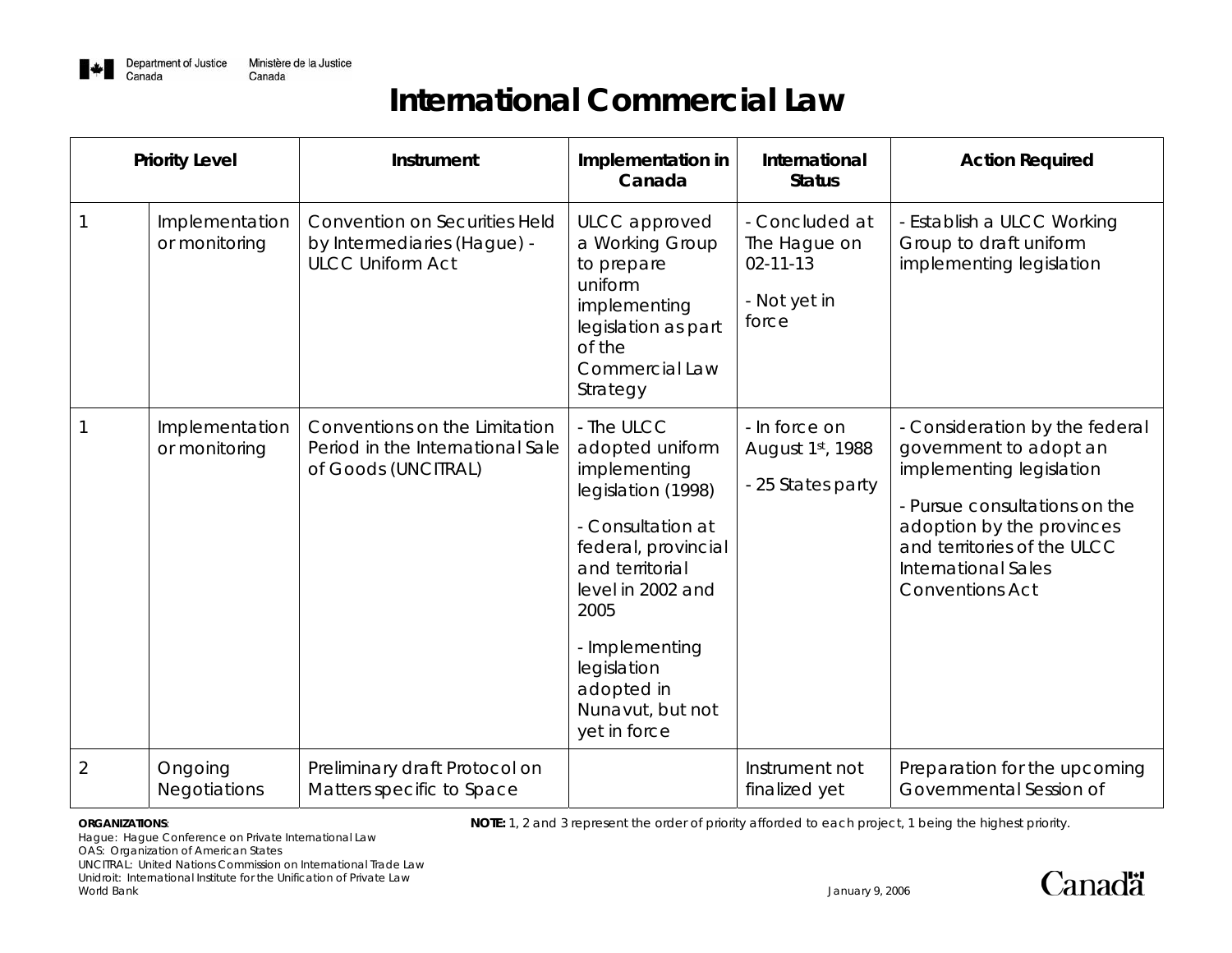

| <b>Priority Level</b> |                                  | Instrument                                                                                                                                                         | Implementation in<br>Canada | International<br><b>Status</b>                                    | <b>Action Required</b>                                                                                                                                                    |
|-----------------------|----------------------------------|--------------------------------------------------------------------------------------------------------------------------------------------------------------------|-----------------------------|-------------------------------------------------------------------|---------------------------------------------------------------------------------------------------------------------------------------------------------------------------|
|                       |                                  | Assets to the Convention on<br>International Interests in<br>Mobile Equipment (UNIDROIT)                                                                           |                             |                                                                   | Experts                                                                                                                                                                   |
| $\overline{2}$        | Implementation<br>or monitoring  | Convention on the Use of<br>Electronic Communications in<br><b>International Contracts</b><br>(UNCITRAL)                                                           |                             | Finalised by<br><b>UNCITRAL in July</b><br>2005                   | Consultation with provinces,<br>territories, stakeholders and<br>experts on implementation                                                                                |
| $\overline{2}$        | Implementation<br>and monitoring | Model Law on International<br><b>Commercial Conciliation</b><br>(UNCITRAL) - ULCC Uniform<br>Act                                                                   |                             | Model Law<br>adopted by<br><b>UNCITRAL in</b><br><b>June 2002</b> | - Adoption of Uniform Act at<br>federal level<br>- Encourage adoption of<br>Uniform Act by provinces and<br>territories<br>-Uniform Act adopted by<br>ULCC in August 2005 |
| 3                     | Ongoing<br><b>Negotiations</b>   | Preliminary draft Protocol on<br>Matters specific to Railway<br>Rolling Stock to the<br>Convention on International<br>Interests in Mobile Equipment<br>(UNIDROIT) |                             | Instrument not<br>finalized yet                                   | Follow developments on this<br>project                                                                                                                                    |
| 3                     | Implementation<br>or monitoring  | Convention on Independent<br>Guarantees and Stand-by<br>Letters of Credit (UNCITRAL)                                                                               |                             | - Adopted and<br>opened for<br>signature in<br>December 1995      | - Consultation with provinces<br>and territories on Canada<br>becoming a party                                                                                            |

**ORGANIZATIONS: NOTE:** 1, 2 and 3 represent the order of priority afforded to each project, 1 being the highest priority.

Hague: Hague Conference on Private International Law

OAS: Organization of American States

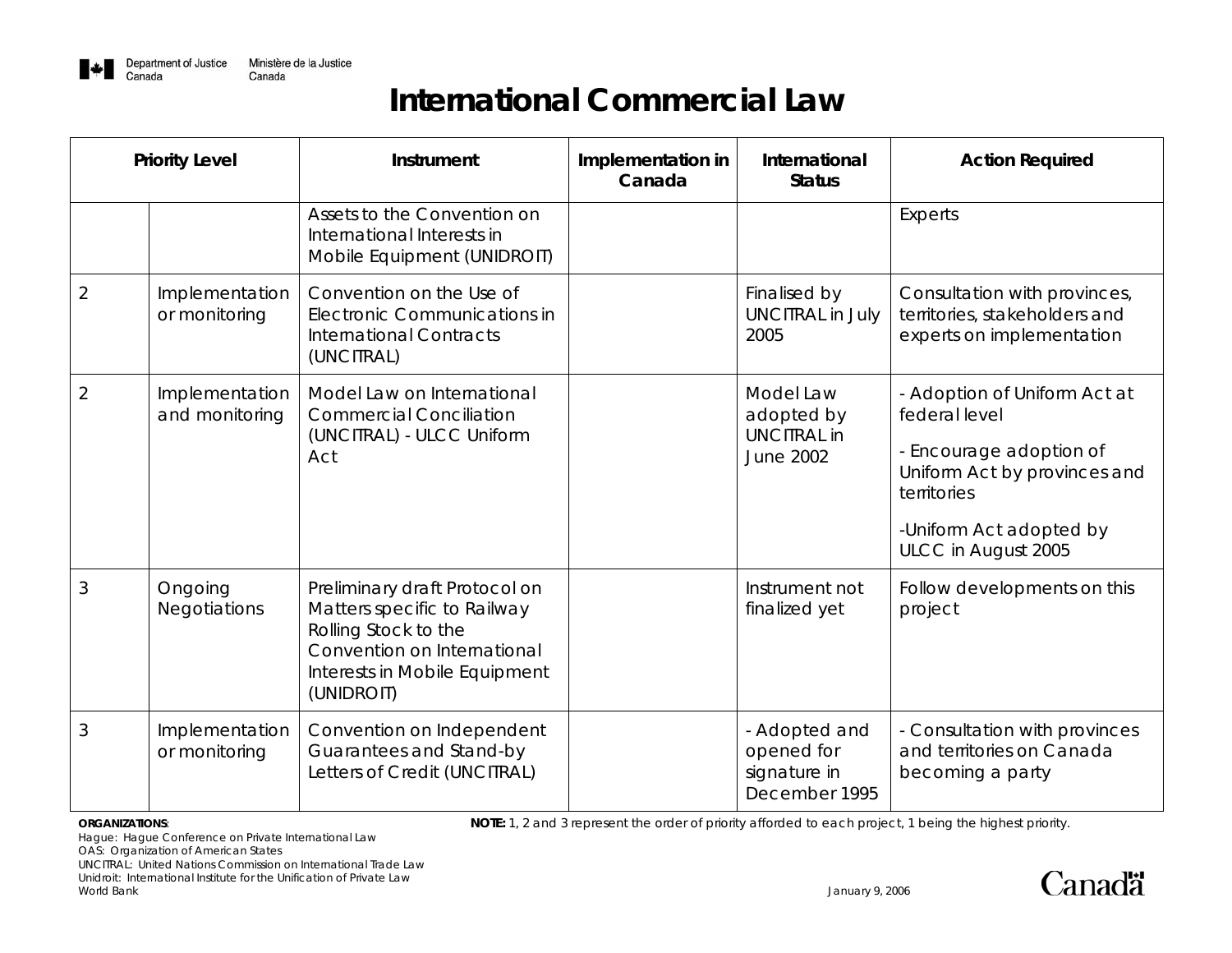

| <b>Priority Level</b> |                                 | Instrument                                                                                                  | Implementation in<br>Canada                                                                                | International<br><b>Status</b>                                                | <b>Action Required</b>                                                                                                          |
|-----------------------|---------------------------------|-------------------------------------------------------------------------------------------------------------|------------------------------------------------------------------------------------------------------------|-------------------------------------------------------------------------------|---------------------------------------------------------------------------------------------------------------------------------|
|                       |                                 |                                                                                                             |                                                                                                            | - Not yet in force                                                            | - Study of implementation<br>mechanisms                                                                                         |
| 3                     | Implementation<br>or monitoring | Convention on International<br>Bills of Exchange and<br><b>International Promissory Notes</b><br>(UNCITRAL) |                                                                                                            | - Open for<br>signature in 1988<br>- Not yet in force                         | - Consultation with provinces<br>and territories on Canada<br>becoming a party                                                  |
| 3                     | Implementation<br>or monitoring | Inter-American Convention on<br>the Law Applicable to<br>Contracts (OAS)                                    |                                                                                                            | Concluded at<br>CIDIP-V, Mexico<br>City, on March<br>18, 1994 and in<br>force | Consultation to be undertaken<br>when and if appropriate on<br>the desirability of ratifying and<br>implementing the Convention |
| 3                     | Implementation<br>or monitoring | Model Law on Cross-border<br>Insolvency (UNCITRAL)                                                          | For consideration<br>by Industry<br>Canada in the<br>context of the<br>bankruptcy and<br>insolvency reform | Adopted by<br><b>UNCITRAL in</b><br>1997                                      | Provide information when<br>requested                                                                                           |
| 3                     | Implementation<br>or monitoring | Model Franchise Disclosure<br>Law (Unidroit)                                                                |                                                                                                            | Adopted by<br>Unidroit in 2002                                                | Provide information when<br>requested                                                                                           |
| 3                     | Implementation<br>or monitoring | Conventions on International<br>Leasing and on International<br>Factoring (Unidroit)                        | - Consultation with<br>provinces,<br>territories and<br>industries in 1991                                 | Entry into force<br>on May 1st, 1995<br>for both                              | Confirm the views of the<br>industry and of the provinces<br>and territories to determine<br>Canada's interest in               |

**ORGANIZATIONS: NOTE:** 1, 2 and 3 represent the order of priority afforded to each project, 1 being the highest priority.

Hague: Hague Conference on Private International Law

OAS: Organization of American States

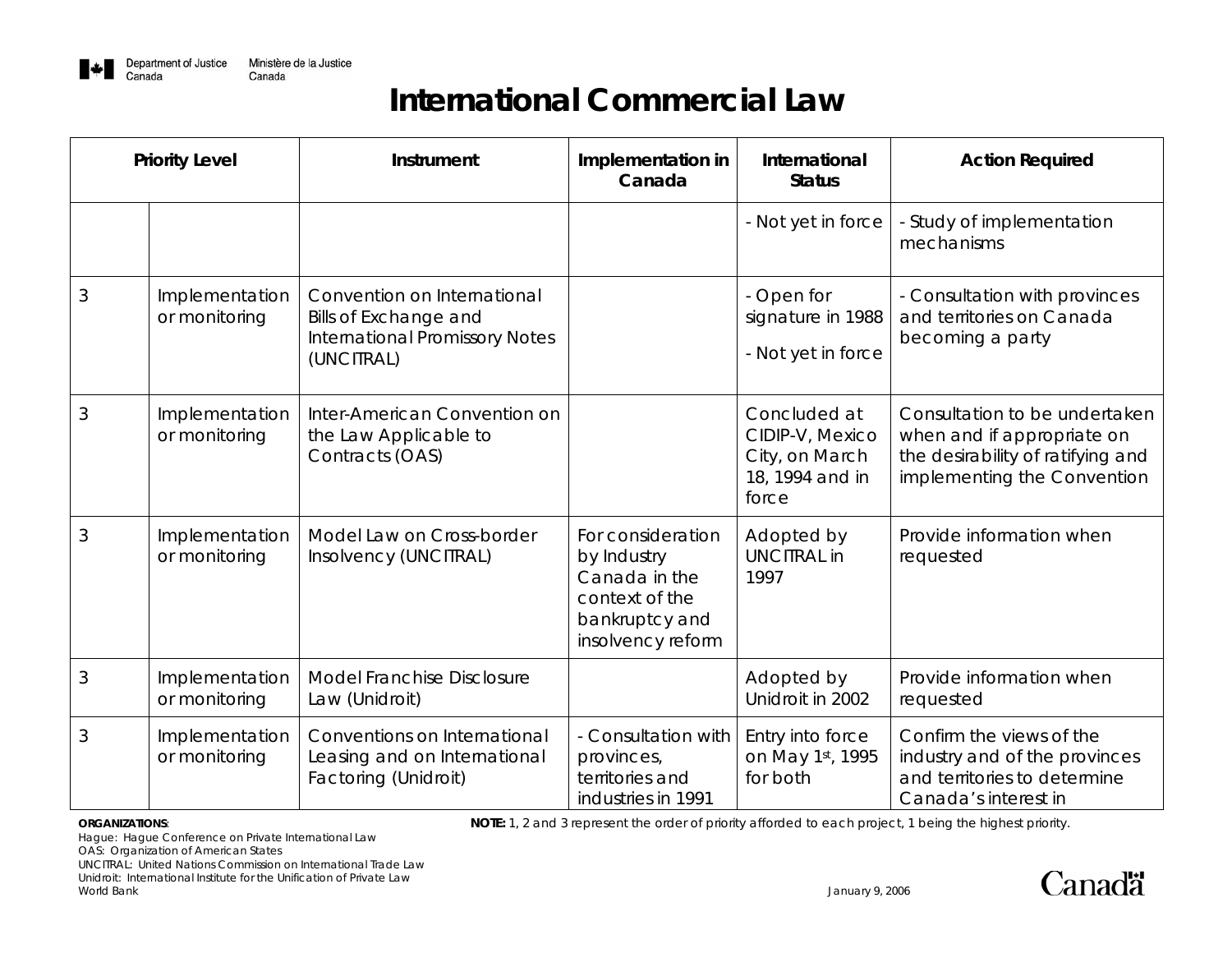

|                                             | <b>Priority Level</b>           | <b>Instrument</b>                                                                            | Implementation in<br>Canada                                                                                        | International<br><b>Status</b>                                                                                              | <b>Action Required</b>                                                       |
|---------------------------------------------|---------------------------------|----------------------------------------------------------------------------------------------|--------------------------------------------------------------------------------------------------------------------|-----------------------------------------------------------------------------------------------------------------------------|------------------------------------------------------------------------------|
|                                             |                                 |                                                                                              | indicated support<br>for implementation<br>- The ULCC has<br>drafted and<br>adopted<br>implementing<br>legislation | conventions                                                                                                                 | becoming party to the<br>Conventions.                                        |
| 3                                           | Implementation<br>or monitoring | Case Law on UNCITRAL Texts<br>(CLOUT) (UNCITRAL)                                             | No need for<br>implementation                                                                                      | Collection of<br>cases on<br><b>UNCITRAL</b><br>instruments<br>available on line<br>at<br>www.uncitral.or<br>$\overline{q}$ | Monitor providing information<br>on relevant Canadian cases<br>to UNCITRAL   |
| Instrument already<br>implemented in Canada |                                 | Convention on the<br>Recognition and Enforcement<br>of Foreign Arbitral Awards<br>(UNCITRAL) | In force in all<br>Canadian<br>jurisdictions                                                                       | Adopted by the<br><b>United Nations in</b><br>1958                                                                          | <b>UNCITRAL Working Group</b><br>examining Art. $II(2)$ of the<br>Convention |
| Instrument already<br>implemented in Canada |                                 | Model Law on Electronic<br>Commerce (UNCITRAL)                                               | - ULCC Uniform<br>Act (1999)<br>- implemented in<br>all jurisdictions<br>except N.W.T.                             | Adopted by<br><b>UNCITRAL in May</b><br>1995                                                                                |                                                                              |

**ORGANIZATIONS: NOTE:** 1, 2 and 3 represent the order of priority afforded to each project, 1 being the highest priority.

Hague: Hague Conference on Private International Law OAS: Organization of American States UNCITRAL: United Nations Commission on International Trade Law Unidroit: International Institute for the Unification of Private Law World Bank January 9, 2006

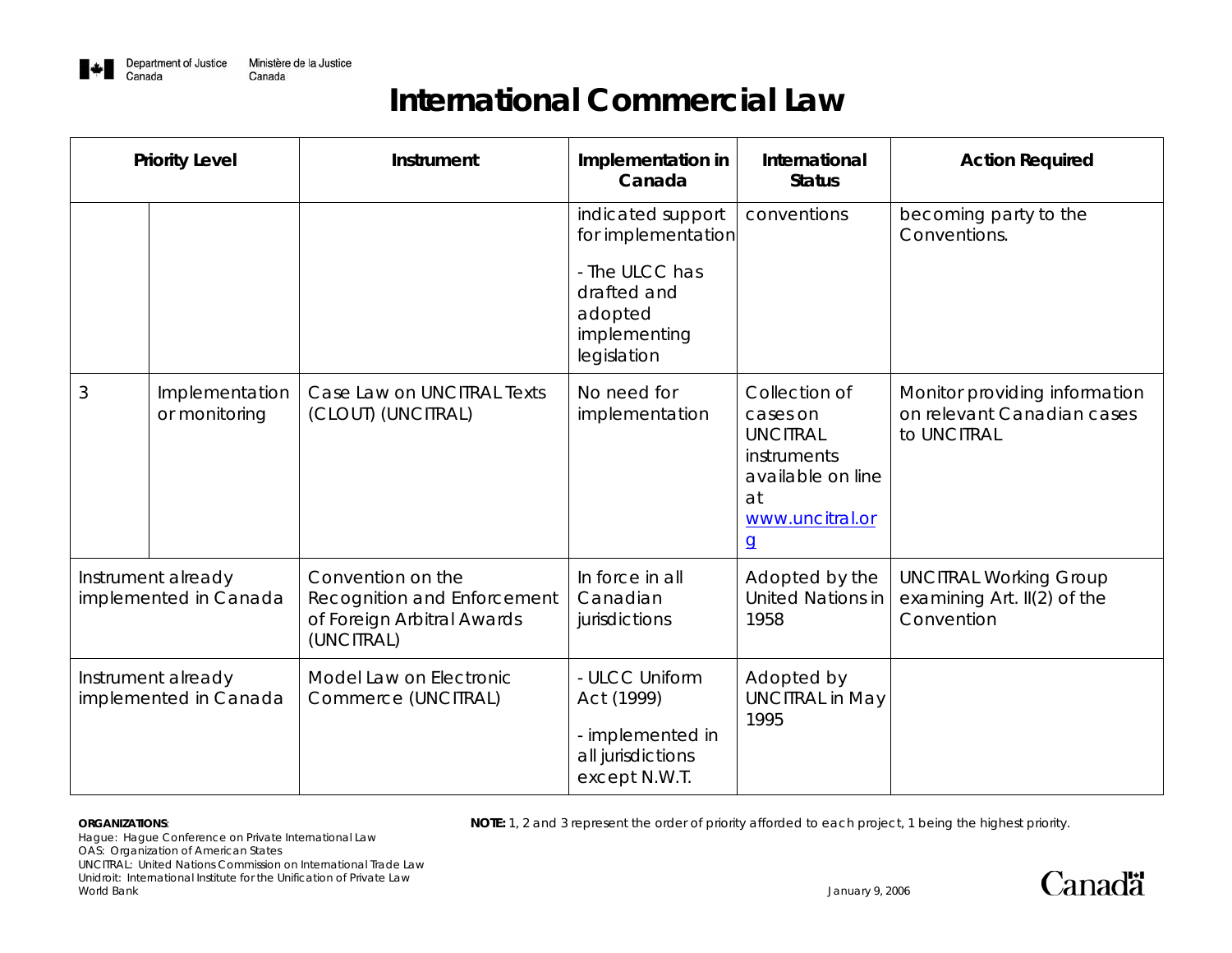

| <b>Priority Level</b>                       | Instrument                                                                   | Implementation in<br>Canada                                                                | International<br><b>Status</b>                     | <b>Action Required</b>                                                   |
|---------------------------------------------|------------------------------------------------------------------------------|--------------------------------------------------------------------------------------------|----------------------------------------------------|--------------------------------------------------------------------------|
| Instrument already<br>implemented in Canada | Convention on Contracts for<br>the International Sale of<br>Goods (UNCITRAL) | Implemented and<br>in force in all<br>Canadian<br>jurisdictions                            | - In force in 1988<br>- Canada<br>ratified in 1991 |                                                                          |
| Instrument already<br>implemented in Canada | Model Law on International<br><b>Commercial Arbitration</b><br>(UNCITRAL)    | Implementing<br>legislation<br>adopted and in<br>force in all<br>Canadian<br>jurisdictions | Adopted by<br><b>UNCITRAL in 1985</b>              | <b>UNCITRAL Working Group</b><br>examining issues under the<br>Model Law |

Hague: Hague Conference on Private International Law OAS: Organization of American States UNCITRAL: United Nations Commission on International Trade Law Unidroit: International Institute for the Unification of Private Law World Bank January 9, 2006

**ORGANIZATIONS: NOTE:** 1, 2 and 3 represent the order of priority afforded to each project, 1 being the highest priority.

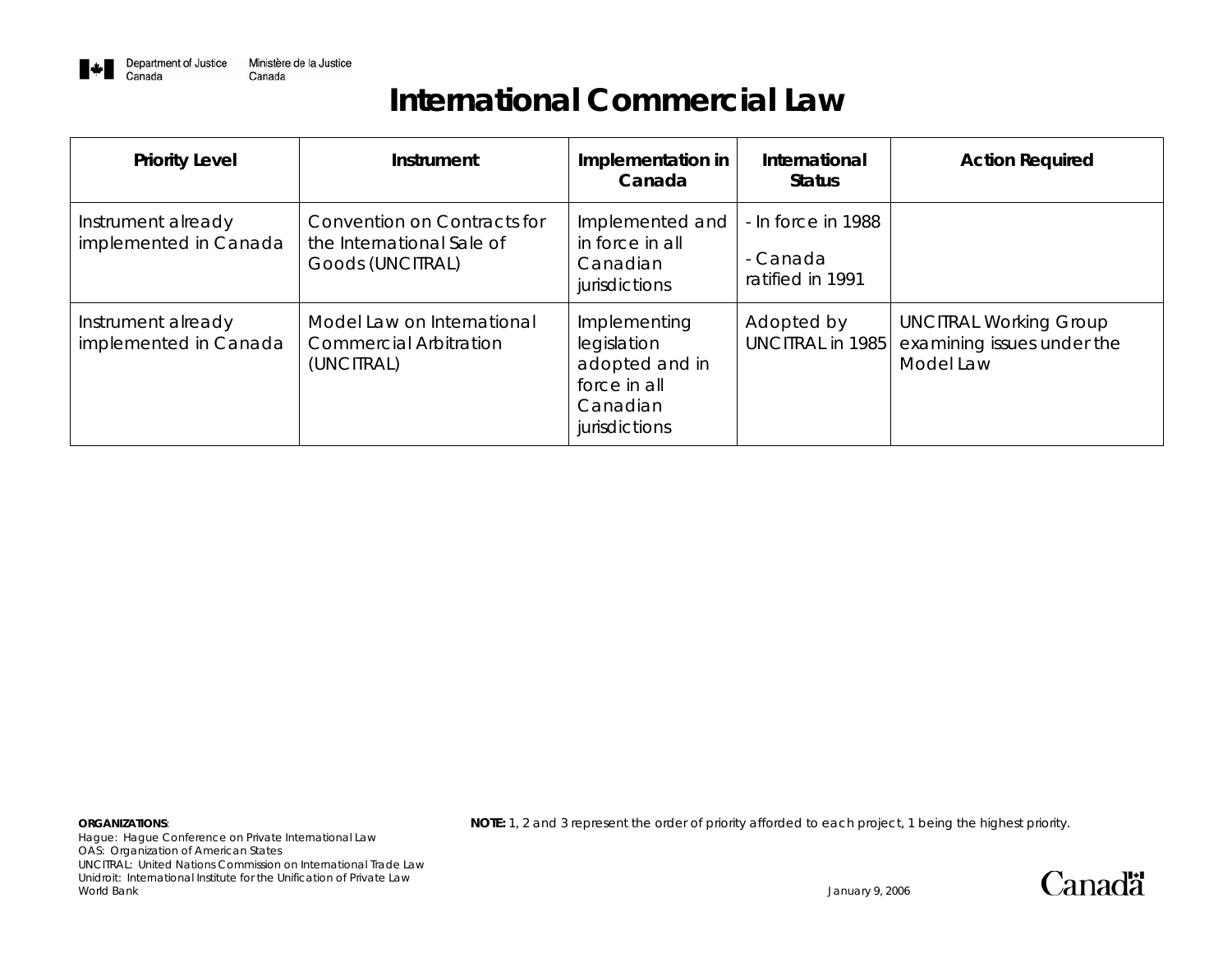

# **Judicial Cooperation and Enforcement of Judgments**

| <b>Priority Level</b> |                                 | Instrument                                                                                          | Implementation<br>in Canada                                                                                                                                                                  | International<br><b>Status</b>                                                                                   | <b>Action Required</b>                                                                                                                     |
|-----------------------|---------------------------------|-----------------------------------------------------------------------------------------------------|----------------------------------------------------------------------------------------------------------------------------------------------------------------------------------------------|------------------------------------------------------------------------------------------------------------------|--------------------------------------------------------------------------------------------------------------------------------------------|
|                       | Implementation<br>or monitoring | Convention Abolishing the<br>Requirement of Legalisation<br>for Foreign Public<br>Documents (Hague) |                                                                                                                                                                                              | In force in 87<br><b>States</b>                                                                                  | Consult provinces and<br>territories on the interest of<br>implementing the Convention                                                     |
| $\overline{2}$        | Implementation<br>or monitoring | Convention on Exclusive<br><b>Choice of Court Agreements</b><br>(Hague)                             |                                                                                                                                                                                              | Adopted by the<br>Hague<br>Conference on<br>June 30, 2005                                                        | - Consult with Canadian<br>jurisdictions on<br>implementation<br>- Preparation of Uniform<br>implementing legislation                      |
| $\overline{2}$        | Implementation<br>or monitoring | Convention on the Taking of<br>Evidence Abroad (Hague)                                              |                                                                                                                                                                                              | In force in 43<br><b>States</b>                                                                                  | Consultation on accession to<br>the Convention if and when<br>decided appropriate by the<br>Advisory Group on Private<br>International Law |
| 3                     | Implementation<br>or monitoring | Canada-U.-K. Convention<br>on Recognition and<br><b>Enforcement of Judgments</b><br>(Bilateral)     | - Extended to all<br>jurisdictions except<br>Québec<br>- Implementing<br>legislation<br>adopted in CAN.,<br>B.C., MAN., N.S.,<br>N.B., ONT., Y.T.<br>$(1984)$ , P.E.I.<br>(1987), N.W.T. and | - In force for<br>Canada on<br>January 1st, 1987<br>- Modifications<br>to include<br>reference to<br>1988 Lugano | Extend the Convention to<br>Quebec once implementing<br>legislation adopted                                                                |

**ORGANIZATIONS: NOTE:** 1, 2 and 3 represent the order of priority afforded to each project, 1 being the highest priority.

Hague: Hague Conference on Private International Law

OAS: Organization of American States

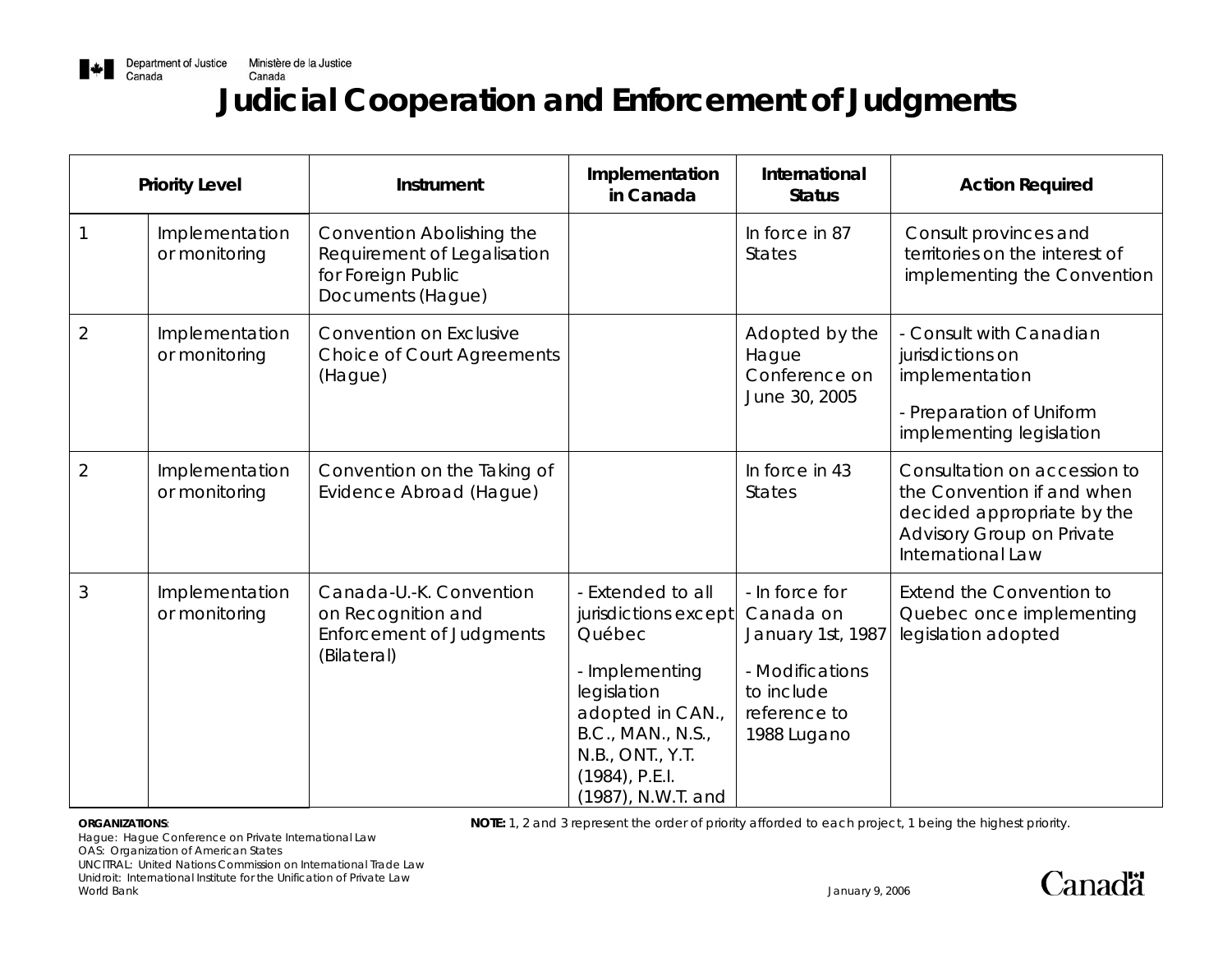

# **Judicial Cooperation and Enforcement of Judgments**

| <b>Priority Level</b>                       |                                 | Instrument                                                                                                                      | Implementation<br>in Canada                                                                                                                                                                 | International<br><b>Status</b>                                                                                                                  | <b>Action Required</b>                                                           |
|---------------------------------------------|---------------------------------|---------------------------------------------------------------------------------------------------------------------------------|---------------------------------------------------------------------------------------------------------------------------------------------------------------------------------------------|-------------------------------------------------------------------------------------------------------------------------------------------------|----------------------------------------------------------------------------------|
|                                             |                                 |                                                                                                                                 | SASK. (1988)<br>NFLD. (1989)<br>ALTA. (1990) and<br>Nunavut (2002)                                                                                                                          |                                                                                                                                                 |                                                                                  |
| $\mathfrak{Z}$                              | Implementation<br>or monitoring | Canada-France Convention<br>on Recognition and<br><b>Enforcement of Judgments</b><br>(Bilateral)                                | - Implementing<br>legislation<br>adopted but not<br>yet in force in<br>SASK(1998);<br>ONT (1999);<br>MAN (2000)<br>- Uniform Act<br>adopted by the<br>ULCC in 1997                          | - Convention<br>signed in Ottawa<br>on June 10, 1996<br>- Not yet in force                                                                      | Consultation with France on<br>ratification - Ratification by<br>France unlikely |
| Instrument already<br>implemented in Canada |                                 | Convention on Service<br>Abroad of Judicial and<br><b>Extrajudicial Documents in</b><br>Civil and Commercial<br>Matters (Hague) | - Implemented<br>and in force in<br>Canada on 89-<br>$05 - 01$<br>- Amendments<br>adopted for all<br>rules of court in all<br>jurisdictions and<br>for those of the<br><b>Federal Court</b> | A practical<br>handbook on<br>the operation<br>of the<br>Convention is<br>available on<br>the website of<br>the<br>Conference<br>- www.hcch.net | Provide information when<br>requested                                            |

**ORGANIZATIONS: NOTE:** 1, 2 and 3 represent the order of priority afforded to each project, 1 being the highest priority.

Hague: Hague Conference on Private International Law OAS: Organization of American States UNCITRAL: United Nations Commission on International Trade Law Unidroit: International Institute for the Unification of Private Law World Bank January 9, 2006

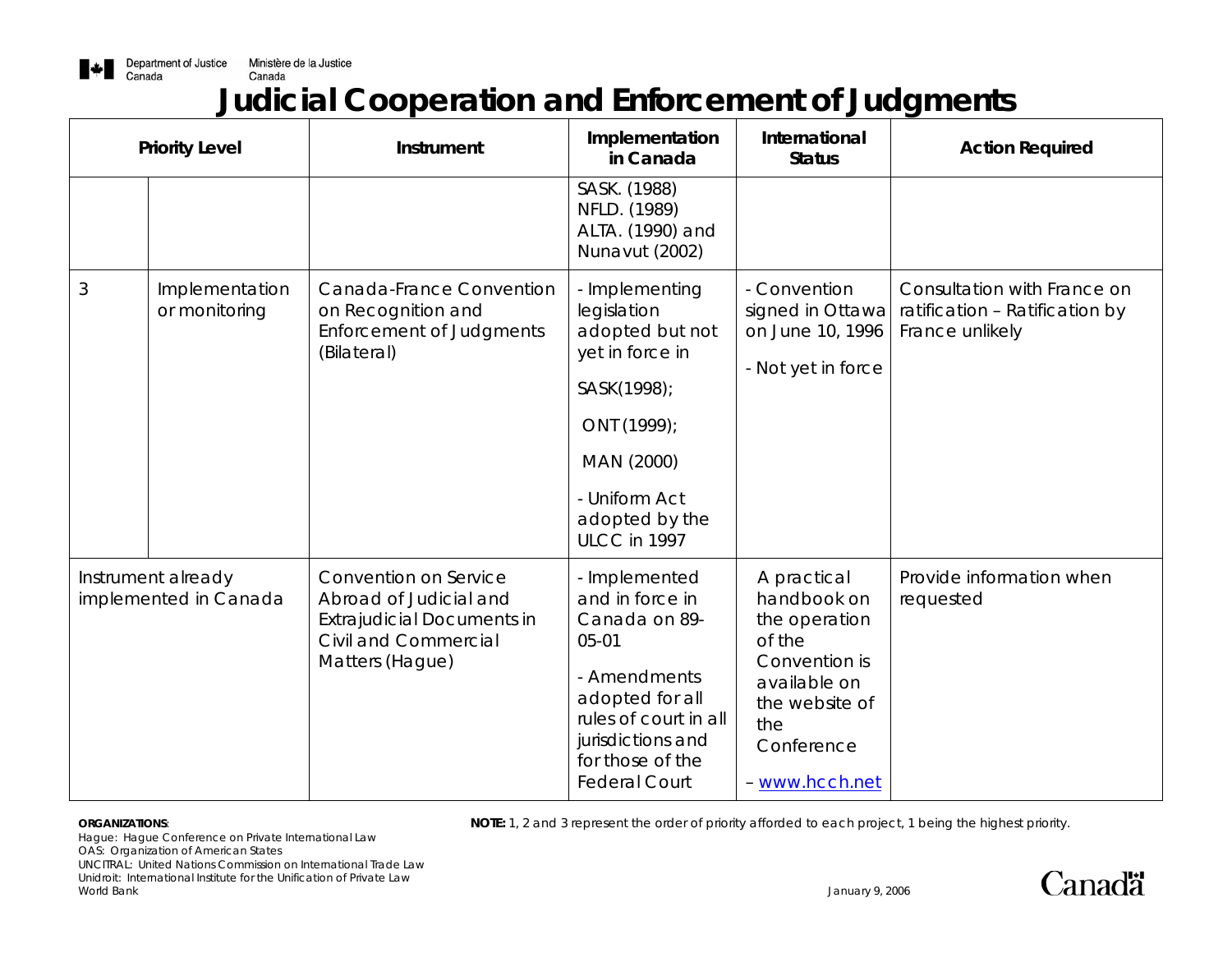

# **Judicial Cooperation and Enforcement of Judgments**

| <b>Priority Level</b> | <b>Instrument</b> | Implementation<br>in Canada | International<br><b>Status</b>                       | <b>Action Required</b> |
|-----------------------|-------------------|-----------------------------|------------------------------------------------------|------------------------|
|                       |                   |                             | (2002 version<br>and<br>provisional<br>2003 version) |                        |

Hague: Hague Conference on Private International Law OAS: Organization of American States UNCITRAL: United Nations Commission on International Trade Law Unidroit: International Institute for the Unification of Private Law World Bank January 9, 2006

**ORGANIZATIONS: NOTE:** 1, 2 and 3 represent the order of priority afforded to each project, 1 being the highest priority.



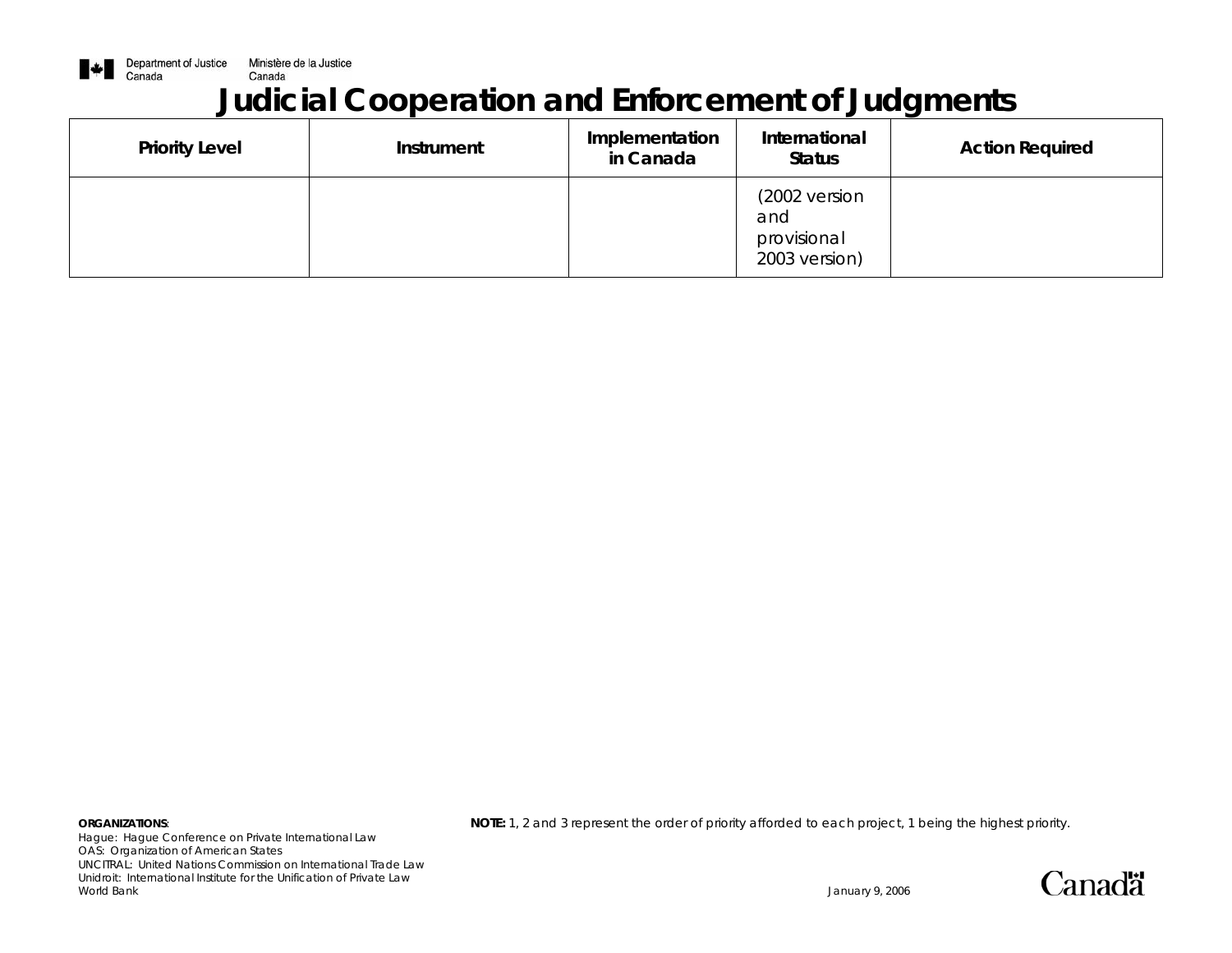

# **Family Law**

| <b>Priority Level</b> |                                 | Instrument                                                                                                                                                                                       | Implementation<br>in Canada                                                                          | International<br><b>Status</b>                                                                       | <b>Action Required</b>                                                                                                                                                                 |
|-----------------------|---------------------------------|--------------------------------------------------------------------------------------------------------------------------------------------------------------------------------------------------|------------------------------------------------------------------------------------------------------|------------------------------------------------------------------------------------------------------|----------------------------------------------------------------------------------------------------------------------------------------------------------------------------------------|
|                       | Ongoing<br>Negotiations         | Draft Convention on<br>Maintenance Obligations<br>(Hague)                                                                                                                                        |                                                                                                      | - Instrument not<br>finalized yet<br>- Possible<br>conclusion in<br>2007                             | Consultations with federal,<br>provincial and territorial<br>partners and the private and<br>academic sectors in view of<br>the fourth Special Commission<br>in June 2006              |
|                       | Implementation<br>or monitoring | Convention on the<br>International Protection of<br>Adults - (Hague)                                                                                                                             | - Uniform<br>implementing<br>legislation was<br>adopted by<br><b>ULCC</b> (December<br>$1st$ , 2001) | - Concluded at<br>The Hague on<br>October 2d, 1999<br>- Not yet in force<br>- 1 Contracting<br>State | Working and consulting with<br>provincial and territorial<br>jurisdictions on<br>implementation issues                                                                                 |
|                       | Implementation<br>or monitoring | Convention on Jurisdiction,<br>Applicable Law, Recognition<br>and Enforcement, and Co-<br>operation in matter of<br>Parental Responsibility and<br>Measures of Protection of<br>Children (Hague) | - Uniform<br>implementing<br>legislation was<br>adopted by<br><b>ULCC</b> (December<br>$1st$ , 2001) | - Concluded at<br>The Hague on<br>October 19, 1996<br>- Not yet in force<br>- 10 states party        | - Working and consulting with<br>provincial and territorial<br>jurisdictions on<br>implementation issues<br>- FPT consultations in view of a<br>Special Commission in<br>November 2006 |
| $\overline{2}$        | Implementation                  | Convention on Protection of                                                                                                                                                                      | - Implementing                                                                                       | - In force for                                                                                       | - Consult and work with the                                                                                                                                                            |

**ORGANIZATIONS: NOTE:** 1, 2 and 3 represent the order of priority afforded to each project, 1 being the highest priority.

Hague: Hague Conference on Private International Law

OAS: Organization of American States

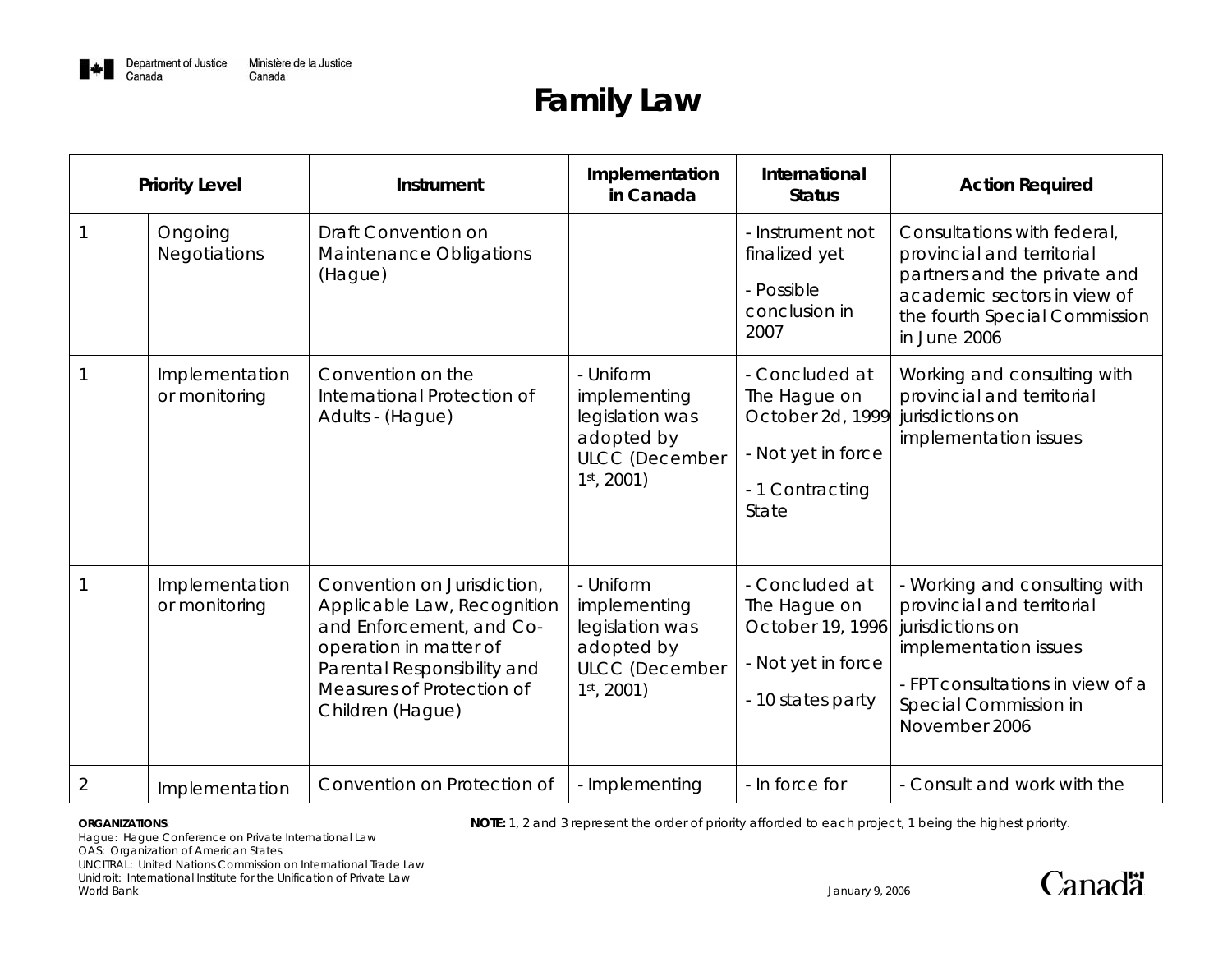

# **Family Law**

|                | <b>Priority Level</b>           | <b>Instrument</b>                                                              | Implementation<br>in Canada                                                                                                                                                                                                                                                                 | International<br><b>Status</b>                                                                                                                                                   | <b>Action Required</b>                                                                                             |
|----------------|---------------------------------|--------------------------------------------------------------------------------|---------------------------------------------------------------------------------------------------------------------------------------------------------------------------------------------------------------------------------------------------------------------------------------------|----------------------------------------------------------------------------------------------------------------------------------------------------------------------------------|--------------------------------------------------------------------------------------------------------------------|
|                | or monitoring                   | Children and Cooperation in<br>Respect of Intercountry<br>Adoption (Hague)     | legislation<br>adopted and in<br>force in<br>P.E.I. (1994),<br>SASK., B.C., MAN.<br>$(1995)$ , N.B.<br>(1996), ALTA<br>$(1997)$ , YT, N.S.,<br>ONT (1998),<br>N.W.T., Nunavut<br>(1999), NFId<br>(2003), Québec<br>(2006)<br>-. Convention in<br>force in Québec<br>on February, 1,<br>2006 | Canada (1994),<br>B.C., MAN., N.B.<br>, P.E.I., SASK.,<br>ALTA (1997), YT<br>(1998), NS, ONT<br>(1999), NWT<br>(2000), Nunavut<br>(2001) and NFLD<br>(2003)<br>- 66 States party | provinces, territories and the<br>Hague Conference on good<br>practice guide                                       |
| $\overline{2}$ | Implementation<br>or monitoring | Convention on the Civil<br>Aspects of International<br>Child Abduction (Hague) | Implementing<br>legislation<br>adopted in all<br>provinces and<br>territories                                                                                                                                                                                                               | - In force for<br>Canada in 1983<br>- 75 States party                                                                                                                            | FPT consultation in view of the<br>Hague Special Commission on<br>the operation of the<br>Convention in March 2006 |

Hague: Hague Conference on Private International Law OAS: Organization of American States UNCITRAL: United Nations Commission on International Trade Law Unidroit: International Institute for the Unification of Private Law World Bank January 9, 2006

**ORGANIZATIONS: NOTE:** 1, 2 and 3 represent the order of priority afforded to each project, 1 being the highest priority.

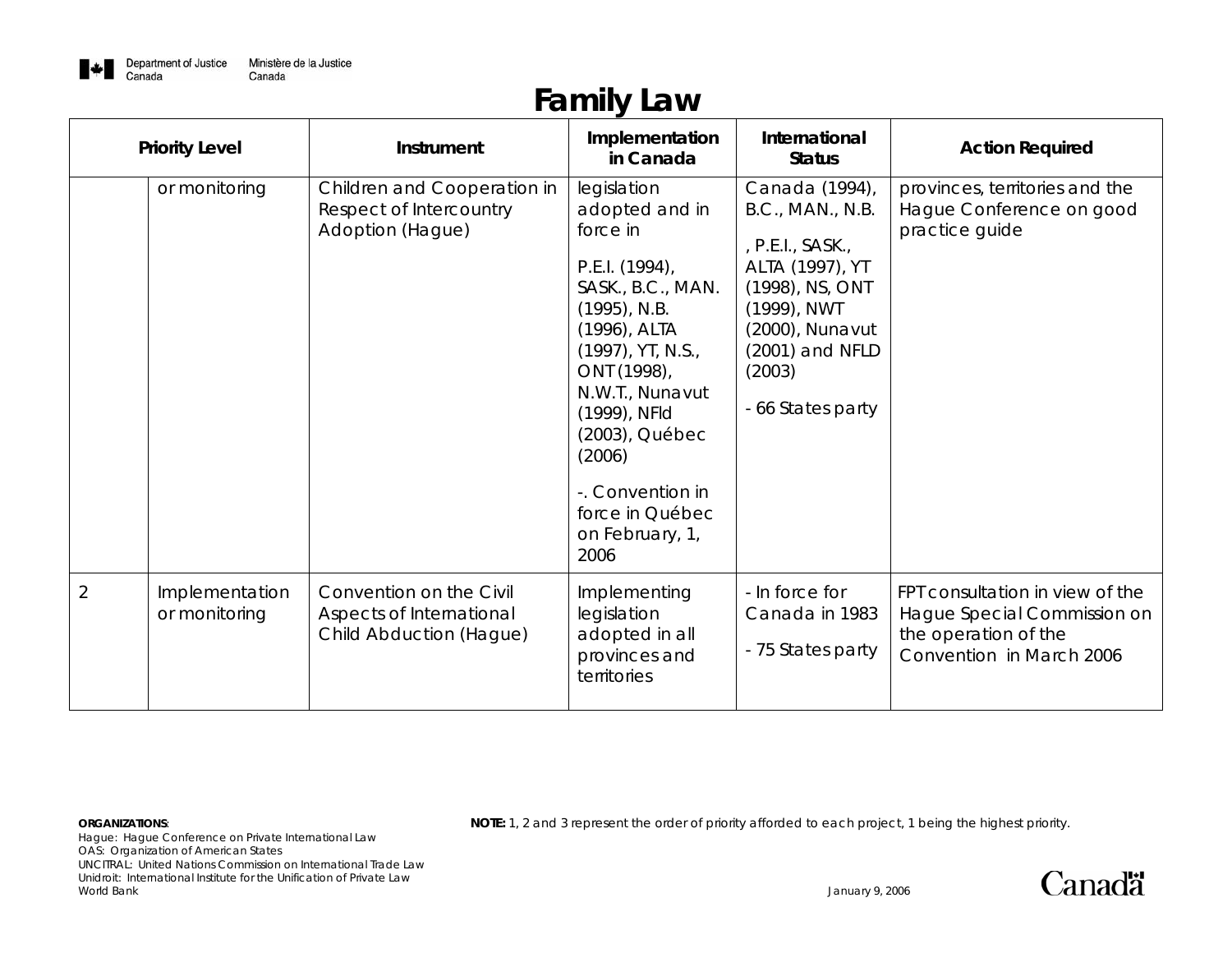

# **Protection of Property**

| <b>Priority Level</b> |                                 | Instrument                                                                       | Implementation<br>in Canada                                                                                                                                                                                                                          | International<br><b>Status</b>                                                                                                                        | <b>Action Required</b>                                                                                                         |
|-----------------------|---------------------------------|----------------------------------------------------------------------------------|------------------------------------------------------------------------------------------------------------------------------------------------------------------------------------------------------------------------------------------------------|-------------------------------------------------------------------------------------------------------------------------------------------------------|--------------------------------------------------------------------------------------------------------------------------------|
| $\mathbf 1$           | Implementation<br>or monitoring | Convention on the Form of<br>an International Will<br>(Unidroit)                 | Implementing<br>legislation<br>adopted in ALTA.<br>(1976), MAN.<br>(1975), NFLD.<br>(1975-1976), ONT.<br>(1977), SASK.<br>(1980-1981), P.E.I.<br>$(1994)$ , N.B.<br>$(1997)$ , N.S. $(2000)$                                                         | - In force for<br>CAN., MAN.,<br>NFLD., ONT.,<br>ALTA (1978),<br>SASK. (1982),<br>P.E.I. (1995), NB<br>(1997) and N.S.<br>(2001)<br>- 12 States party | Extension to remaining<br>jurisdictions when<br>implementing legislation is<br>adopted                                         |
| $\mathbf{1}$          | Implementation<br>or monitoring | Convention on the Law<br>Applicable to Trusts and their<br>Recognition - (Hague) | - Implementation<br>legislation with<br>declaration: P.E.I.<br>$(1988)$ , N.B.<br>$(1988)$ , B.C.<br>(1989), NFLD<br>(1990), ALTA<br>(1990), MAN.<br>(1993), SASK.<br>$(1994)$ , N.S. $(2005)$<br>- 1988 Uniform<br>Act by Uniform<br>Law Conference | - In force for<br>CAN, ALTA,<br>B.C., N.B., NFLD,<br>P.E.I. (1993),<br>MAN., SASK<br>(1994)<br>- 10 States party                                      | Extend the Convention to N.S.<br>upon request. Adopt<br>implementing legislation in<br>QUÉ., ONT., Y.T., N.W.T. and<br>Nunavut |
| $\overline{2}$        | Implementation<br>or monitoring | Convention on the Law<br>Applicable to Successions to                            |                                                                                                                                                                                                                                                      | - Concluded at<br>the Hague on                                                                                                                        | Consult with provinces and<br>territories when appropriate                                                                     |

**ORGANIZATIONS: NOTE:** 1, 2 and 3 represent the order of priority afforded to each project, 1 being the highest priority.

Hague: Hague Conference on Private International Law

OAS: Organization of American States

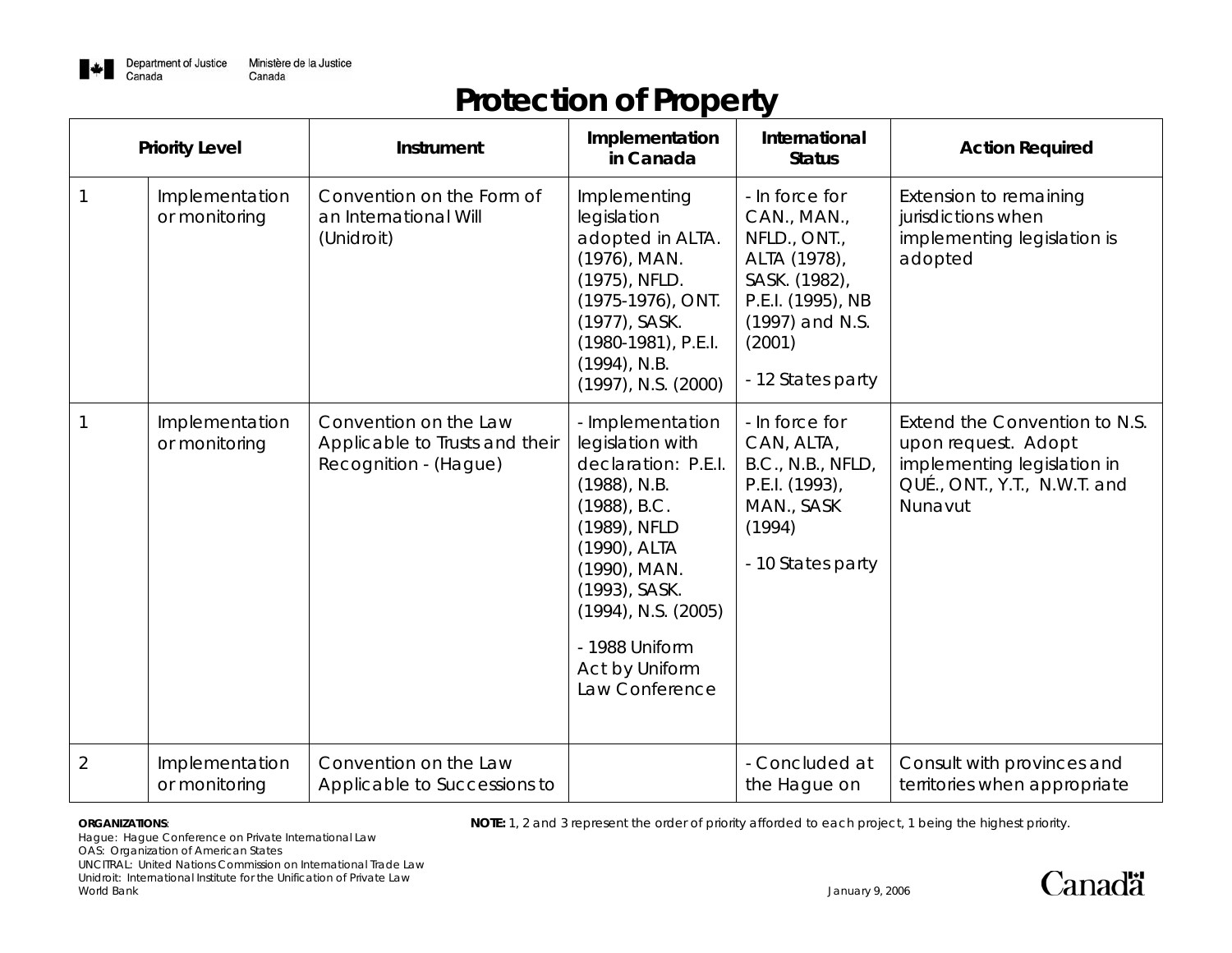

# **Protection of Property**

| <b>Priority Level</b> |                                 | <b>Instrument</b>                                                                                 | Implementation<br>in Canada | International<br><b>Status</b>                                                  | <b>Action Required</b>                                                                           |
|-----------------------|---------------------------------|---------------------------------------------------------------------------------------------------|-----------------------------|---------------------------------------------------------------------------------|--------------------------------------------------------------------------------------------------|
|                       |                                 | the Estates of Deceased<br>Persons (Hague)                                                        |                             | August 1st, 1989<br>and not yet in<br>force<br>- 1 State Party<br>(Netherlands) |                                                                                                  |
|                       | Implementation<br>or monitoring | Convention on the Return of<br>Stolen or Illegally Exported<br><b>Cultural Objects (Unidroit)</b> |                             | - Entered into<br>force on July 1st,<br>1998<br>- 24 States party               | Consultation with provinces<br>and territories on Canada<br>becoming a party when<br>appropriate |

Hague: Hague Conference on Private International Law OAS: Organization of American States UNCITRAL: United Nations Commission on International Trade Law Unidroit: International Institute for the Unification of Private Law World Bank January 9, 2006

**ORGANIZATIONS: NOTE:** 1, 2 and 3 represent the order of priority afforded to each project, 1 being the highest priority.

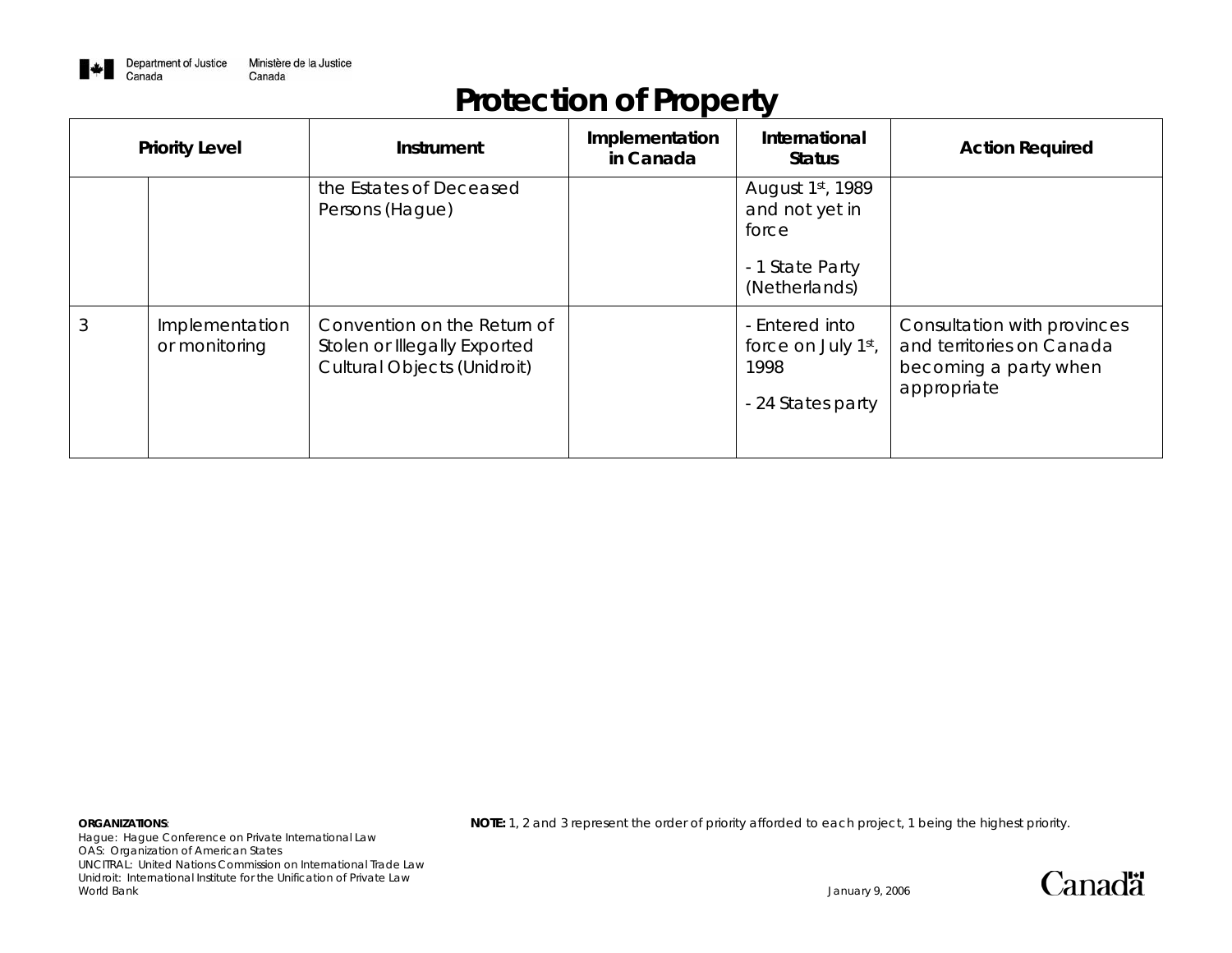**ANNEX D** 

**2005-2006 IPLS Provisional Travel Schedule**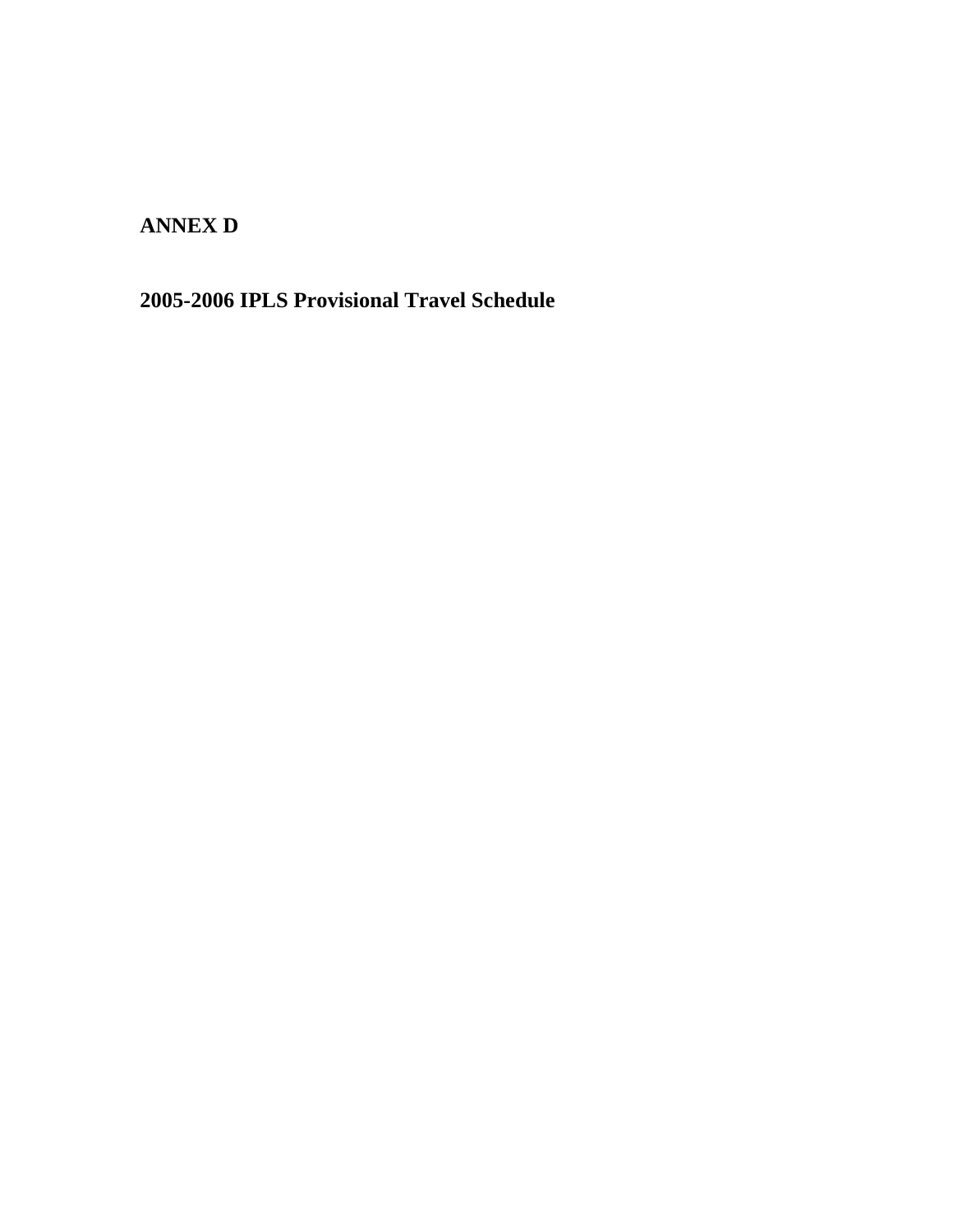#### **PROVISIONAL SCHEDULE FOR IPLS TRAVEL August 2005 - July 2006**

|                | Meeting                                                                                                                                                                                           | <b>Travel dates</b>                                | Place           |
|----------------|---------------------------------------------------------------------------------------------------------------------------------------------------------------------------------------------------|----------------------------------------------------|-----------------|
| 1              | <b>UNCITRAL Working Group VI - Security Interests</b>                                                                                                                                             | September 5-9, 2005                                | Vienna          |
| $\overline{2}$ | Hague Conference draft Convention on Maintenance<br>Obligations, Drafting Committee meeting                                                                                                       | September 5-9, 2005                                | The Hague       |
| 3              | Hague Conference Special Commission to review the<br>operation of the Hague Convention of 29 May 1993 on<br>Protection of Children and Co-operation in Respect of<br><b>Intercountry Adoption</b> | 17-23 September 2005                               | The Hague       |
| 4              | <b>UNCITRAL Working Group II - Arbitration</b>                                                                                                                                                    | October 3-7, 2005                                  | Vienna          |
| 5              | <b>UNCITRAL Working Group I - Procurement</b>                                                                                                                                                     | November 7-11, 2005                                | Vienna          |
| 6              | <b>UNCITRAL Working Group III - Transport Law</b>                                                                                                                                                 | November 28-December 9, 2005                       | Vienna          |
| 7              | Unidroit - Railway Protocol                                                                                                                                                                       | Fall 2005 (dates to be confirmed)                  | Rome            |
| 8              | Unidroit - Space Protocol                                                                                                                                                                         | Fall 2005 / Winter 2006 (dates to<br>be confirmed) | Rome            |
| 9              | <b>UNCITRAL Working Group II - Arbitration</b>                                                                                                                                                    | January 23-27, 2006                                | <b>New York</b> |
|                | 10 UNCITRAL Working Group VI - Security Interests                                                                                                                                                 | January 30 to February 03, 2006                    | New York        |
| 11             | <b>UNCITRAL Working Group III - Transport Law</b>                                                                                                                                                 | March 13-24, 2006                                  | <b>New York</b> |
|                | Hague Conference Special Commission to review the<br>12 operation of the Hague Convention of 25 October1980<br>on the Civil Aspects of International Child Abduction                              | March 2006 (to be confirmed)                       | The Hague       |
| 13             | Hague Conference Special Commission on the 1996<br>Convention on the Protection of Children                                                                                                       | (approx. 2 days) March 2006<br>(to be confirmed)   | The Hague       |